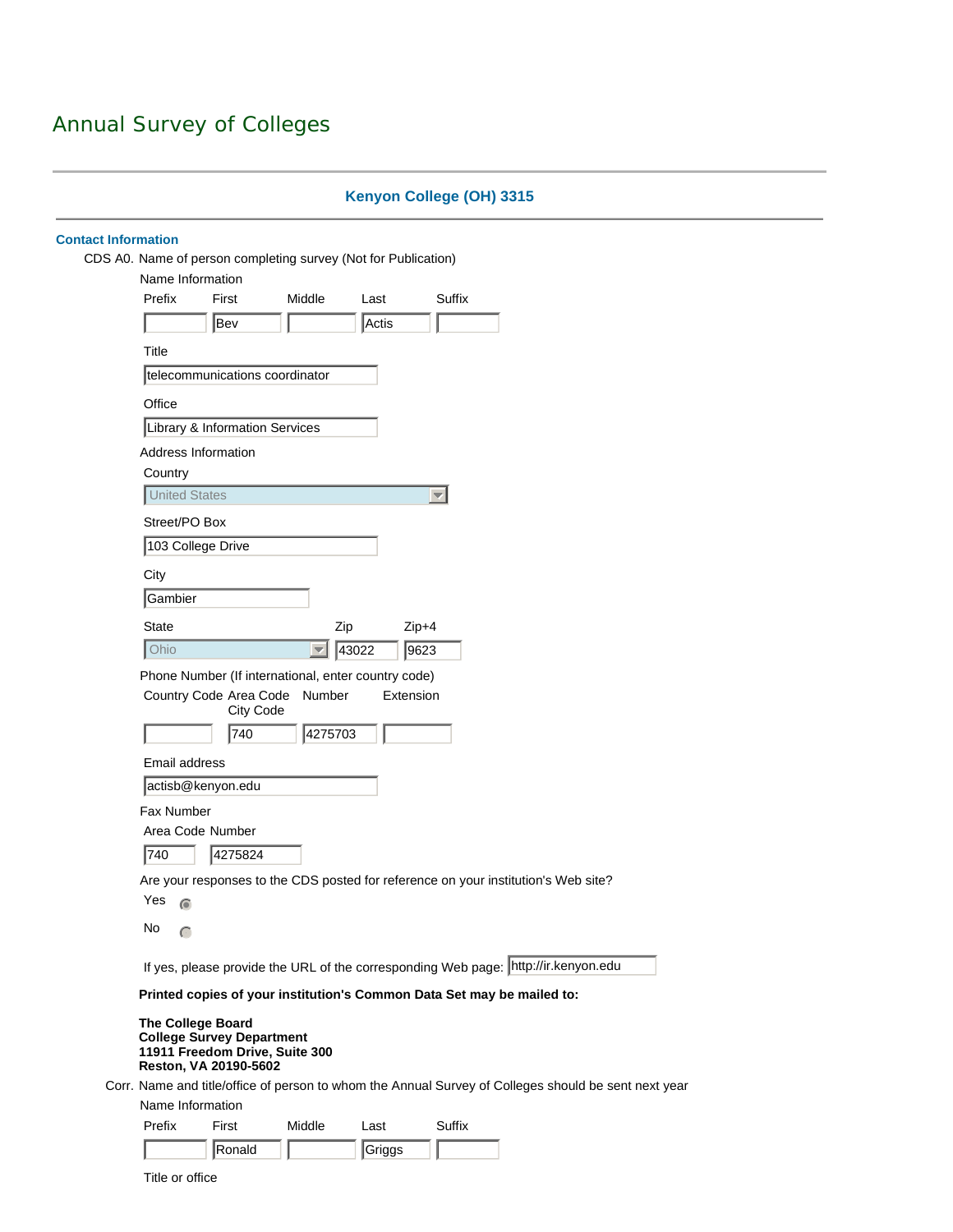| Vice President for Library & Information Services   |                                      |         |           |
|-----------------------------------------------------|--------------------------------------|---------|-----------|
| Institution                                         |                                      |         |           |
| Kenyon College                                      |                                      |         |           |
| Address Information                                 |                                      |         |           |
| Country                                             |                                      |         |           |
| <b>United States</b>                                | $\overline{\mathbf{v}}$              |         |           |
| Street/PO Box                                       |                                      |         |           |
| 103 College Drive                                   |                                      |         |           |
| City                                                |                                      |         |           |
| Gambier                                             |                                      |         |           |
| <b>State</b><br>Zip                                 | $Zip+4$                              |         |           |
| Ohio<br>43022                                       | 9623                                 |         |           |
| Phone Number (If international, enter country code) |                                      |         |           |
| <b>Country Code</b>                                 | Area Code Number<br><b>City Code</b> |         | Extension |
| $\overline{\phantom{a}}$                            | 740                                  | 4275186 |           |
| Fax Number                                          |                                      |         |           |
| Area Code Number                                    |                                      |         |           |
| 4275824<br>740                                      |                                      |         |           |
| E-mail                                              |                                      |         |           |
| griggs@kenyon.edu                                   |                                      |         |           |

## **Preliminary Questions**

2 (CDS A5). Degrees offered by your institution:

|                   | Certificate                                                                                                                                                                                                                               |
|-------------------|-------------------------------------------------------------------------------------------------------------------------------------------------------------------------------------------------------------------------------------------|
|                   | Diploma                                                                                                                                                                                                                                   |
|                   | Associate                                                                                                                                                                                                                                 |
|                   | Transfer                                                                                                                                                                                                                                  |
|                   | Terminal                                                                                                                                                                                                                                  |
| $\overline{\vee}$ | Bachelor's                                                                                                                                                                                                                                |
|                   | Postbachelor's certificate                                                                                                                                                                                                                |
|                   | Master's                                                                                                                                                                                                                                  |
|                   | Post-master's certificate                                                                                                                                                                                                                 |
|                   | Doctoral degree - research/scholarship                                                                                                                                                                                                    |
|                   | Doctoral degree - professional practice                                                                                                                                                                                                   |
|                   | Doctoral degree - other                                                                                                                                                                                                                   |
|                   | 3 (CDS C6). Do you have an open admission policy, under which virtually all secondary school graduates or students with GED<br>equivalency diplomas are admitted without regard to academic record, test scores, or other qualifications? |
|                   | If so check which applies:                                                                                                                                                                                                                |

- equivalency diplomas are admitted without regard to academic record, test scores, or other qualifications? If so, check which applies:
	- $\Box$  Open admission policy as described above for all students

Open admission policy as described above for most students, but

- $\Box$  selective admission for out-of-state students
- $\sqrt{ }$  selective admission to some programs
- 4 (C24.0). Does your institution enroll international students?

Yes  $\circ$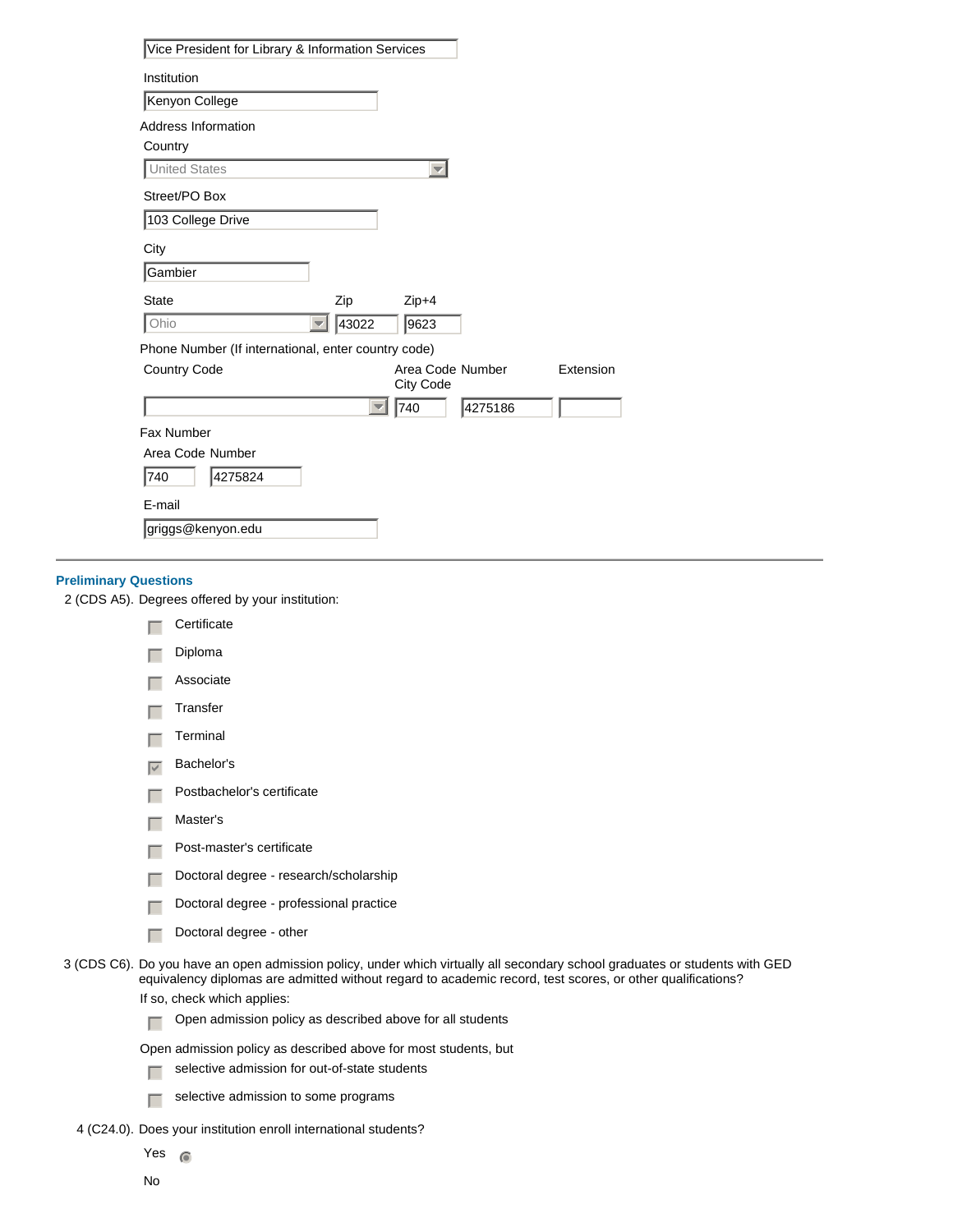| I<br>VV V<br>ł<br>۳ |  |
|---------------------|--|

|  |  |  |  | 5 (CDS D1). Fall Applicants |
|--|--|--|--|-----------------------------|
|--|--|--|--|-----------------------------|

Does your institution enroll transfer students?

Yes  $\circ$ 

No  $\bigcap$ 

6 (E13.0). Does your institution award college credit based on scores achieved by students on CLEP examinations?

Yes  $\cap$ 

 $No \n\odot$ 

7 (F5.0). Are intercollegiate, intramural, or club sports offered by your institution?

Yes  $\bigcap$ 

No  $\subset$ 

8 (CDS G3). Do tuition and fees vary by year of study (e.g., sophomore, junior, senior)?

[Examples of "tiered" plans would include a two-tiered structure (freshmen/sophomores charged according to one cost schedule and junior/seniors according to another) or a multi-tiered structure that contains a different tuition/fee cost schedule for each of the four undergraduate classes.]

| Yes |  |
|-----|--|
| No  |  |

### **A. General Information**

CDS A1. General Address Information

Name of College or University

| Kenyon College                                 |                                   |       |
|------------------------------------------------|-----------------------------------|-------|
| <b>Mailing Address</b>                         |                                   |       |
| Country                                        |                                   |       |
| <b>Jnited States</b>                           |                                   |       |
| Street/PO Box                                  |                                   |       |
| Ransom Hall                                    |                                   |       |
| City                                           |                                   |       |
| Gambier                                        |                                   |       |
| State                                          | Zip                               | Zip+4 |
| Ohio                                           | 43022<br>$\overline{\phantom{0}}$ | 9623  |
| Street Address (if different)<br>Country       |                                   |       |
| <b>United States</b>                           |                                   |       |
| Street/PO Box                                  |                                   |       |
| 106 College Park Street                        |                                   |       |
| City                                           |                                   |       |
| Gambier                                        |                                   |       |
| <b>State</b>                                   | Zip                               | Zip+4 |
| Ohio                                           | 43022                             | 9623  |
| <b>WWW Home Page Address</b><br>www.kenyon.edu |                                   |       |
|                                                |                                   |       |

Main Phone Number (If international, enter country code) Country Code **Area Code Number** Extension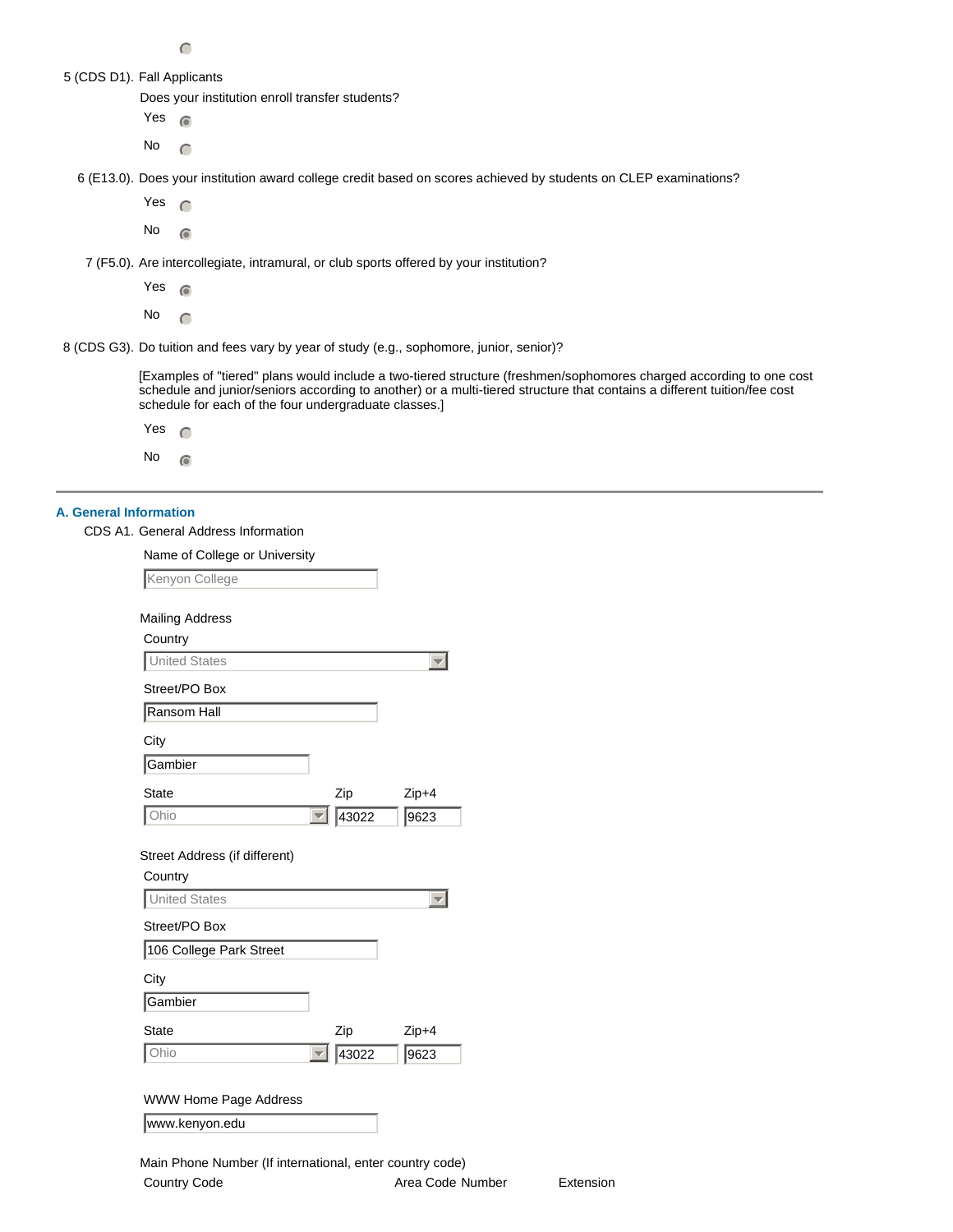| City Code                                                                                                |
|----------------------------------------------------------------------------------------------------------|
| 740<br>4275000<br>▼                                                                                      |
| <b>Admissions Phone Number</b>                                                                           |
| Area Code Number<br>Extension                                                                            |
| 740<br>4275776                                                                                           |
| <b>Admissions Toll-Free Number</b>                                                                       |
| Area Code Number<br>Extension                                                                            |
| 8482468<br>1800                                                                                          |
| <b>Admissions Fax Number</b>                                                                             |
| Area Code Number                                                                                         |
| 740<br>4275770                                                                                           |
| Admissions Office Mailing Address                                                                        |
| Country                                                                                                  |
| <b>United States</b><br>$\overline{\phantom{a}}$                                                         |
| Street/PO Box 1                                                                                          |
| Ransom Hall                                                                                              |
| Street/PO Box 2                                                                                          |
| 106 College-Park Street                                                                                  |
| City                                                                                                     |
| Gambier                                                                                                  |
| State<br>Zip<br>Zip+4                                                                                    |
| 43022<br>Ohio<br>9623<br>$\overline{\phantom{a}}$                                                        |
|                                                                                                          |
| <b>Admissions E-mail Address</b>                                                                         |
| admissions@kenyon.edu                                                                                    |
| If there is a separate URL for your school's online application, please specify:                         |
| www.kenyon.edu/x1654.xml                                                                                 |
| [The College Board will link to this form from your College Search profile.]                             |
| If there is a separate URL for your school's online inquiry or request information form, please specify: |
|                                                                                                          |
| [The College Board will link to this form from your College Search profile.]                             |
| If you have a mailing address other than the above to which applications should be sent, please provide: |
| Country                                                                                                  |
| $\overline{\phantom{m}}$                                                                                 |
| Street/PO Box 1                                                                                          |
|                                                                                                          |
| Street/PO Box 2                                                                                          |
|                                                                                                          |
| City                                                                                                     |
|                                                                                                          |
| State                                                                                                    |
|                                                                                                          |
|                                                                                                          |
| $Zip+4$<br>Zip<br>Region/Province<br>Postal Code                                                         |

A1.1. College nickname (e.g., LSU, Penn State, Pitt):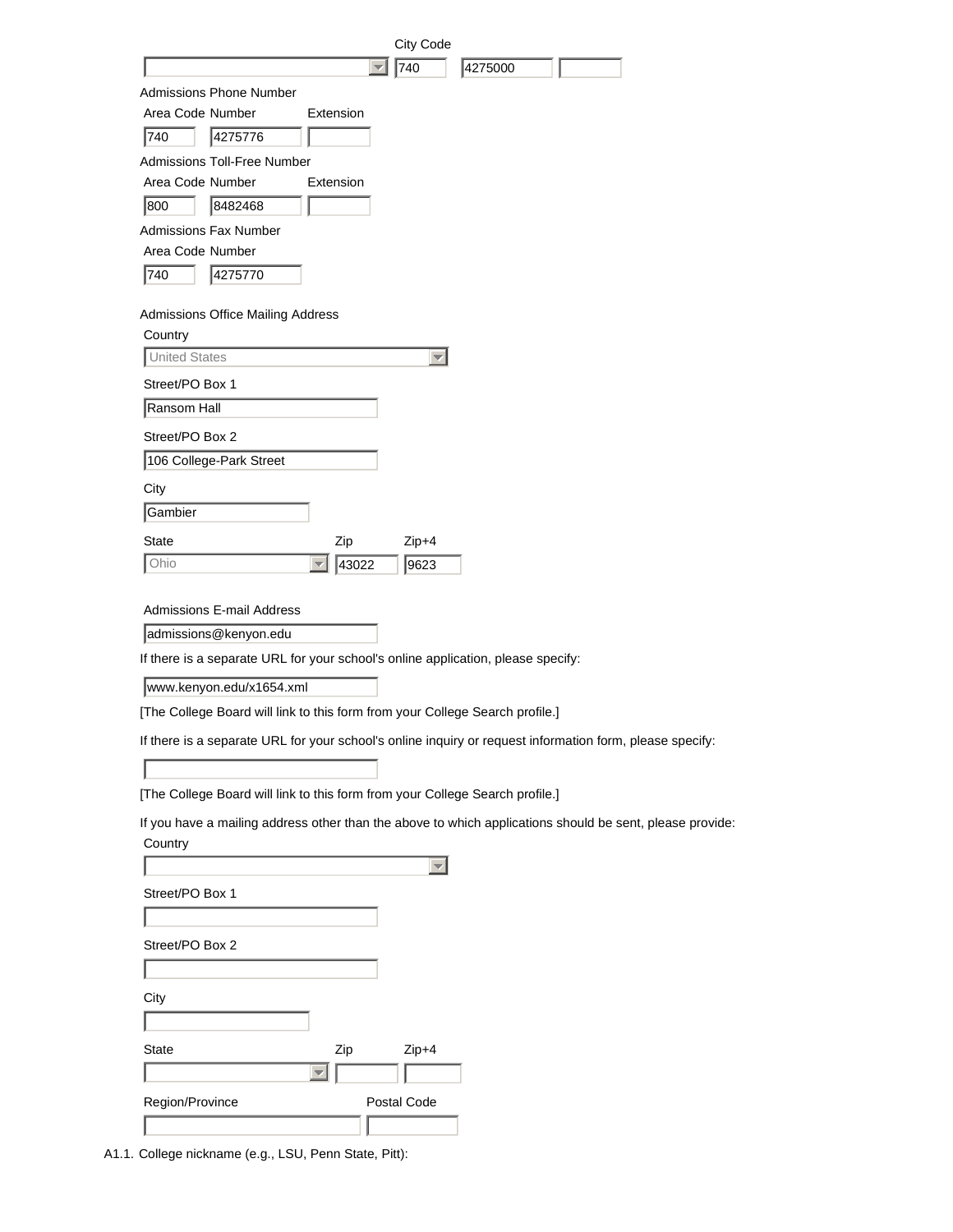A1.2. College team name (e.g., Blue Devils, Bulldogs, Panthers):

Lords/Ladies

A1.3. If your institution has a student newspaper, what is its name?

The Kenyon Collegian

If the publication has a URL, please supply it here:

http://collegian.kenyon.edu/

A1.4. If your institution has an official YouTube Channel, supply the URL here: (e.g.: https:/www.youtube.com/user/)

CDS A2. Source of institutional control:

- $\bigcap$  Public
- **n**Private (Nonprofit)
- $\cap$  Proprietary

A2.1. Number of years of undergraduate study:

- $\bigcap$  One year
- $\bigcap$  Two years (lower division, junior, community college)
- $\bigcap$  Two years (upper division)
- $\cap$  Three years
- $\epsilon$  Four years
- $\bigcap$  Five years
- $\bigcap$  Six years

CDS A3. Classify your undergraduate institution:

- $\bigcap$  Coeducational College
- $\bigcap$  Men's College
- $\bigcap$  Women's College
- A3.1. Check the one response that best describes the location of your institution:
	- $\bigcap$  Very large city (over 500,000)
	- nmlkj Large city (250,000 499,999)
	- 6 Small city (50,000 249,999)
	- $\bigcap$  Large town (10,000 49,999)
	- $\bigcap$  Small town (2,500 9,999)
	- $\odot$  Rural community (under 2,500)
- A3.2. Place your institution geographically; give mileage from nearest large city or town.

50 miles from Columbus.

 $\blacktriangle$  $\overline{\mathbf{v}}$ 

A3.3. Campus environment:

- $\bigcap$  Urban
- $\bigcap$  Suburban
- $\bigcap$  Rural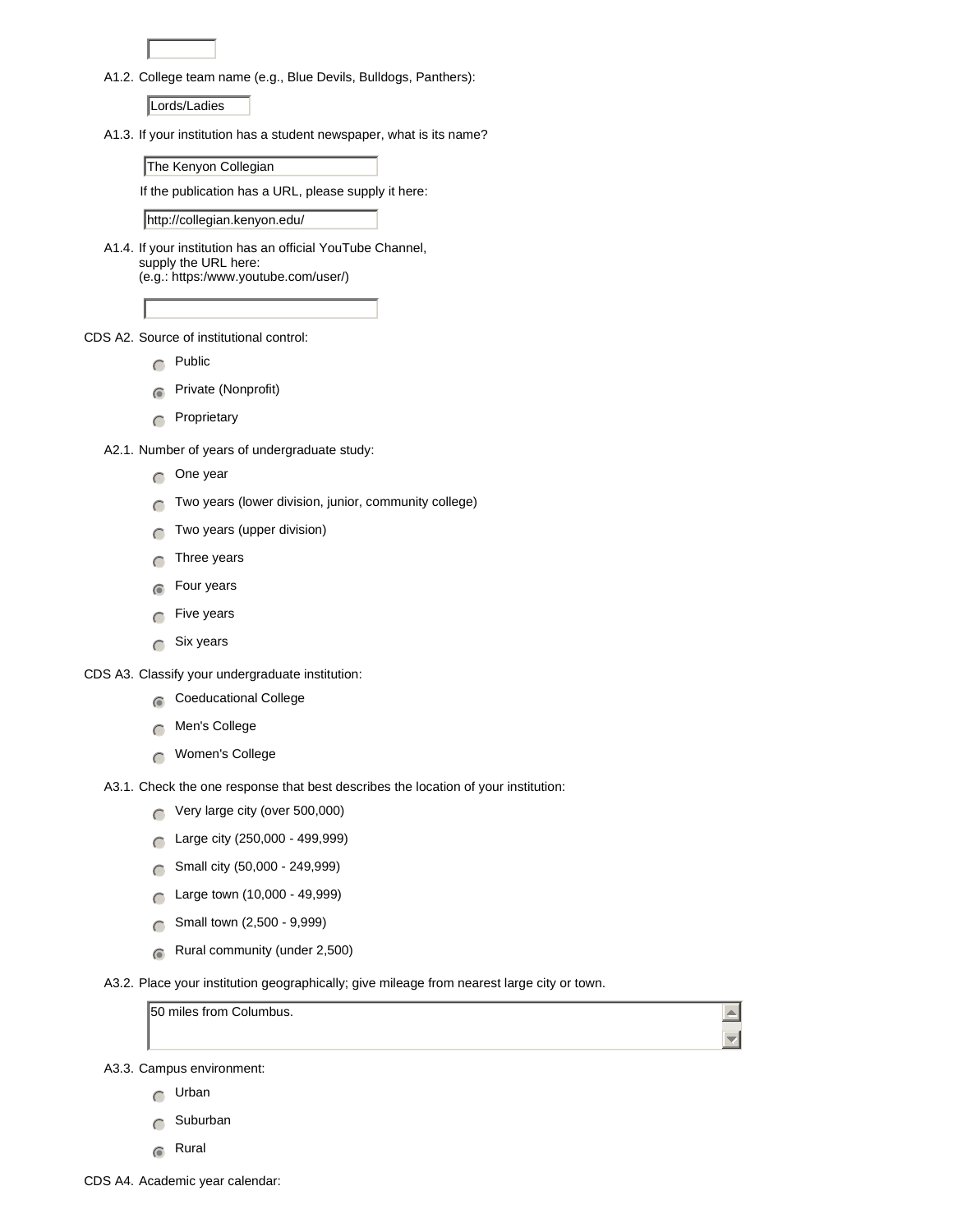| $\widehat{\bullet}$             | Semester                                                                                                                               |
|---------------------------------|----------------------------------------------------------------------------------------------------------------------------------------|
| $\subset$                       | Quarter                                                                                                                                |
|                                 | Trimester                                                                                                                              |
| $\subset$                       | $4 - 1 - 4$                                                                                                                            |
| $\subset$                       | Continuous                                                                                                                             |
| $\subset$                       | Differs by program                                                                                                                     |
|                                 | Other (specify):                                                                                                                       |
|                                 | A4.2. Summer offerings                                                                                                                 |
|                                 | Extensive undergraduate courses available                                                                                              |
|                                 | Limited undergraduate courses available                                                                                                |
|                                 | A4.3. Extended class availability                                                                                                      |
|                                 | Extensive evening or early morning classes at the undergraduate level (evenings after 6:00 PM)                                         |
|                                 | Saturday classes available at the undergraduate level                                                                                  |
|                                 | A6. For 2-year colleges: Can one complete bachelor's degree programs on campus                                                         |
| Yes                             | $\subset$                                                                                                                              |
| No                              | $\subset$                                                                                                                              |
| found at the end of the survey. | A7. For degrees formerly known as "first professional" degrees, see the checklist (L1) that precedes the List of Majors (L2), which is |

A8. Religious affiliation, if any:

 $\Box$  Agricultural College

Religious affiliation, if different from above:

A9. Check the responses that best describe your institution; choose no more than two.

|                   | <b>Bible College</b>                              |
|-------------------|---------------------------------------------------|
|                   | Branch Campus                                     |
|                   | Career College                                    |
|                   | College of Business                               |
|                   | College of Engineering                            |
|                   | College of Health Sciences                        |
|                   | College of Music                                  |
|                   | College of Nursing                                |
|                   | College of Performing Arts                        |
|                   | College of Pharmacy                               |
|                   | College of Visual Arts                            |
|                   | <b>Community College</b>                          |
| п                 | Culinary School                                   |
| Г                 | Junior College                                    |
| $\overline{\vee}$ | Liberal Arts College/College of Arts and Sciences |
|                   | Maritime College                                  |
|                   | <b>Military College</b>                           |
|                   |                                                   |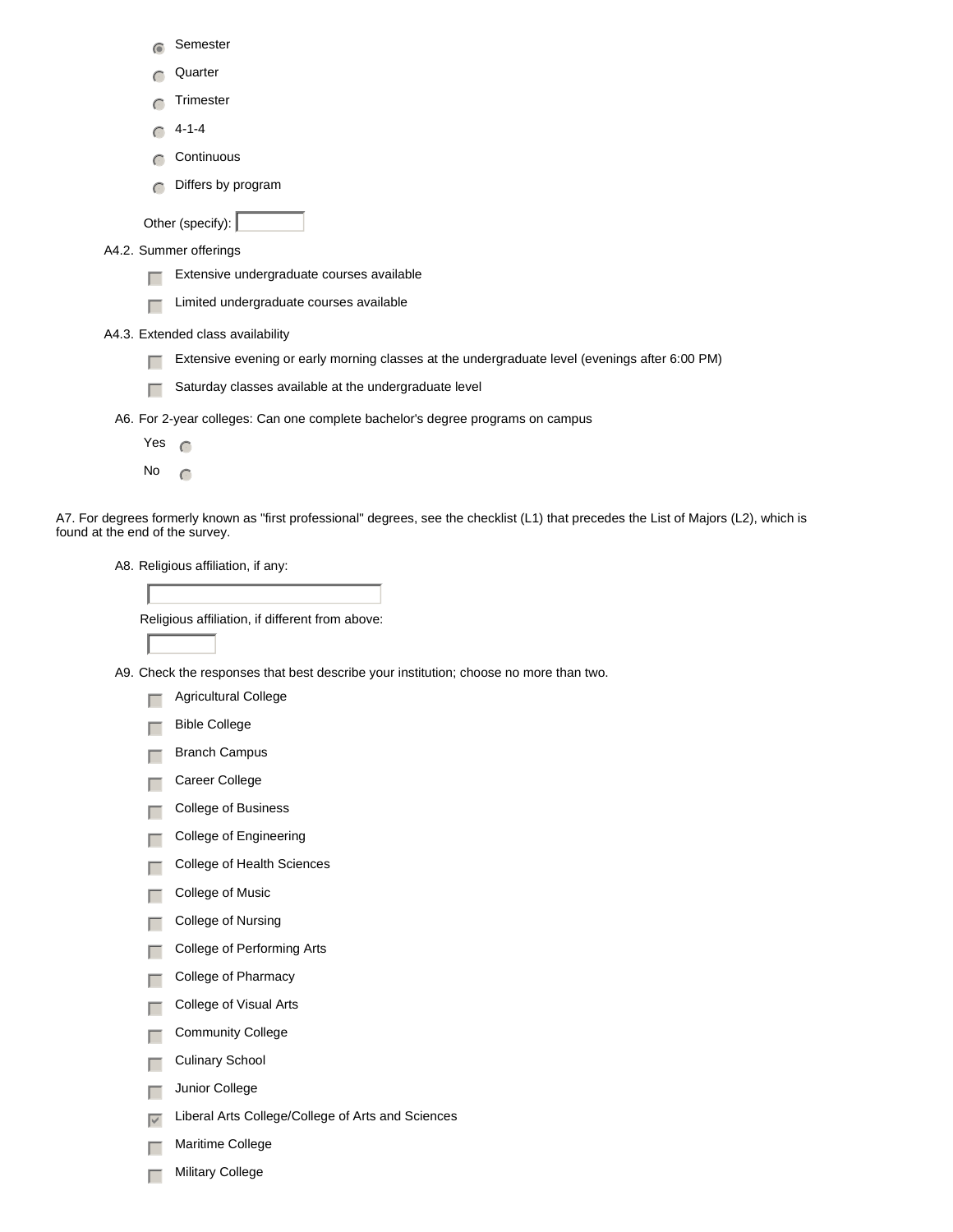| <b>Rabbinical College</b>             |
|---------------------------------------|
| School of Mortuary Science            |
| <b>Seminary College</b>               |
| Teachers College/College of Education |
| <b>Technical College</b>              |
| University                            |
| Virtual (no physical campus)          |
| Free response:                        |
|                                       |
|                                       |

A10. List any unique facilities available to undergraduate students at your institution (e.g., college-operated museums, observatories, accelerators, nature preserves or other unusual facilities).

| observatory, environmental center and nature preserve, science center<br>A11. Provide additional information about general characteristics of your institution not covered elsewhere. |  |
|---------------------------------------------------------------------------------------------------------------------------------------------------------------------------------------|--|
|                                                                                                                                                                                       |  |
|                                                                                                                                                                                       |  |
|                                                                                                                                                                                       |  |
|                                                                                                                                                                                       |  |

## **B. Enrollment and Persistence**

CDS B1. **Institutional Enrollment - Men and Women.** Provide numbers of students for each of the following categories as of the institution's official fall reporting date or as of October 15, 2007. Note: Report students formerly designated as "first professional" in the graduate cells.

 $\overline{\mathbf{v}}$ 

|                                                        |      | <b>FULL-TIME</b> |      | PART-TIME |
|--------------------------------------------------------|------|------------------|------|-----------|
|                                                        | Male | Female           | Male | Female    |
| <b>Undergraduates</b>                                  |      |                  |      |           |
| Degree-seeking, first-time freshmen                    | 209  | 249              |      |           |
| Other first-year, degree-seeking                       |      |                  |      |           |
| All other degree-seeking                               | 585  | 610              |      |           |
| Total degree-seeking                                   | 794  | 859              |      |           |
| All other undergraduates enrolled in credit courses    |      |                  |      |           |
| Total undergraduates                                   | 794  | 859              |      |           |
| Graduate                                               |      |                  |      |           |
| Degree-seeking, first-time                             |      |                  |      |           |
| All other degree-seeking                               |      |                  |      |           |
| All other graduates enrolled in credit courses         |      |                  |      |           |
| Total graduate                                         |      |                  |      |           |
|                                                        |      |                  |      |           |
| Total all undergraduates:<br>1653                      |      |                  |      |           |
| Total all graduate students:                           |      |                  |      |           |
| Total full-time undergraduate degree-seeking students: | 1653 |                  |      |           |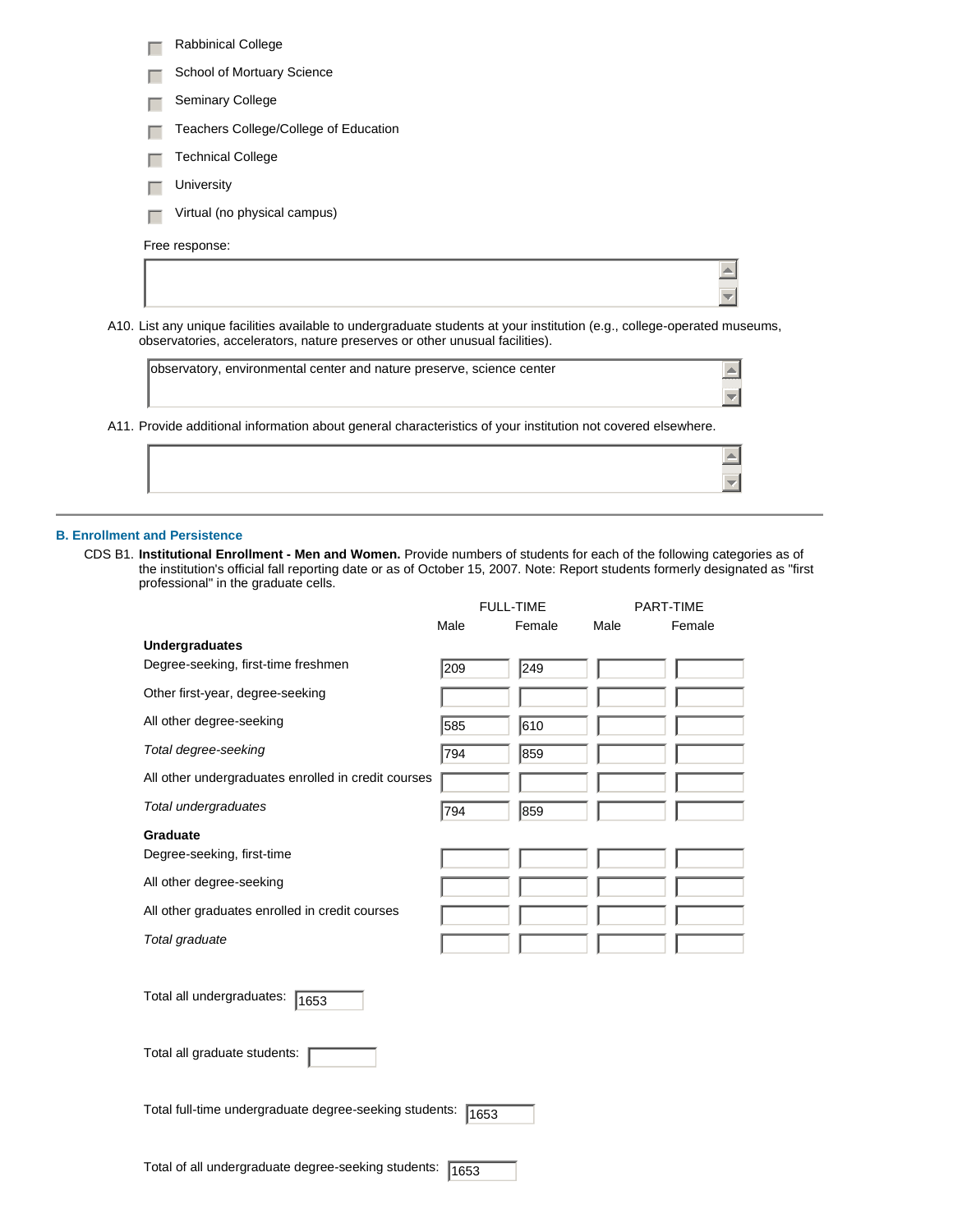CDS B2. **Enrollment by Racial/Ethnic Category.** Provide numbers of undergraduate students for each of the following categories as of the institution's official fall reporting date or as of October 15, 2007. Include international students only in the category "Nonresident aliens." Complete the "Total Undergraduates" column only if you cannot provide data for the first two columns.

|                                     | Time First-Year | Degree-Seeking, First- Degree-Seeking Undergraduates<br>(include first-time, first-year) | <b>Total Undergraduates (both</b><br>degree- and non-degree seeking) |
|-------------------------------------|-----------------|------------------------------------------------------------------------------------------|----------------------------------------------------------------------|
| Nonresident aliens                  | 18              | 55                                                                                       | 54                                                                   |
| Black, non-Hispanic                 | 16              | 64                                                                                       | 64                                                                   |
| American Indian or<br>Alaska Native | l3              | 9                                                                                        | 19                                                                   |
| Asian or Pacific<br>Islander        | 24              | 76                                                                                       | 76                                                                   |
| Hispanic                            | 16              | 45                                                                                       | 45                                                                   |
| White, non-Hispanic                 | 366             | 1347                                                                                     | 1347                                                                 |
| Race/ethnicity<br>unknown           | 15              | 58                                                                                       | 58                                                                   |
| Total                               | 458             | 1654                                                                                     | 1653                                                                 |

B2.1. Nonresident alien graduate enrollment

**Graduates** Nonresident aliens

| B2.2. What percentage of degree-seeking students are enrolled in the following programs? |
|------------------------------------------------------------------------------------------|
| (Estimates are acceptable.)                                                              |

| Transfer (University parallel) |  |  |
|--------------------------------|--|--|
|                                |  |  |
| Vocational/technical           |  |  |

What percentage of enrolled students have already obtained an associate degree:

B2.3. What percentage of enrolled students have already obtained a bachelor's degree or higher? (Estimates are acceptable.)

### **Persistence**

CDS B3. **Number of degrees awarded by your institution from July 1, 2006, to June 30, 2007:**

|     | Certificate/diploma                      |
|-----|------------------------------------------|
|     | Associate degrees                        |
| 410 | Bachelor's degrees                       |
|     | Postbachelor's certificates              |
|     | Master's degrees                         |
|     | Post-master's certificates               |
|     | Doctoral degrees - research/scholarship  |
|     | Doctoral degrees - professional practice |
|     | Doctoral degrees - other                 |

(The next question is CDS B11.)

#### **Graduation Rates**

The following items correspond to data elements collected by the IPEDS Web-based Data Collection System's Graduation Rate Survey (GRS). For complete instructions and definitions of data elements, see the IPEDS GRS instructions and glossary on the 2007 Web-based survey. Please provide data for the Fall 2001 cohort if available. If not available, provide data for the Fall 2000 cohort.

Report for the cohort of full-time first-time bachelor's (or equivalent) degree-seeking undergraduate students who entered in Fall 2001. Include in the cohort those who entered your institution during the summer term preceding Fall 2001.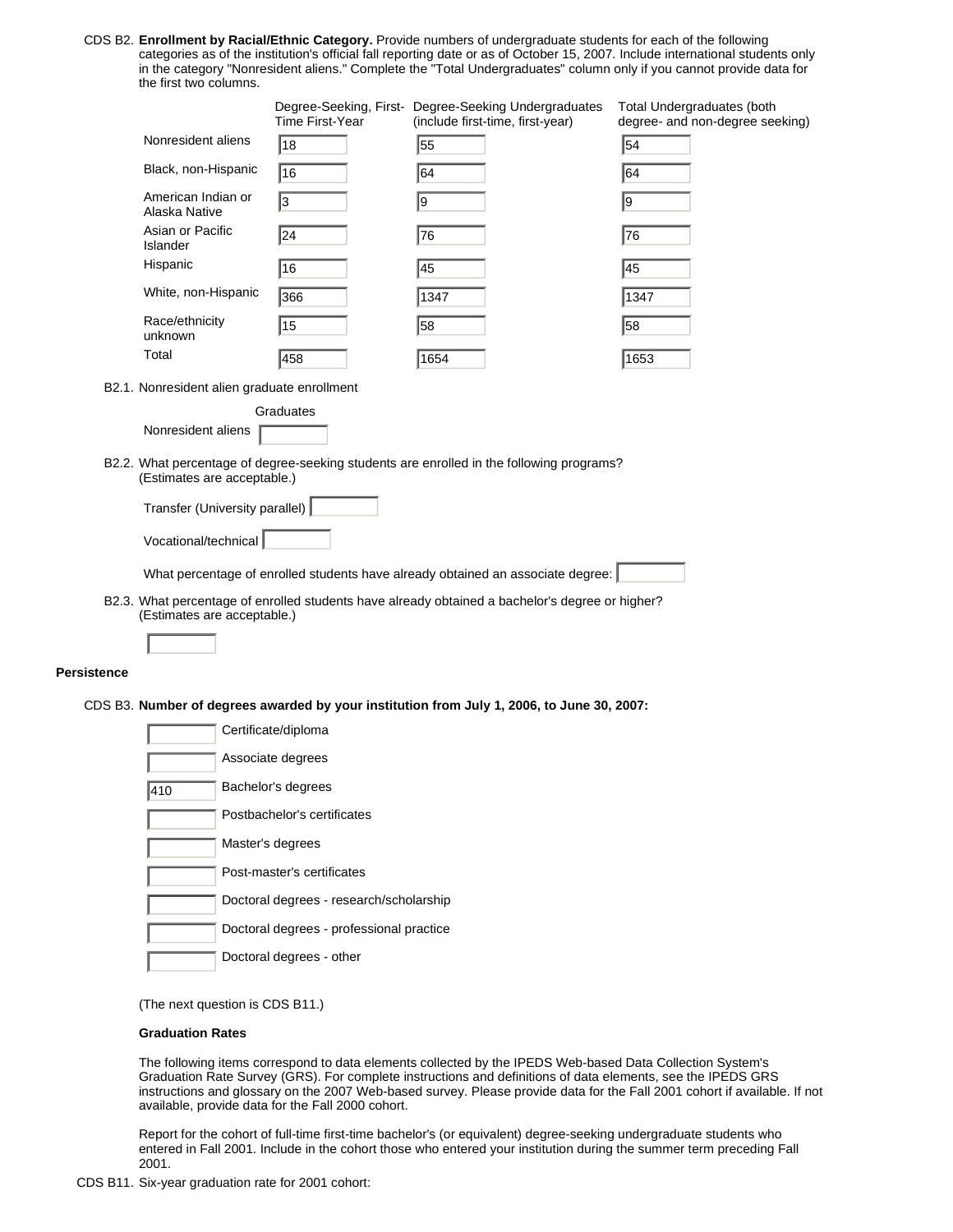| ×<br>۰. |  |
|---------|--|
|         |  |

Six-year graduation rate for 2000 cohort:

88

### **Retention Rates**

Report for the cohort of all full-time, first-time bachelor's (or equivalent) degree-seeking undergraduate students who entered in Fall 2006 (or the preceding summer term). The initial cohort may be adjusted for students who departed for the following reasons: death, permanently disabled, service in the armed forces, foreign aid service of the federal government or official church missions. No other adjustments to the initial cohort should be made.

CDS B22. For the cohort of all full-time bachelor's (or equivalent) degree-seeking undergraduate students who entered your institution as freshmen in Fall 2006 (or the preceding summer term), what percentage was enrolled at your institution as of the date your institution calculates its official enrollment in Fall 2007?

| × |  |
|---|--|

B24. What percentage of freshmen who enrolled in Fall 2006 completed the academic year in good standing? ("Good standing" is defined by individual institutions according to their own standards.)

|--|

B26. What percentage of graduates of 2-year transfer programs typically enter 4-year programs?

B28. Percentage of graduates of 4-year programs who typically continue their education within one year of receiving their bachelor's degrees.

|    | Percent who enter law school                |
|----|---------------------------------------------|
|    | Percent who enter medical school            |
|    | Percent who enter MBA programs              |
|    | Percent who enter other graduate programs   |
| 18 | Percent who enter graduate programs (total) |

### **C. Freshman Admission**

#### **Freshman Admission**

C. Director of Admission

| Prefix                        | First                 | Middle | Last      | Suffix |
|-------------------------------|-----------------------|--------|-----------|--------|
|                               | Jennifer              |        | Delahunty |        |
| Title                         |                       |        |           |        |
| Dean of Admissions            |                       |        |           |        |
| <b>Phone Number</b>           |                       |        |           |        |
| Extension<br>Area Code Number |                       |        |           |        |
| 740                           | 4275776               |        |           |        |
| E-mail                        |                       |        |           |        |
|                               | delahuntyj@kenyon.edu |        |           |        |

### **First-Time, First-Year (Freshman) Admission**

CDS C1. **First-time, first-year (freshman) students:** Provide the number of degree-seeking first-time, first-year students who applied, were admitted, and enrolled (full- or part-time) in Fall 2007. Include early decision, early action, and students who began studies during summer in this cohort. Applicants should include only those students who fulfilled the requirements for consideration for admission ( i.e., who completed actionable applications) and who have been notified of one of the following actions: admission, nonadmission, placement on waiting list, or application withdrawn (by applicant or institution). Admitted applicants should include wait-listed students who were subsequently offered admission.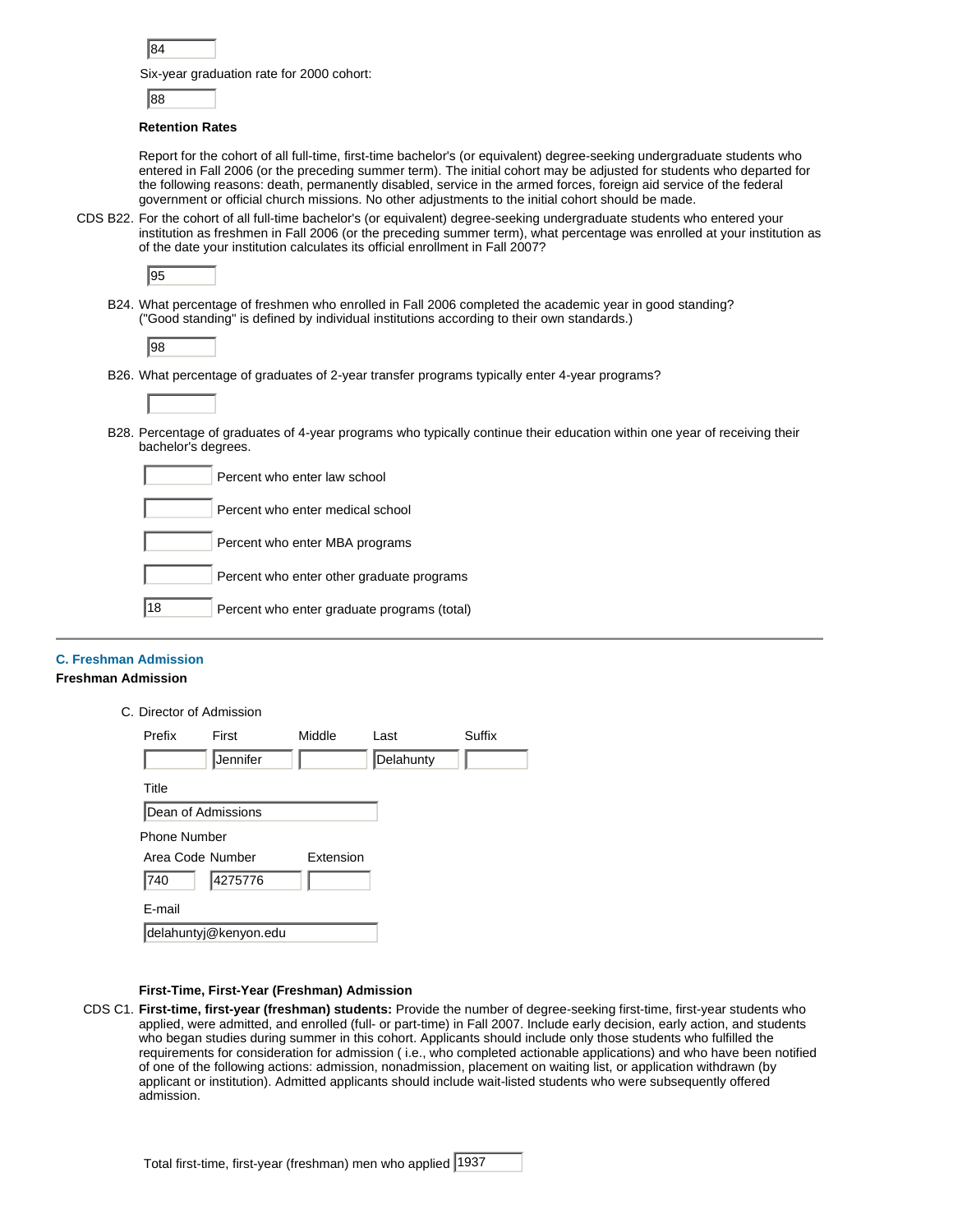| Total first-time, first-year (freshman) women who applied 2689            |  |
|---------------------------------------------------------------------------|--|
| Total first-time, first-year (freshman) men admitted 639                  |  |
| Total first-time, first-year (freshman) women admitted 713                |  |
| Total full-time, first-time, first-year (freshman) men who enrolled 209   |  |
| Total part-time, first-time, first-year (freshman) men who enrolled       |  |
| Total full-time, first-time, first-year (freshman) women who enrolled 249 |  |
| Total part-time, first-time, first-year (freshman) women who enrolled     |  |
|                                                                           |  |
| Total first-time, first-year (degree-seeking) applied 4626                |  |
| Total first-time, first-year (degree-seeking) admitted 1352               |  |
| Total first-time, first-year (degree-seeking) enrolled  458               |  |

CDS C2. Freshman wait-listed students (students who met admission requirements but whose final admission was contingent on space availability).

Do you have a policy of placing students on a waiting list?

Yes  $\epsilon$ 

No  $\cap$ 

If yes, please answer the questions below for Fall 2007 admissions:

1115 Number of qualified applicants offered a place on waiting list

378 Number accepting a place on the waiting list

10 Number of wait-listed students admitted

Is your waiting list ranked?

- Yes  $\bigcap$
- No  $\odot$

If yes, do you release that information to students?

Yes  $\bigcap$ 

No  $\bigcap$ 

Do you release that information to school counselors?

Yes  $\bigcap$ 

No  $\bigcap$ 

### **Admission Requirements**

CDS C3. High school completion requirement.

- Check the appropriate box to identify your high school completion requirement for degree-seeking entering students
	- $\bigcirc$  High school diploma is required and GED is accepted
	- $\bigcap$  High school diploma is required and GED is not accepted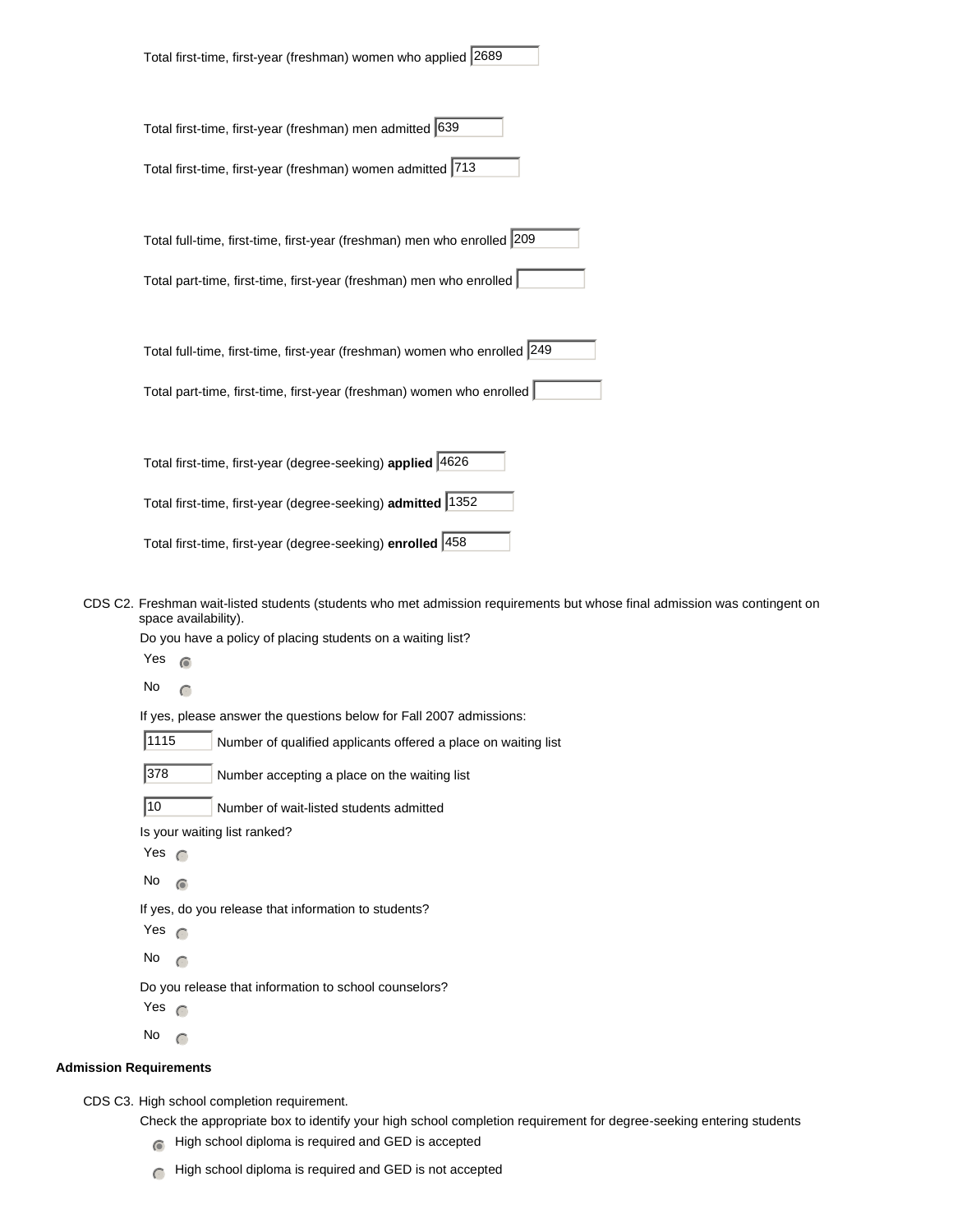- $\bigcap$  High school diploma or equivalent is not required
- C3.1. Indicate any special admission requirements for home-schooled applicants that are *in addition to* those required of all applicants:
	- $\Box$  Statement describing home school structure and mission
	- Transcript / record of courses and grades
	- State high school equivalency certificate
	- $\Box$  Interview
	- $\Box$  Letter of recommendation from person other than parent

If you have other special requirements or policies for home-schooled applicants, please describe here:

| Provide complete curriculum with texts and books used. |  |
|--------------------------------------------------------|--|
|                                                        |  |

CDS C4. Does your institution require or recommend a general college preparatory program for degree-seeking students?

- $\epsilon$  Require
- $\cap$  Recommend
- $\bigcap$  Neither require nor recommend
- CDS C5. **Distribution of high school units required and/or recommended.** Specify the distribution of academic high school course units required and/or recommended of all or most degree-seeking students using Carnegie units (one unit equals one year of study or its equivalent). If you use a different system for calculating units, please convert.

|                                  |                | Units required Units recommended |                         |
|----------------------------------|----------------|----------------------------------|-------------------------|
| <b>Total Academic</b>            | 21             | 24                               |                         |
| English                          | 4              |                                  |                         |
| Math                             | 3              | 4                                |                         |
| Science                          | 3              | 4                                |                         |
| Of these, units that must be lab | 3              |                                  |                         |
| Foreign Language                 | 3              | 14                               |                         |
| <b>Social Studies</b>            | 1              |                                  |                         |
| History                          | $\overline{c}$ | 3                                |                         |
| <b>Computer Science</b>          |                |                                  |                         |
| Visual/Performing Arts           |                |                                  |                         |
| Academic Elective                | 3              |                                  |                         |
| Other (specify):                 |                |                                  |                         |
| 1 fine arts recommended.         |                |                                  |                         |
|                                  |                |                                  | $\overline{\mathbf{v}}$ |

C6.1. Please use the following lines to write a brief statement about how your admission decisions are reached. If your institution has an open admission policy but has specific admission criteria for certain groups of students or for certain programs, explain those qualifications here.

Secondary school record and personal character most important followed by test scores, class rank, recommendations, essay, talent, activities and interview. Alumni relationship, ethnicity, geographical residence and work experience considered.

 $\blacktriangle$  $\overline{\phantom{a}}$ 

 $\overline{\mathbf{v}}$ 

CDS C7. Relative importance of each of the following academic and nonacademic factors in your first-time, first-year, degreeseeking (freshman) admission decisions.

Very Important Important Considered Not considered

| Academic                         |                    |            |               |  |
|----------------------------------|--------------------|------------|---------------|--|
| Rigor of secondary school record |                    | $\epsilon$ |               |  |
| Class Rank                       | $\left($ $\right)$ |            |               |  |
| Academic GPA                     | 6                  | $\sqrt{2}$ | $\mathcal{C}$ |  |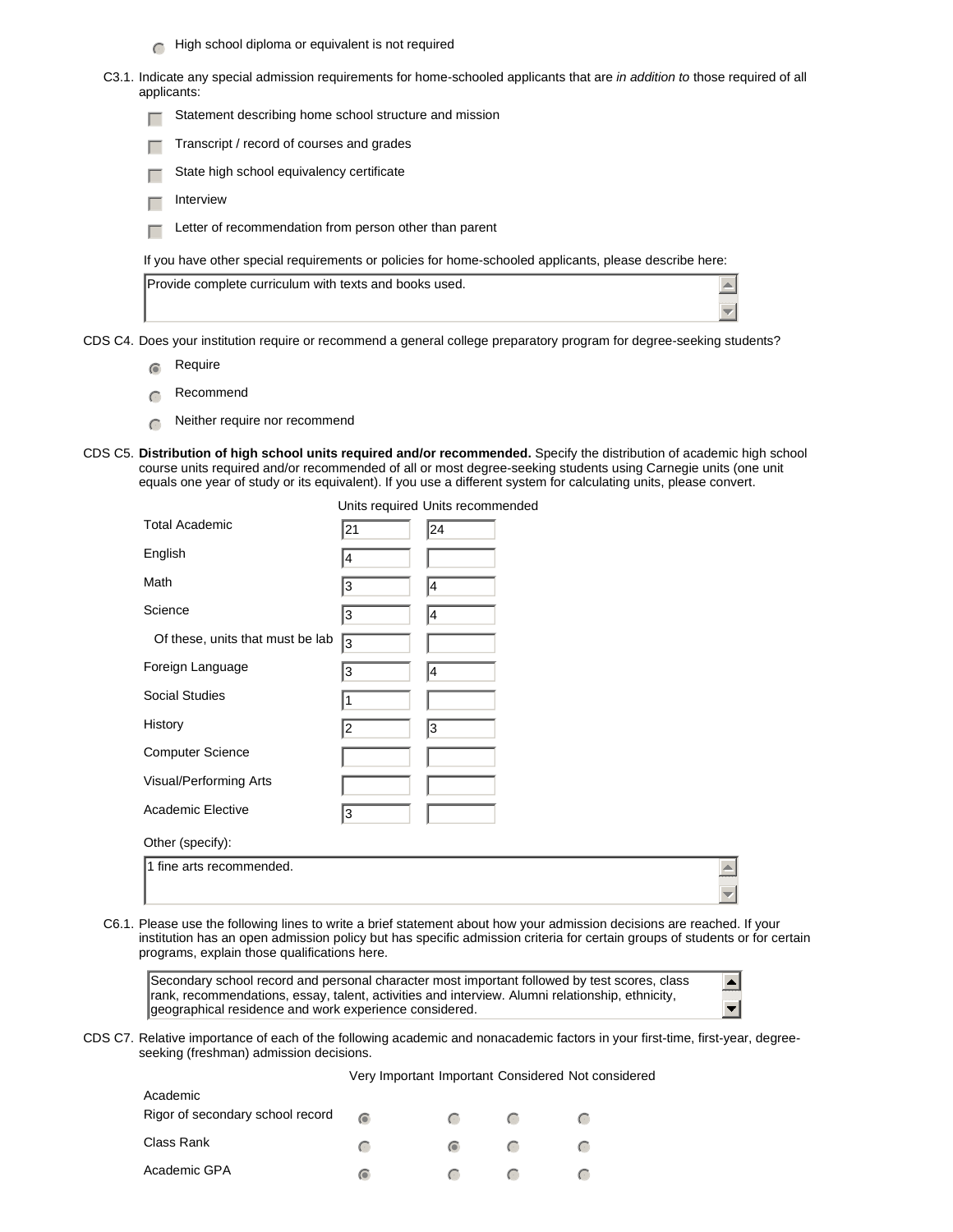| Recommendations                                                                                          | $\bigcirc$ | $\subset$ | $\subset$ | $\subset$ |
|----------------------------------------------------------------------------------------------------------|------------|-----------|-----------|-----------|
| <b>Standardized Test Scores</b>                                                                          | $\subset$  | $\odot$   | $\subset$ | $\subset$ |
| <b>Application Essay</b>                                                                                 | $\bullet$  | $\subset$ | $\subset$ | $\subset$ |
| Nonacademic                                                                                              |            |           |           |           |
| Interview                                                                                                | $\subset$  | $\odot$   | $\subset$ | $\subset$ |
| <b>Extracurricular Activities</b>                                                                        | $\subset$  | $\bullet$ | $\subset$ | $\subset$ |
| Talent/Ability                                                                                           | $\subset$  | $\bullet$ | $\subset$ | $\subset$ |
| <b>Character/Personal Qualities</b>                                                                      | $\odot$    | $\subset$ | $\subset$ | $\subset$ |
| First generation                                                                                         | $\subset$  | $\subset$ | $\odot$   | $\subset$ |
| Alumni/ae Relation                                                                                       | $\subset$  | $\subset$ | $\odot$   | $\subset$ |
| Geographical Residence                                                                                   | $\subset$  | $\subset$ | $\odot$   | $\subset$ |
| <b>State Residency</b>                                                                                   | $\subset$  | $\subset$ | $\odot$   | $\subset$ |
| Religious Affiliation or Commitment                                                                      | $\subset$  | $\subset$ | $\subset$ | $\bullet$ |
| Racial/ethnic status                                                                                     | $\subset$  | $\subset$ | $\odot$   | $\subset$ |
| <b>Volunteer Work</b>                                                                                    | $\subset$  | $\subset$ | $\odot$   | $\subset$ |
| Work Experience                                                                                          | $\subset$  | $\subset$ | $\odot$   | $\subset$ |
| Level of applicant's interest                                                                            | $\subset$  | 6         | $\subset$ | $\subset$ |
| C7.1. Indicate your admission policies on interviews, auditions, portfolios and essays:                  |            |           |           |           |
| Interviews required<br>Г                                                                                 |            |           |           |           |
| Essay or personal statement required<br>$\overline{\vee}$                                                |            |           |           |           |
| Other:                                                                                                   |            |           |           |           |
|                                                                                                          |            |           |           |           |
|                                                                                                          |            |           |           |           |
| C7.2. Describe any special admission requirements or procedures for students with learning disabilities: |            |           |           |           |
|                                                                                                          |            |           |           |           |
|                                                                                                          |            |           |           |           |

### **SAT and ACT Policies**

### CDS C8. Entrance exams

A. Does your institution make use of SAT, ACT, or SAT Subject Test scores in **admission** decisions for first-time, firstyear, degree-seeking applicants?

Yes  $\circ$ 

No  $\bigcap$ 

If yes, place check marks in the appropriate boxes below to reflect your institution's policies for use in admission for **Fall 2009.**

Require Recommend Require for Some Consider if Submitted

 $\frac{\vert A \vert}{\vert \vert \vert}$ 

 $\triangle$ 

| SAT or ACT                       | $\mathbf{v}$ $\mathbf{v}$ |        |  |
|----------------------------------|---------------------------|--------|--|
| ACT only                         |                           |        |  |
| SAT only                         | $\Box$                    |        |  |
| SAT and SAT Subject Tests or ACT |                           | $\Box$ |  |
| <b>SAT Subject Tests</b>         |                           |        |  |

B. If your institution will make use of the ACT in **admission** decisions for first-time, first-year, degree-seeking applicants for **Fall 2009**, please indicate which ONE of the following applies (regardless of whether the writing score will be used in the admissions process):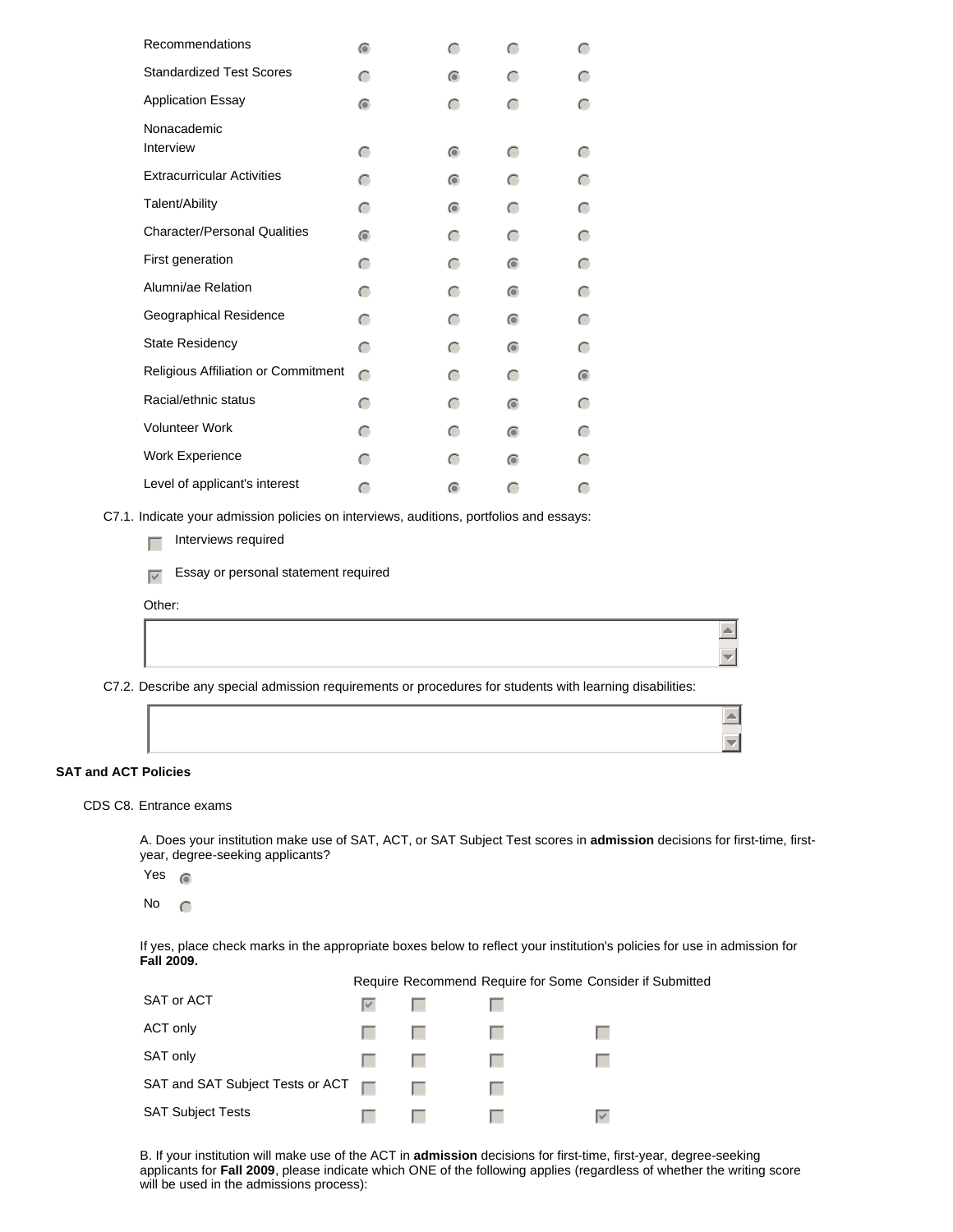- $\bigcap$  ACT with Writing component required
- **nmlk** ACT with Writing component recommended
- $\odot$  ACT with or without Writing component accepted

C. Indicate how your institution will use the **SAT or ACT essay component**; check all that apply:

|                                              | SAT essay ACT essay |  |
|----------------------------------------------|---------------------|--|
| For admission                                |                     |  |
| For placement                                |                     |  |
| For advising                                 |                     |  |
| In place of an application essay             |                     |  |
| As a validity check on the application essay | п                   |  |
| No college policy as of now                  |                     |  |
| Not using essay component                    |                     |  |

D. **In addition**, does your institution use applicants' test scores for academic advising?

Yes  $\circ$ 

No  $\bigcap$ 

Г

E. Latest date by which SAT or ACT scores must be received for fall-term admission? (MM/DD) 02/01

Latest date by which SAT Subject Test scores must be received for fall-term admission? (MM/DD) 02/01

F. If necessary, use this space to clarify your test policies (e.g., if tests are recommended for some students or if tests are not required of some students)

 $\overline{\Box}$ 

 $\triangle$  $\overline{\mathbf{v}}$ 

|                                                                     | $\equiv$ |  |  |  |  |  |
|---------------------------------------------------------------------|----------|--|--|--|--|--|
| G. Please indicate which tests your institution uses for placement: |          |  |  |  |  |  |
| <b>SAT</b>                                                          |          |  |  |  |  |  |
| <b>ACT</b>                                                          |          |  |  |  |  |  |
| <b>SAT Subject Tests</b>                                            |          |  |  |  |  |  |
| AP                                                                  |          |  |  |  |  |  |
| <b>CLEP</b>                                                         |          |  |  |  |  |  |
| Institutional exam                                                  |          |  |  |  |  |  |
| State exam                                                          |          |  |  |  |  |  |
| If State exam is selected above, please specify:                    |          |  |  |  |  |  |
|                                                                     |          |  |  |  |  |  |
|                                                                     |          |  |  |  |  |  |

C8.1. For Puerto Rico colleges/universities only:

The Prueba de Evaluacion y Admision Universitaria (the PAA and the Pruebas de Aprovechamiento en Ingles, Espanol y Matematicas) is required of applicants to the freshman class. If you require or accept the SAT Reasoning Test or ACT of applications from the U.S. mainland, indicate in the free response below (C 8.3).

Yes  $\subset$ 

No  $\cap$ 

(The next question is C8.3)

C8.3. If necessary, explain or provide additional information about your admissions policies:

Non-native speakers of English required to submit TOEFL results.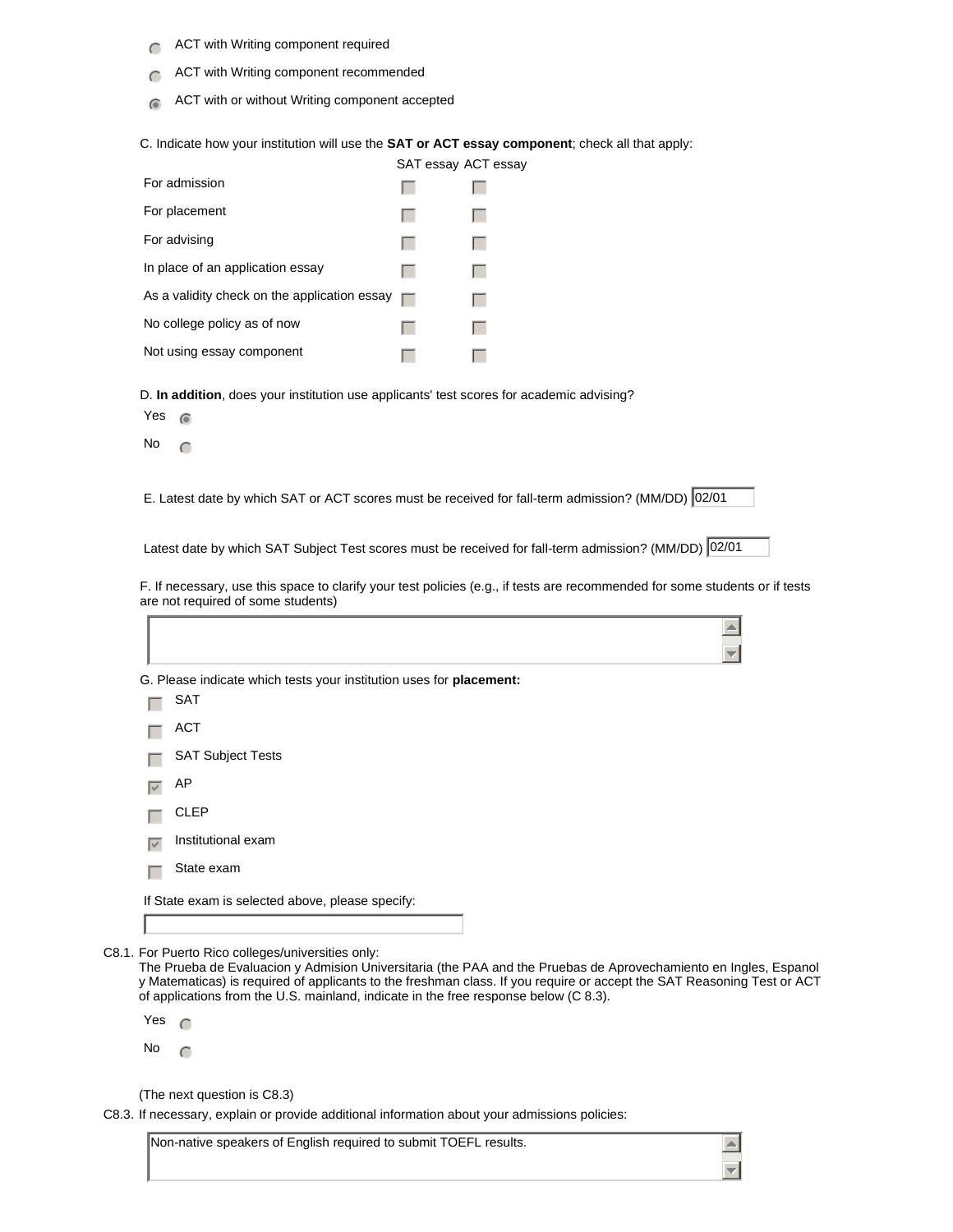### **Freshman Profile**

Provide percentages for **ALL enrolled, degree-seeking, full-time and part-time, first-time, first-year (freshman) students** enrolled in Fall 2007, including students who began studies during summer, international students/nonresident aliens, and students admitted under special arrangements.

CDS C9. **Percent and number of first-time, first-year (freshman) students enrolled in Fall 2007 who submitted national standardized (SAT/ACT) test scores.** Include information for **ALL enrolled, first-time, first-year (freshman) degreeseeking students who submitted test scores.** Do not include partial test scores (e.g., mathematics scores but not critical reading for a category of students) or combine other standardized test results (such as TOEFL) in this item. Do not convert SAT scores to ACT scores and vice versa. The 25th percentile is the score that 25 percent scored at or below; the 75th percentile score is the one that 25 percent scored at or above.

| Percent submitting SAT scores 81 |                                 |     |  |
|----------------------------------|---------------------------------|-----|--|
| Percent submitting ACT scores 38 |                                 |     |  |
|                                  | 25th Percentile 75th Percentile |     |  |
| <b>SAT Critical Reading</b>      | 630                             | 730 |  |
| <b>SAT Math</b>                  | 610                             | 690 |  |
| <b>SAT Writing</b>               | 630                             | 710 |  |
| <b>ACT Composite</b>             | 28                              | 32  |  |

Percent of first-time, first-year (freshman) students with scores in each range:

|         | <b>SAT Critical Reading SAT Math</b> |      | <b>SAT Writing</b> |
|---------|--------------------------------------|------|--------------------|
| 700-800 | 44                                   | 22   | 37                 |
| 600-699 | 44                                   | 157  | 50                 |
| 500-599 | $\sqrt{11}$                          | 20   | 12                 |
| 400-499 | I1                                   | 11   | 11                 |
| 300-399 |                                      |      |                    |
| 200-299 |                                      |      |                    |
| Total   | 100%                                 | 100% | 100%               |

|           | <b>ACT Composite ACT English ACT Math</b> |      |      |
|-----------|-------------------------------------------|------|------|
| 30-36     | 53                                        |      |      |
| 24-29     | 42                                        |      |      |
| 18-23     | 5                                         |      |      |
| $12 - 17$ |                                           |      |      |
| $6 - 11$  |                                           |      |      |
| Below 6   |                                           |      |      |
| Total     | 100%                                      | 100% | 100% |

CDS C10. Percent of all degree-seeking, first-time, first-year (freshman) enrolled students who had high school class rank within each of the following ranges. (Report information for those students from whom you collected high school rank information.)

| 56 | Percent in top tenth of high school graduating class                                             |
|----|--------------------------------------------------------------------------------------------------|
| 87 | Percent in top quarter of high school graduating class                                           |
| 99 | Percent in top half of high school graduating class                                              |
|    | Percent in bottom half of high school graduating class                                           |
|    | Percent in bottom quarter of high school graduating class                                        |
| 34 | Percent of total first-time, first-year (freshman) students who submitted high school class rank |

CDS C11. Percent of all enrolled, degree-seeking, first-time, first-year (freshman) students who had high school grade-point averages within each of the following ranges (using 4.0 scale); report information only for those students from whom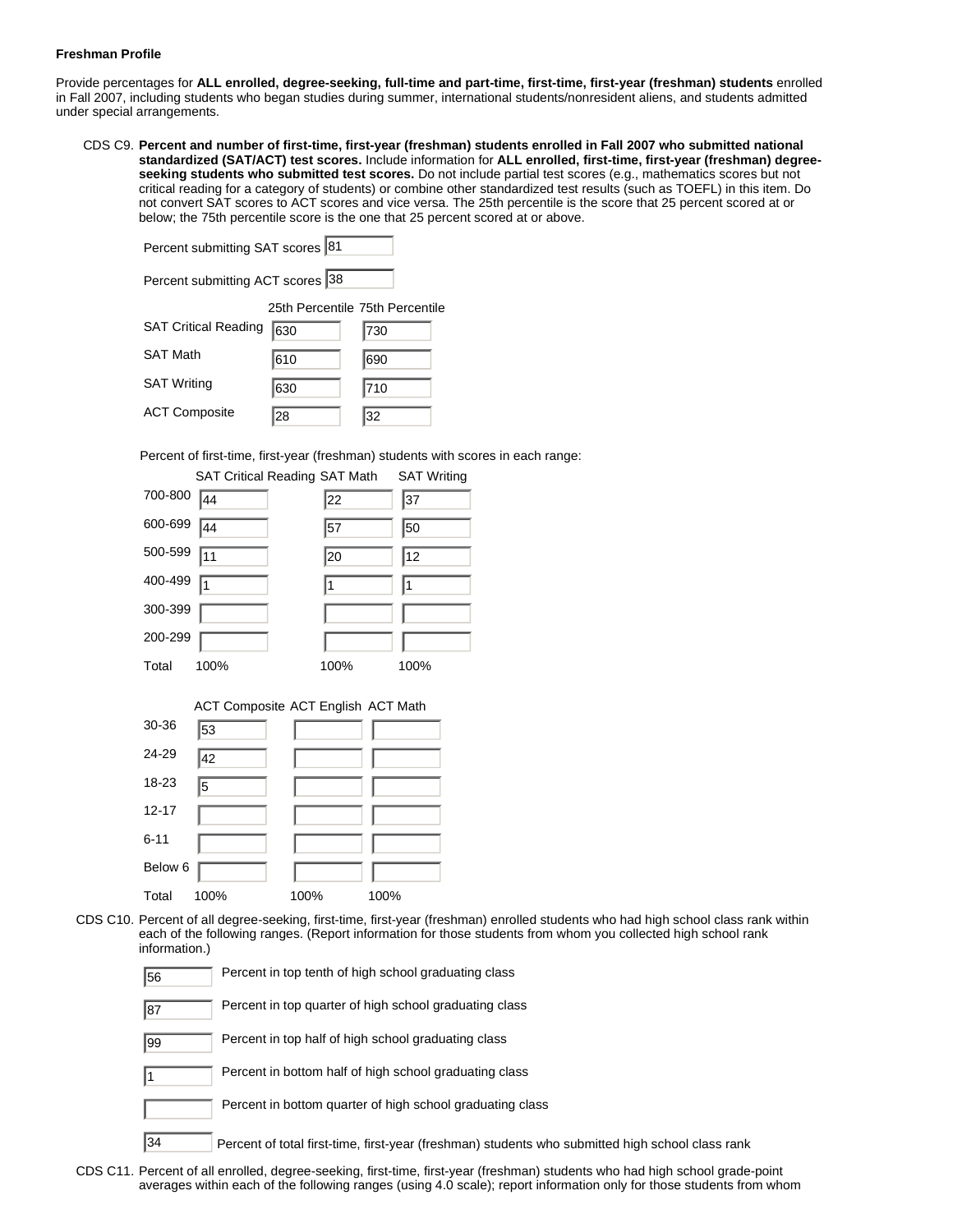you collected high school GPA.

| 60         | Percent who had GPA of 3.75 and higher    |
|------------|-------------------------------------------|
| 16         | Percent who had GPA between 3.50 and 3.74 |
| 14         | Percent who had GPA between 3.25 and 3.49 |
| 8          | Percent who had GPA between 3.00 and 3.24 |
| $\sqrt{2}$ | Percent who had GPA between 2.50 and 2.99 |
|            | Percent who had GPA between 2.0 and 2.49  |
|            | Percent who had GPA between 1.0 and 1.99  |
|            | Percent who had GPA below 1.0             |

(The next question is CDS C13.)

| <b>Admission Policies and Procedures: Fall 2009</b> |                   |                                                                                                                 |
|-----------------------------------------------------|-------------------|-----------------------------------------------------------------------------------------------------------------|
| CDS C13. Application fee                            |                   |                                                                                                                 |
|                                                     |                   | Does your institution have an application fee?                                                                  |
|                                                     | Yes               | $\widehat{\bullet}$                                                                                             |
|                                                     | No                | $\subset$                                                                                                       |
|                                                     |                   | Amount of application fee $\frac{6}{5}$ 50                                                                      |
|                                                     |                   | Can it be waived for applicants with financial need?                                                            |
|                                                     | Yes               | $\widehat{\bullet}$                                                                                             |
|                                                     | No                | $\subset$                                                                                                       |
|                                                     |                   | If you have an application fee and an online application option, indicate policy for students who apply online: |
|                                                     |                   | Same fee                                                                                                        |
|                                                     | $\bullet$         | Free                                                                                                            |
|                                                     | $\subset$         | Reduced                                                                                                         |
|                                                     |                   | Can online application fee be waived for applicants with financial need?                                        |
|                                                     | Yes               | $\odot$                                                                                                         |
|                                                     | No                | $\subset$                                                                                                       |
|                                                     |                   | C13.1. If the fee is different for out-of-state applicants, please indicate the fee here                        |
|                                                     | \$                |                                                                                                                 |
|                                                     |                   | C13.2. Indicate alternative formats in which your institution's application is available:                       |
|                                                     | $\overline{\vee}$ | Online through college's own Web site                                                                           |
|                                                     |                   | If your institution's application can be accessed online, indicate policy for submission of the application     |
|                                                     | $\sigma$          | Online submission accepted                                                                                      |
|                                                     | $\subset$         | Online submission required                                                                                      |
|                                                     | $\subset$         | Paper application required                                                                                      |
|                                                     |                   | CDS C14. Application closing date                                                                               |
|                                                     |                   | Does your institution have an application closing date?                                                         |
|                                                     | Yes               | $\sigma$                                                                                                        |
|                                                     | No                | $\subset$                                                                                                       |

Application closing date (fall) (MM/DD)  $\boxed{01/15}$ 

Priority date (MM/DD)

C14.1. Application closing date (if any) is: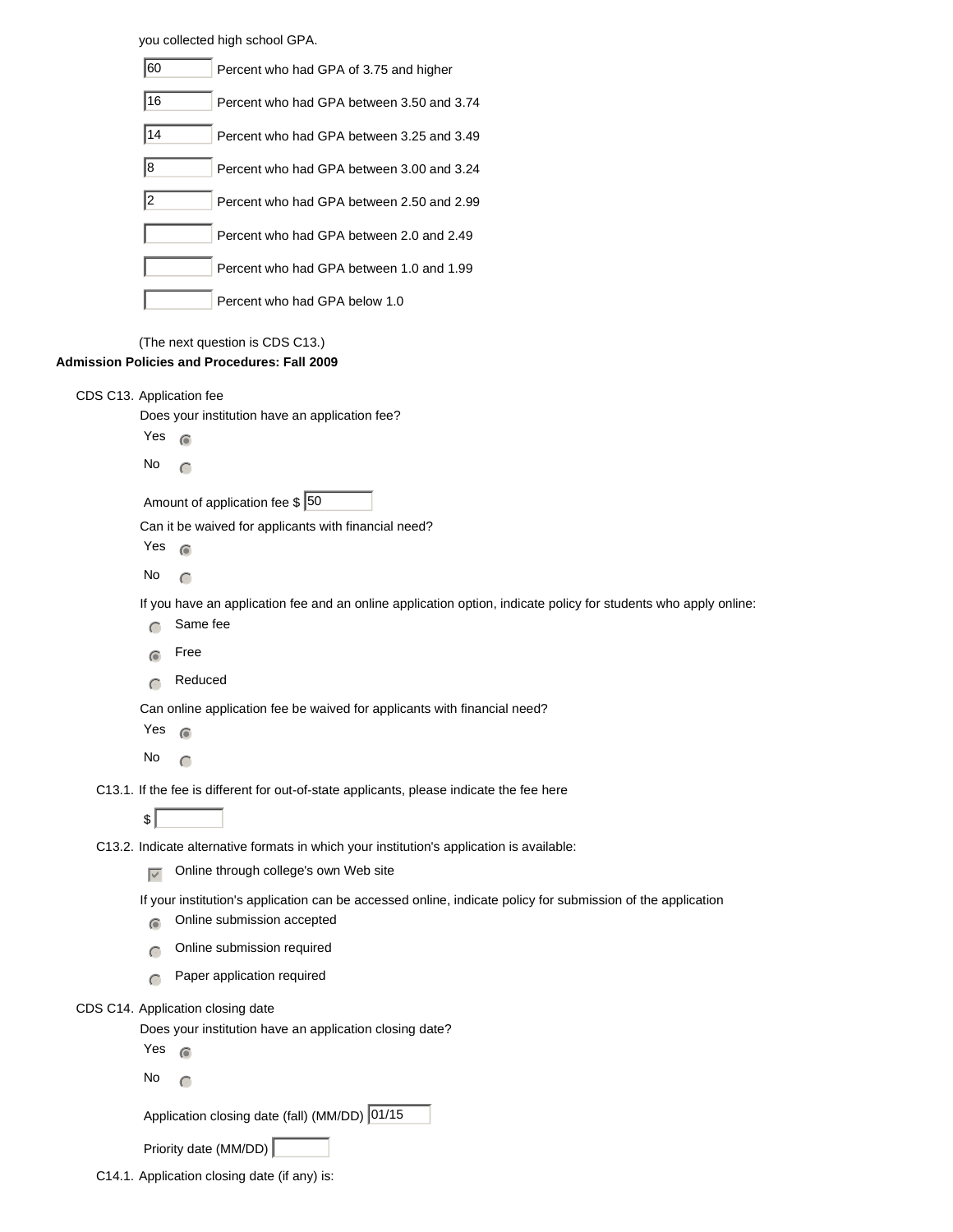| receipt date                                                                                                                                                                                                  |
|---------------------------------------------------------------------------------------------------------------------------------------------------------------------------------------------------------------|
| postmark date<br>$\blacktriangledown$                                                                                                                                                                         |
| (The next question is CDS C16.)<br>CDS C16. Notification to applicants of admission decision sent (fill in one only)<br>On a rolling basis<br>Yes<br>$\subset$<br>No<br>$\bigcirc$                            |
| Beginning date (MM/DD)                                                                                                                                                                                        |
| By date (MM/DD) 04/01                                                                                                                                                                                         |
| Other:                                                                                                                                                                                                        |
| CDS C17. Reply policy for admitted applicants (fill in one only)                                                                                                                                              |
| Must reply by date (MM/DD) 05/01                                                                                                                                                                              |
| No set date                                                                                                                                                                                                   |
| Yes<br>$\subset$                                                                                                                                                                                              |
| No<br>$\subset$                                                                                                                                                                                               |
| Must reply by May 1 (CRDA) or within                                                                                                                                                                          |
| weeks if notified thereafter<br>Other                                                                                                                                                                         |
|                                                                                                                                                                                                               |
|                                                                                                                                                                                                               |
| Deadline for housing deposit:                                                                                                                                                                                 |
| MM/DD 05/01                                                                                                                                                                                                   |
| Amount of housing deposit \$ 350<br>Refundable if student does not enroll?                                                                                                                                    |
| Yes, in full<br>$\subset$<br>Yes, in part $\bigcap$                                                                                                                                                           |
| No                                                                                                                                                                                                            |
| $\bullet$                                                                                                                                                                                                     |
| C17.1. Check here if your institution observes the terms of the Candidates Reply Date Agreement (CRDA).<br>$\overline{\vee}$                                                                                  |
| CDS C18. Deferred admission: Does your institution allow students to postpone enrollment after admission?                                                                                                     |
| Yes<br>$\sqrt{2}$                                                                                                                                                                                             |
| No.<br>$\subset$                                                                                                                                                                                              |
| CDS C19. Early Admission of high school students: Does your institution allow high school students to enroll as full-time, first-<br>year (freshman) students one year or more before high school graduation? |
| Yes<br>$\widehat{\bullet}$                                                                                                                                                                                    |
| No<br>$\subset$                                                                                                                                                                                               |
| C20. If necessary, explain or qualify your fall term application procedures:                                                                                                                                  |
|                                                                                                                                                                                                               |

## **Early Decision and Early Action Plans**

CDS C21. **Early decision:** Does your institution offer an early decision plan (an admission plan that permits students to apply and be notified of an admission decision well in advance of the regular notification date and that asks students to commit to attending if accepted) for first-time, first-year (freshman) applicants for fall enrollment?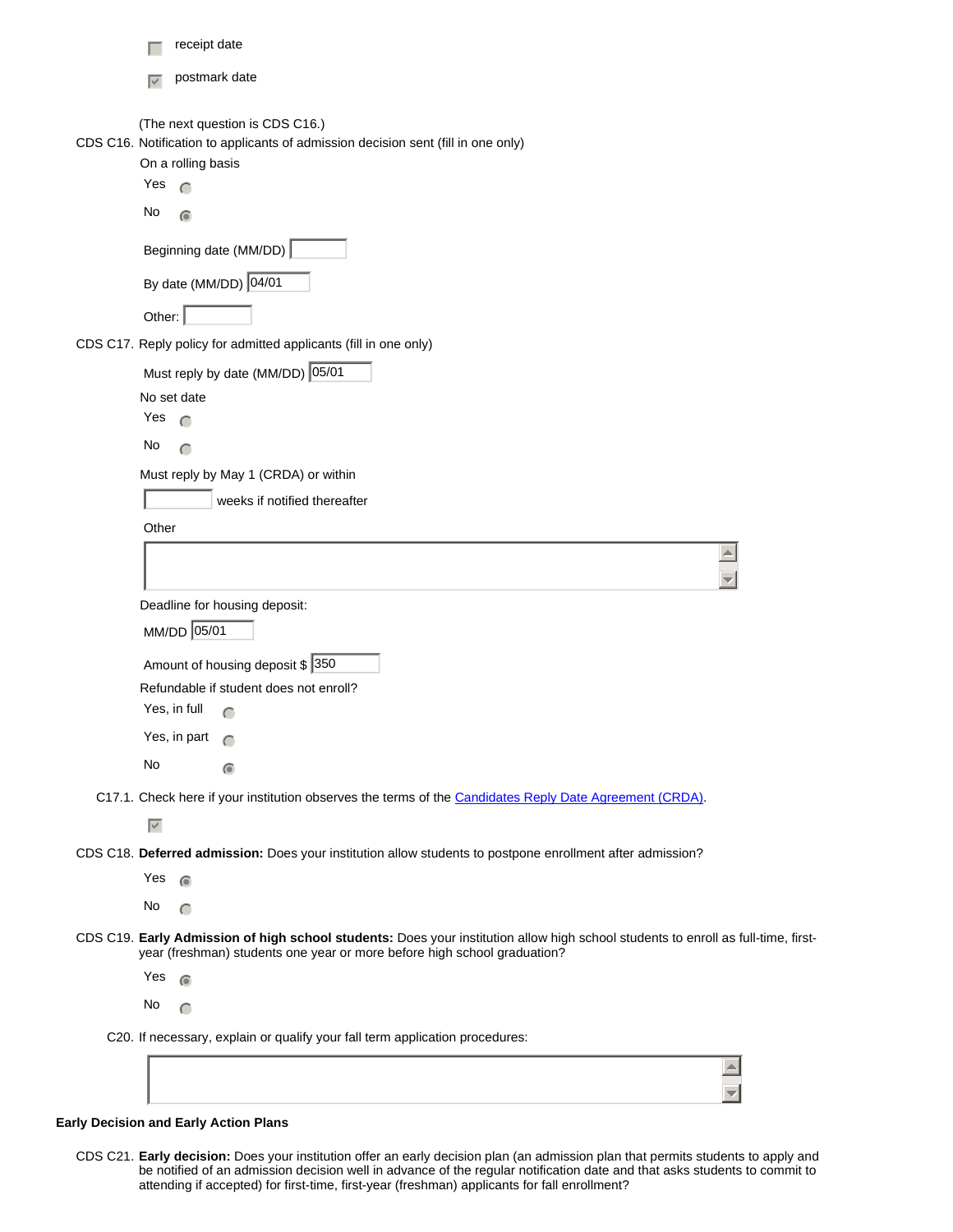Yes  $\epsilon$ 

No  $\bigcap$ 

If "yes", please complete the following:

| 11/15<br>First or only early decision plan closing date (MM/DD)                                                                                                                                                                   |
|-----------------------------------------------------------------------------------------------------------------------------------------------------------------------------------------------------------------------------------|
| 12/15<br>First or only early decision plan notification date (MM/DD)                                                                                                                                                              |
| 01/15<br>Other early decision plan closing date (MM/DD)                                                                                                                                                                           |
| 02/01<br>Other early decision plan notification date (MM/DD)                                                                                                                                                                      |
| For the Fall 2007 entering class:                                                                                                                                                                                                 |
| 347<br>Number of early decision applications received by your institution                                                                                                                                                         |
| 185<br>Number of applicants admitted under early decision plan                                                                                                                                                                    |
| Please provide additional details about your early decision plan, if necessary:                                                                                                                                                   |
| No preference or different criteria used when evaluating early decision candidates.                                                                                                                                               |
| CDS C22. Early action: Do you have a nonbinding early action plan whereby students are notified of an admission decision well<br>in advance of the regular notification date but do not have to commit to attending your college? |
| Yes                                                                                                                                                                                                                               |
| No<br>$\widehat{\bullet}$                                                                                                                                                                                                         |
| If yes, please complete the following:                                                                                                                                                                                            |
| Early action closing date (MM/DD)                                                                                                                                                                                                 |
| Early action notification date (MM/DD)                                                                                                                                                                                            |

Is your early action plan a "restrictive" plan under which you limit students from applying to other early plans?

- Yes  $\bigcap$
- No  $\bigcap$
- C22.1. Early action applications for Fall 2007

| Number of early action applications received by your institution |  |
|------------------------------------------------------------------|--|
|                                                                  |  |

Number of applicants admitted under early action plan

Number of applicants enrolled under early action plan

(The next question is C24.0)

## **International Admission**

C24.0. International Admission Policies

| Prefix              | First                          | Middle    | Last  | Suffix |  |  |  |
|---------------------|--------------------------------|-----------|-------|--------|--|--|--|
|                     | Bev                            |           | Morse |        |  |  |  |
|                     | Office students should contact |           |       |        |  |  |  |
| Admissions          |                                |           |       |        |  |  |  |
| <b>Phone Number</b> |                                |           |       |        |  |  |  |
| Area Code Number    |                                | Extension |       |        |  |  |  |
| 800                 | 8482468                        |           |       |        |  |  |  |
| Fax Number          |                                |           |       |        |  |  |  |
| Area Code Number    |                                |           |       |        |  |  |  |
| 740                 | 4275770                        |           |       |        |  |  |  |
| E-mail              |                                |           |       |        |  |  |  |

morse@kenyon.edu

C24. Do you want your institution listed in the College Board's International Student Handbook? There is no charge for this listing.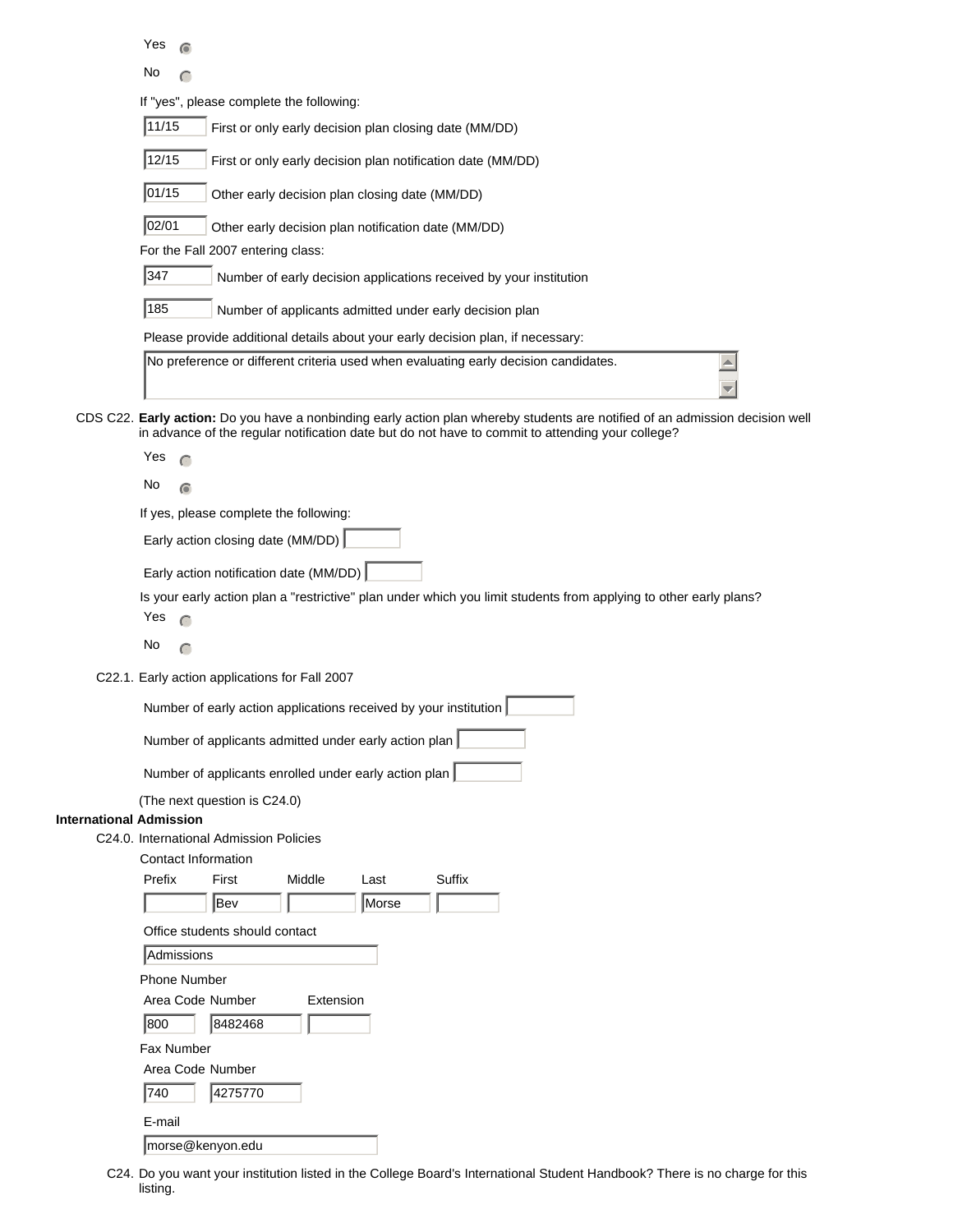| w<br>-<br>× |  |
|-------------|--|
|-------------|--|

No  $\subset$ 

C25. SAT/ACT policies for undergraduate international students

|                                         |                                                        |                            | Require Recommend Require for Some Consider if Submitted |
|-----------------------------------------|--------------------------------------------------------|----------------------------|----------------------------------------------------------|
| SAT or ACT                              |                                                        |                            |                                                          |
| ACT only                                | <b>The Committee of the Committee of the Committee</b> |                            |                                                          |
| SAT only                                | the contract of the contract of the                    |                            |                                                          |
| SAT and SAT Subject Tests or ACT $\Box$ |                                                        |                            |                                                          |
| <b>SAT Subject Tests</b>                |                                                        | and the state of the state |                                                          |

C26. Is TOEFL generally required of nonresident alien applicants?

| L<br>حيت<br>× |  |
|---------------|--|
|---------------|--|

No  $\subset$ 

C27. What is the minimum score you require for unconditional admission?

**230** Computer (Range 0 - 300)

| Internet-based Test (Range 0-120) |  |  |
|-----------------------------------|--|--|
|                                   |  |  |

What is the average score of accepted applicants?

| Paper                             |
|-----------------------------------|
| Computer                          |
| Internet-based Test (Range 0-120) |

- C28. Is conditional academic admission offered to applicants whose English skills will not permit them to pursue academic course work in their first term?
	- $\Box$  Conditional admission based on English language proficiency.
- C29. Application fee for undergraduate international students:

 $\sqrt{50}$ 

C30. Fall 2009 application closing date for undergraduate international students:

MM/DD 01/15

 $\Box$  Check here if the application deadline is in the calendar year prior to year of entry (that is, in 2008)

 $\Box$  No closing date

C31. Indicate the maximum number of credits that international undergraduate students may take during all summer sessions in a single academic year:



(The next question is C33.)

C33. List services available to international students

- International student adviser
- $\overline{g}$  Special international student orientation program
- $\nabla$  Housing during summer months for international students
- **FFE** ESL Program ON CAMPUS for international students

### **Adult Student Admission Policies**

- C34. Test policies for adult students (check all that apply):
	- **Fig.** Test policies are the same as described in question C8.

SAT/ACT test scores are not required.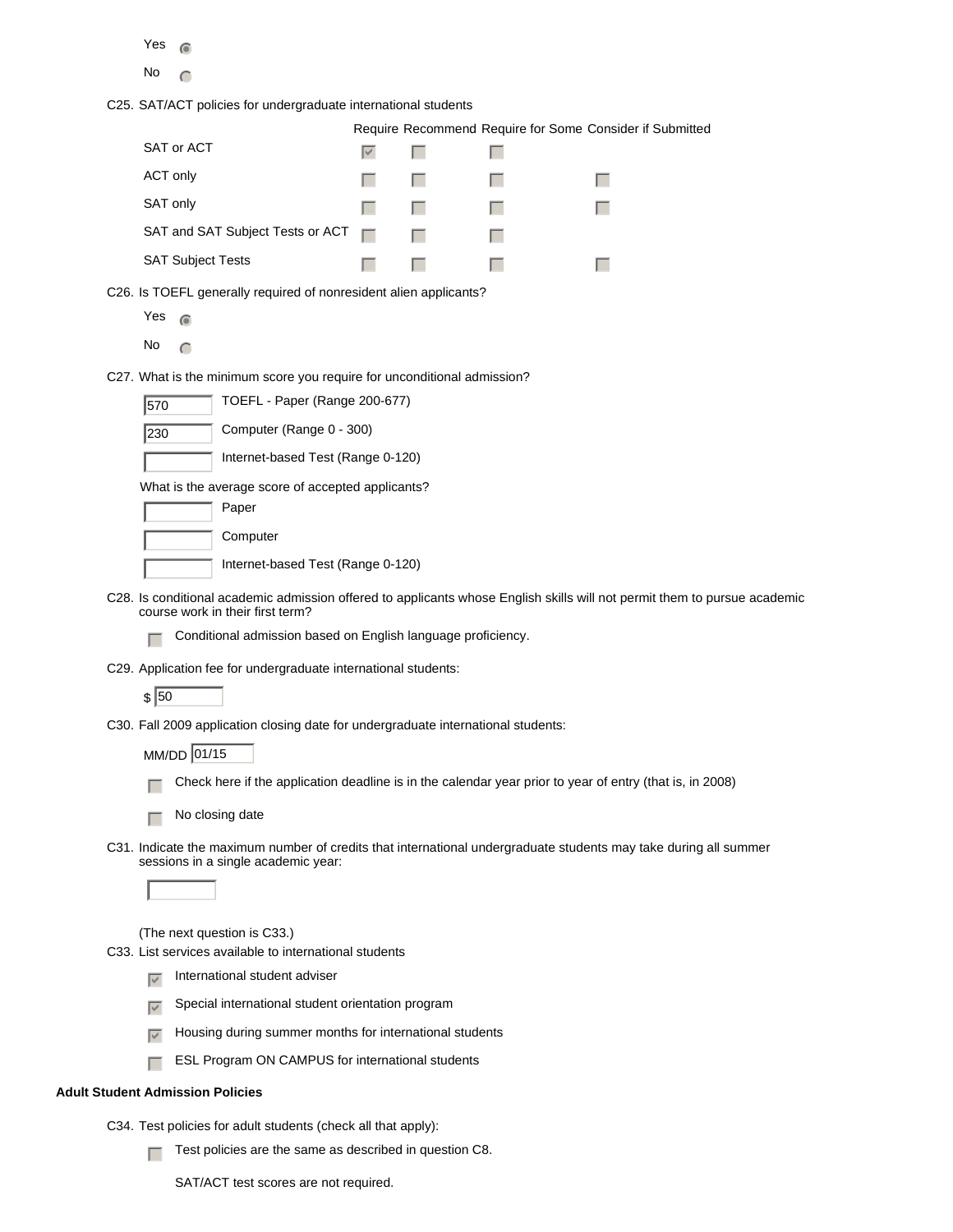| SAT/ACT test scores not required if applicant is over               |  |
|---------------------------------------------------------------------|--|
| years of age.                                                       |  |
| SAT/ACT test scores not required if applicant is out of high school |  |
| years or more                                                       |  |
| Other test policies for adult students:                             |  |
|                                                                     |  |
|                                                                     |  |
|                                                                     |  |

### **D. Transfer Admission**

CDS D2. Provide the number of students who applied, were admitted, and enrolled as degree-seeking transfer students in Fall 2007.

|                                  | Admitted applicants Enrolled applicants<br>Applicants                                                                                                                                                                              |                   |                                                  |      |                     |             |
|----------------------------------|------------------------------------------------------------------------------------------------------------------------------------------------------------------------------------------------------------------------------------|-------------------|--------------------------------------------------|------|---------------------|-------------|
|                                  | Total<br>$\sqrt{112}$<br>23                                                                                                                                                                                                        | $\overline{10}$   |                                                  |      |                     |             |
| <b>Application for Admission</b> |                                                                                                                                                                                                                                    |                   |                                                  |      |                     |             |
|                                  | CDS D3. Indicate terms for which transfers may enroll:                                                                                                                                                                             |                   |                                                  |      |                     |             |
|                                  | Fall<br>$\overline{\vee}$                                                                                                                                                                                                          |                   |                                                  |      |                     |             |
|                                  | Winter                                                                                                                                                                                                                             |                   |                                                  |      |                     |             |
|                                  | Spring<br>$\overline{\vee}$                                                                                                                                                                                                        |                   |                                                  |      |                     |             |
|                                  | Summer                                                                                                                                                                                                                             |                   |                                                  |      |                     |             |
|                                  | CDS D4. Must a transfer applicant have a minimum number of credits or else apply as an entering freshman?                                                                                                                          |                   |                                                  |      |                     |             |
|                                  | Yes<br>$\subset$                                                                                                                                                                                                                   |                   |                                                  |      |                     |             |
|                                  | No<br>$\widehat{\bullet}$                                                                                                                                                                                                          |                   |                                                  |      |                     |             |
|                                  | If yes, what is the minimum number of credits?                                                                                                                                                                                     |                   |                                                  |      |                     |             |
|                                  | CDS D5. Check all items required of transfer students to apply for admission.                                                                                                                                                      |                   |                                                  |      |                     |             |
|                                  |                                                                                                                                                                                                                                    | All               | Required of Recommended of Recommended of<br>Αll | Some | Required of<br>Some | Not<br>requ |
|                                  | <b>High School Transcript</b>                                                                                                                                                                                                      | $\overline{\vee}$ | L                                                | L.   | I.                  | L.          |
|                                  | College Transcript(s)                                                                                                                                                                                                              | $\overline{\vee}$ |                                                  |      | . .                 |             |
|                                  | Essay or Personal Statement                                                                                                                                                                                                        | $\overline{\vee}$ |                                                  |      |                     |             |
|                                  | Interview                                                                                                                                                                                                                          |                   | $\overline{\vee}$                                |      |                     |             |
|                                  | <b>Standardized Test Scores</b>                                                                                                                                                                                                    | $\overline{\vee}$ |                                                  |      |                     |             |
|                                  | Statement of Good Standing from<br>Prior Institution(s)                                                                                                                                                                            | $\overline{\vee}$ | L.                                               |      | п                   |             |
|                                  | CDS D6. If minimum high school grade point average is required of transfer applicants, specify (on a 4.0 scale):<br>CDS D7. If a minimum college grade point average is required of transfer applicants, specify (on a 4.0 scale): |                   |                                                  |      |                     |             |

 $\sqrt{3}$ 

(The next question is CDS D9.)

CDS D9. List application priority, closing, notification, and candidate reply dates for transfer students. If applications are reviewed on a continuous or rolling basis, place a check mark in the "Rolling admission" column.

Not required

 Priority date Closing date Notification date Reply date Rolling admission (MM/DD) (MM/DD) (MM/DD) (MM/DD)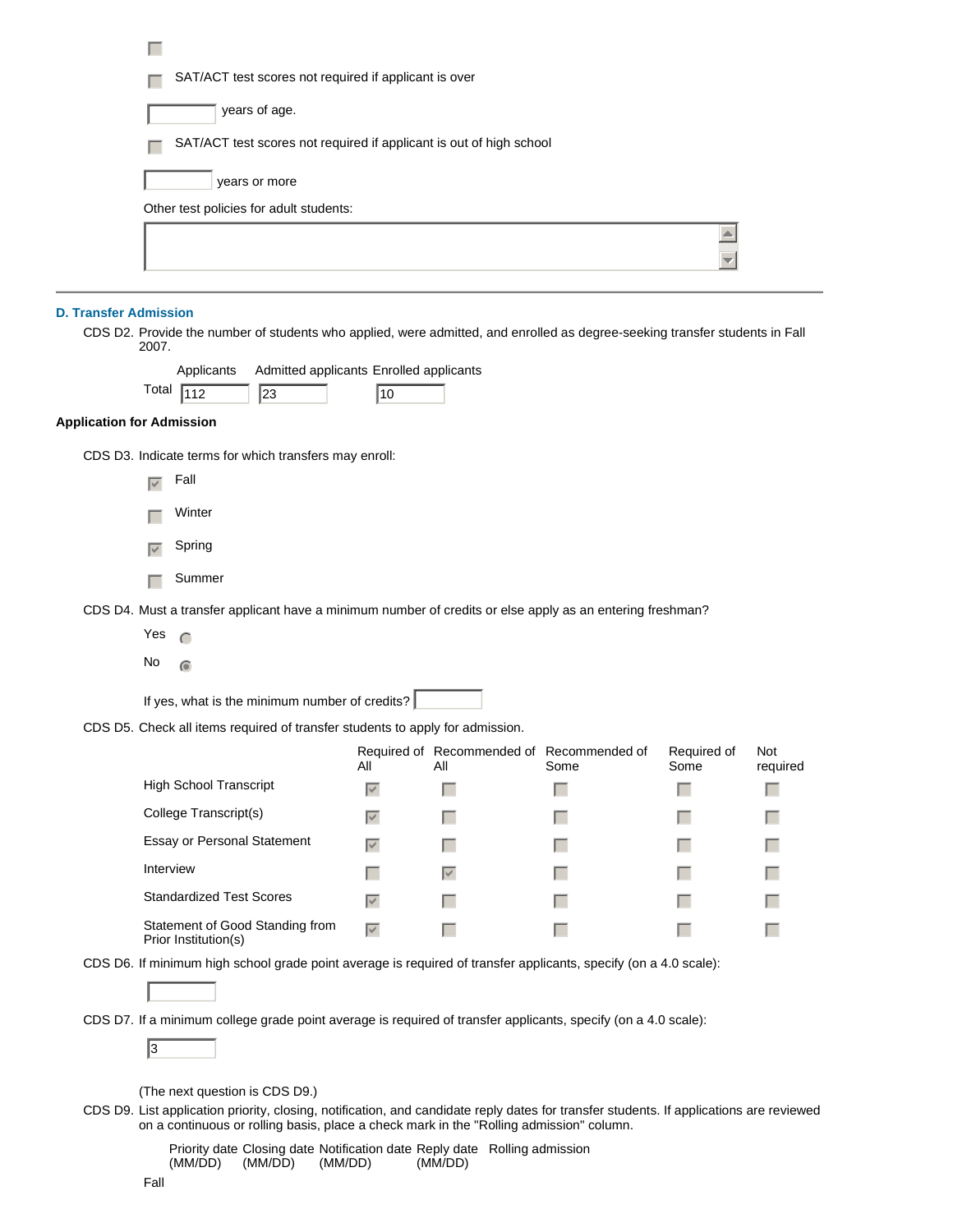|                   |                                 | 04/15                                                                            | 05/15 | 06/01 |                                                                                                                                                                                                                                                                                            |
|-------------------|---------------------------------|----------------------------------------------------------------------------------|-------|-------|--------------------------------------------------------------------------------------------------------------------------------------------------------------------------------------------------------------------------------------------------------------------------------------------|
|                   |                                 | CDS D10. Does an open admission policy, if reported, apply to transfer students? |       |       |                                                                                                                                                                                                                                                                                            |
| Yes               | $\subset$                       |                                                                                  |       |       |                                                                                                                                                                                                                                                                                            |
| No                |                                 |                                                                                  |       |       |                                                                                                                                                                                                                                                                                            |
|                   |                                 | CDS D11. Describe additional requirements for transfer admission, if applicable: |       |       |                                                                                                                                                                                                                                                                                            |
|                   |                                 | Student then has 2 weeks to reply.                                               |       |       | Transfer decisions based primarily on record from previous college, proposed major and<br>extracurricular and community interests. Interview highly recommended. Statement of transfer also<br>required: Why Kenyon is a good match. Notification within 2 weeks of receiving application. |
|                   | <b>Transfer Credit Policies</b> |                                                                                  |       |       |                                                                                                                                                                                                                                                                                            |
| 12                |                                 |                                                                                  |       |       | CDS D12. Report the lowest grade earned for any course that may be transferred for credit (use a 4.0 scale):                                                                                                                                                                               |
|                   |                                 |                                                                                  |       |       | CDS D13. Maximum number of credits or courses that may be transferred from a two-year institution:                                                                                                                                                                                         |
| 8                 |                                 |                                                                                  |       |       |                                                                                                                                                                                                                                                                                            |
|                   |                                 |                                                                                  |       |       | CDS D14. Maximum number of credits or courses that may be transferred from a four-year institution:                                                                                                                                                                                        |
| 8                 |                                 |                                                                                  |       |       |                                                                                                                                                                                                                                                                                            |
|                   |                                 |                                                                                  |       |       | CDS D15. Minimum number of credits that transfer students must complete at your institution to earn an associate degree:                                                                                                                                                                   |
|                   |                                 |                                                                                  |       |       | CDS D16. Minimum number of credits that transfer students must complete at your institution to earn a bachelor's degree:                                                                                                                                                                   |
| 8                 |                                 |                                                                                  |       |       |                                                                                                                                                                                                                                                                                            |
|                   |                                 | CDS D17. Describe other transfer credit policies:                                |       |       |                                                                                                                                                                                                                                                                                            |
|                   |                                 | 2-year residency requirement.                                                    |       |       |                                                                                                                                                                                                                                                                                            |
|                   |                                 |                                                                                  |       |       |                                                                                                                                                                                                                                                                                            |
|                   |                                 | <b>Institutions To Which/From Which Students Transfer</b>                        |       |       | D18. To which institutions did most of your students transfer last year? (List no more than 5.)                                                                                                                                                                                            |
|                   |                                 |                                                                                  |       |       |                                                                                                                                                                                                                                                                                            |
|                   |                                 |                                                                                  |       |       |                                                                                                                                                                                                                                                                                            |
|                   |                                 |                                                                                  |       |       | D19. Transfer students entered your institution last year from which 2-year institutions? (List no more than 5.)                                                                                                                                                                           |
|                   |                                 |                                                                                  |       |       |                                                                                                                                                                                                                                                                                            |
|                   | <b>Special Services</b>         |                                                                                  |       |       | D20. What special services does your institution offer to students transferring INTO your institution:                                                                                                                                                                                     |
| $\overline{\vee}$ | Adviser                         |                                                                                  |       |       |                                                                                                                                                                                                                                                                                            |
| $\vee$            | Orientation                     |                                                                                  |       |       |                                                                                                                                                                                                                                                                                            |
|                   | Re-entry adviser                |                                                                                  |       |       |                                                                                                                                                                                                                                                                                            |
|                   |                                 |                                                                                  |       |       | Pre-admission transcript evaluation (determination of what courses will transfer)                                                                                                                                                                                                          |
|                   | Transfer center                 |                                                                                  |       |       | What special services does your institution offer to students transferring OUT OF your institution:                                                                                                                                                                                        |
|                   | Transfer adviser                |                                                                                  |       |       |                                                                                                                                                                                                                                                                                            |
|                   |                                 | College fairs/transfer recruitment on campus                                     |       |       |                                                                                                                                                                                                                                                                                            |

D21. Transfer students accepted at the following levels: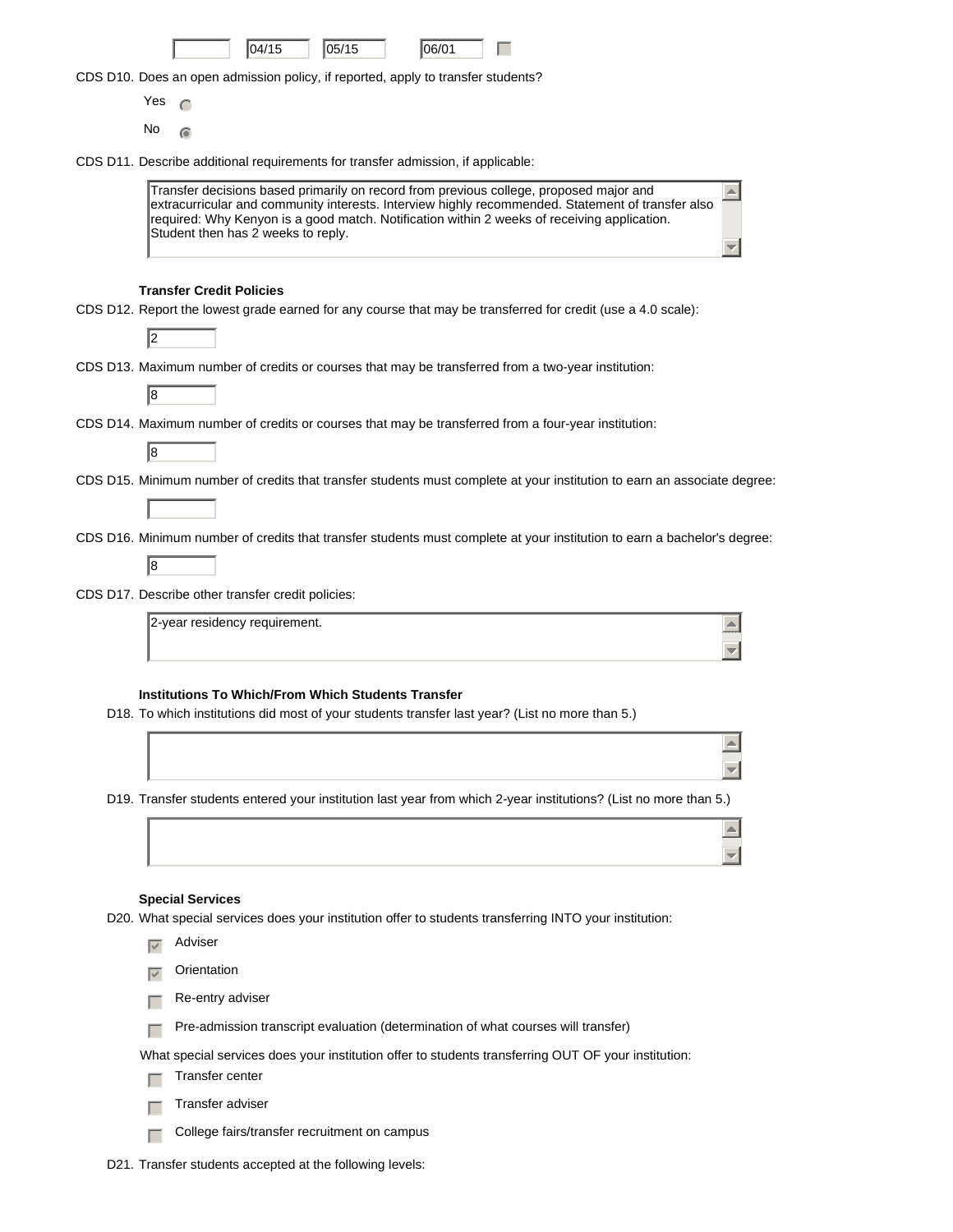- $\Box$  First-semester freshman
- $\sqrt{\phantom{a}}$  Second-semester freshman
- $\overline{\nabla}$  Sophomore
- $\overline{\smash{\triangleright}}$  Junior
- $\Box$  Senior

D22. Percentage of transfer students entering your institution in Fall 2007 at the following levels:

- % Entered as first-semester freshmen 5 % Entered as second-semester freshmen **70** % Entered as sophomores  $\sqrt{25}$  % Entered as juniors % Entered as seniors
- D23. Percentage of transfer students entering your institution in Fall 2007 from 2-year and 4-year programs:

| % transferred from 2-year programs |
|------------------------------------|
|                                    |

100 % transferred from 4-year programs

D24. If you have formal articulation programs with other institutions, indicate the names of the institutions. (A formal articulation program is an agreement between two educational institutions, stating specific policies relating to transfer and recognition of academic achievement in order to facilitate the successful transfer of students without duplication of learning.)

| <b>CONTRACTOR</b><br>والمتستعد |
|--------------------------------|

### **E. Academic Offerings and Policies**

L

- CDS E1. Special Study Options: Identify those programs available at your institution. Refer to the Common Data Set (CDS) glossary for definitions.
	- $\sqrt{\phantom{a}}$  Accelerated program
	- $\Box$  Cooperative education program
	- $\Box$  Cross-registration
	- $\Box$  Distance learning
	- $\overline{v}$  Double major
	- $\Box$  Dual enrollment
	- $\Box$  English as a Second Language
	- $\nabla$  Exchange student program (domestic)
	- $\Box$  External degree program
	- $\overline{\nabla}$  Honors program
	- $\nabla$  Independent study
	- $\Box$  Internships
	- $\nabla$  Liberal arts/career combination
	- $\nabla$  Student-designed major
	- $\overline{\mathbf{y}}$  Study abroad
	- $\Box$  Teacher certification program
	- $\Box$  Weekend college

Other (specify):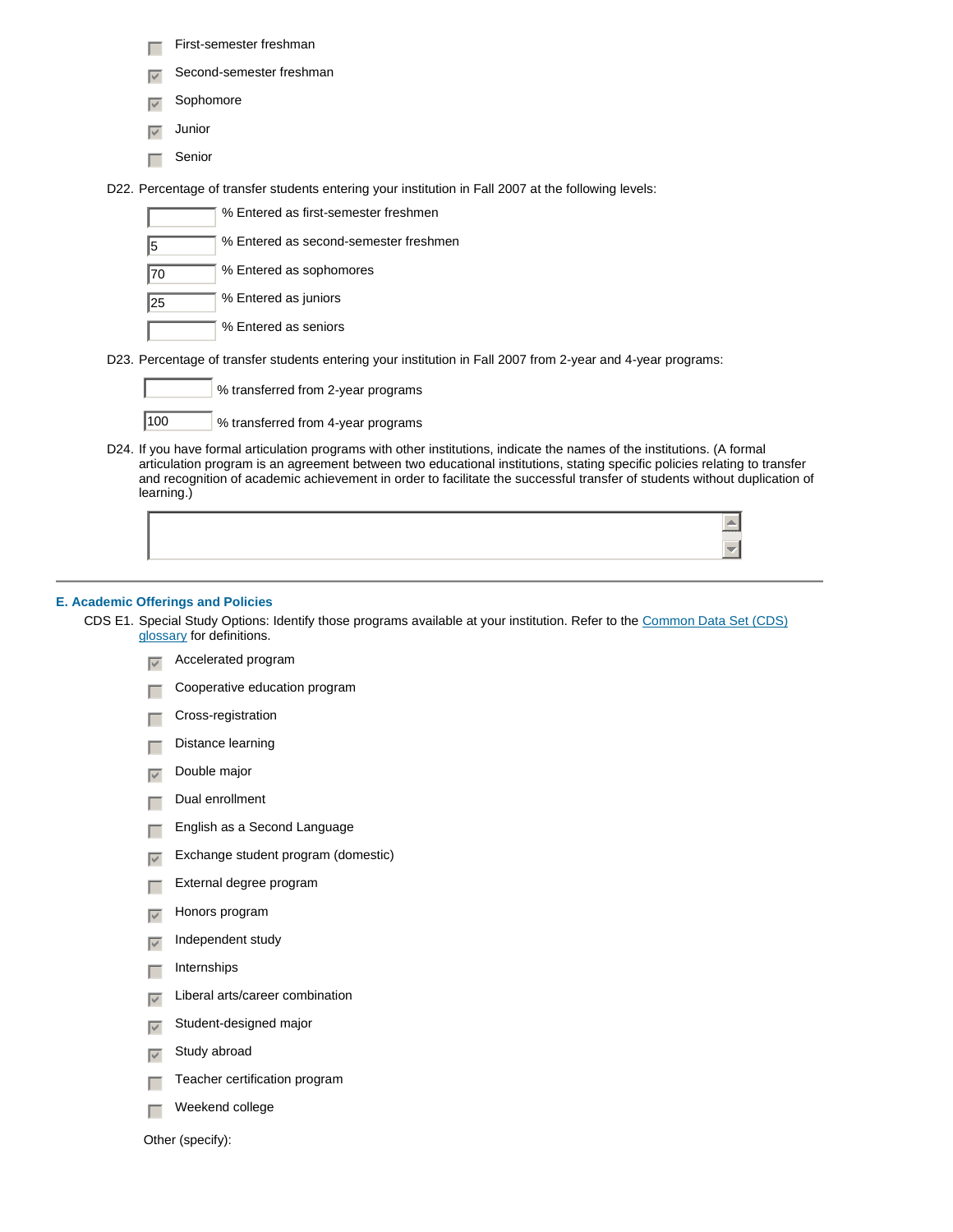cooperative 3-2 or 4-1 masters and teacher certification program with Bank Street College of Education; 3-2 engineering program with Case Western Reserve, Rensselaer Polytechnic Institute and Washington University; 3-2 enviormental studies program with Duke University

 $\blacktriangle$  $\blacktriangledown$ 

| E1.1. Other off-campus study options. |  |
|---------------------------------------|--|
|---------------------------------------|--|

- $\Box$  New York semester
- $\overline{v}$  Semester at sea
- $\Box$  United Nations semester
- $\overline{v}$  Urban semester
- $\overline{\nabla}$  Washington semester

E1.2. Do you offer GED preparation?

Yes  $\subset$ No  $\odot$ 

Are you a GED test center?

- Yes  $\subset$
- $No \n\odot$
- E1.3. If you have formal partnerships with national corporations, local businesses, or high schools describe them briefly (do not include dual enrollment or outreach programs here):



E1.4. Do you offer license preparation in the following areas?

|                         | Preparation on campus Exam given on campus |  |
|-------------------------|--------------------------------------------|--|
| Aviation                |                                            |  |
| Dental hygiene          |                                            |  |
| Nursing                 |                                            |  |
| Occupational Therapy    |                                            |  |
| Paramedic               |                                            |  |
| <b>Physical Therapy</b> |                                            |  |
| Radiology               |                                            |  |
| <b>Real Estate</b>      |                                            |  |

- E1.5. Do you have a separate undergraduate honors college with different admission requirements and different academic offerings?
	- Yes  $\cap$
	- $No$   $\odot$

If so, please describe briefly the admission requirements, the number of freshmen admitted (in general) and the academic program.

(The next question is E1.7)

E1.7. Programs leading to combined bachelor's/graduate:

|                           | At your institution In conjunction with another institution |  |
|---------------------------|-------------------------------------------------------------|--|
| Dentistry (DDS or DMD)    |                                                             |  |
| Osteopathic Medicine (DO) |                                                             |  |
| Pharmacy (D.Pharm)        |                                                             |  |
| Podiatry                  |                                                             |  |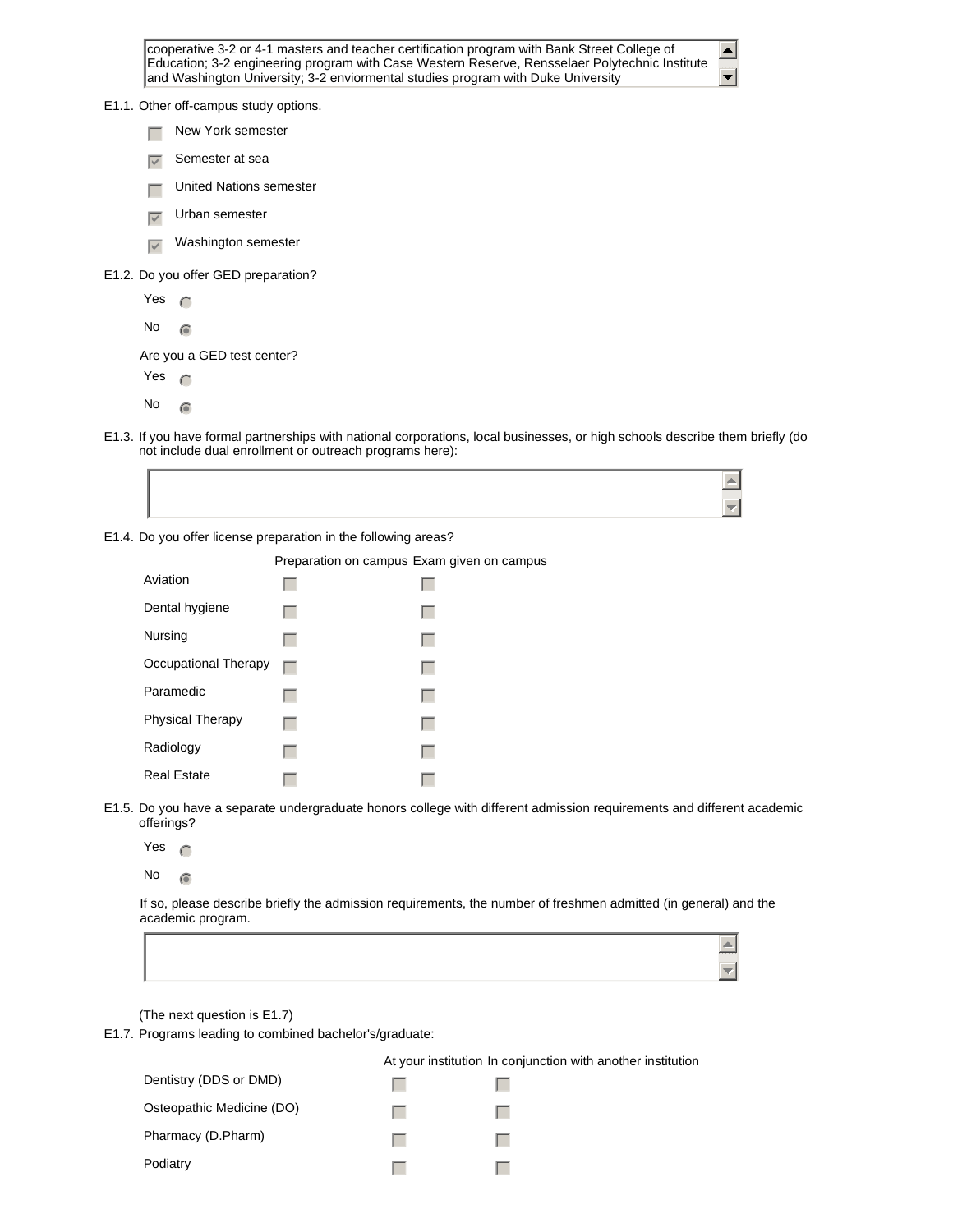| Master of Business Administration (MBA) |                   |
|-----------------------------------------|-------------------|
| Medicine (MD)                           |                   |
| Master of Fine Arts (MFA)               |                   |
| Law (JD or LL.B)                        |                   |
| Optometry (OD)                          | Г                 |
| Veterinary Medicine (DVM)               | г                 |
| Accounting                              | г                 |
| Architecture                            | $\Box$            |
| Chemistry                               | Г                 |
| Education                               | $\overline{\vee}$ |
| Engineering                             | $\overline{\vee}$ |
| <b>Environmental Studies</b>            | $\overline{\vee}$ |
| Forestry                                |                   |
| <b>Mathematics</b>                      | г                 |
| Nursing                                 |                   |
| Occupational Therapy                    |                   |
| <b>Physical Therapy</b>                 |                   |
| Psychology                              |                   |
| Social Work                             |                   |

(The next question is E3)

### **Academic Support Services**

E3. Identify the academic support services offered to students.

- $\nabla$  Writing center
- $\Box$  Learning center
- $\overline{\smash{\triangledown}}$  Tutoring
- $\Box$  Remedial instruction
- $\Box$  Pre-admission summer program
- $\Box$  Reduced course load
- $\overline{\triangledown}$  Study skills assistance
- E3.1. Are academic support services available:
	- Evenings (after 6:00PM)
	- Yes  $\subset$
	- No  $\circ$

Weekends

- Yes  $\bigcap$
- No  $\circ$
- E4. If you wish, describe other characteristics of your academic offerings and policies.



 $\begin{array}{c} \hline \end{array}$  $\overline{\mathbf{v}}$ 

E5. Computing on Campus

Are students required to have a personal or laptop computer?

Yes  $\bigcap$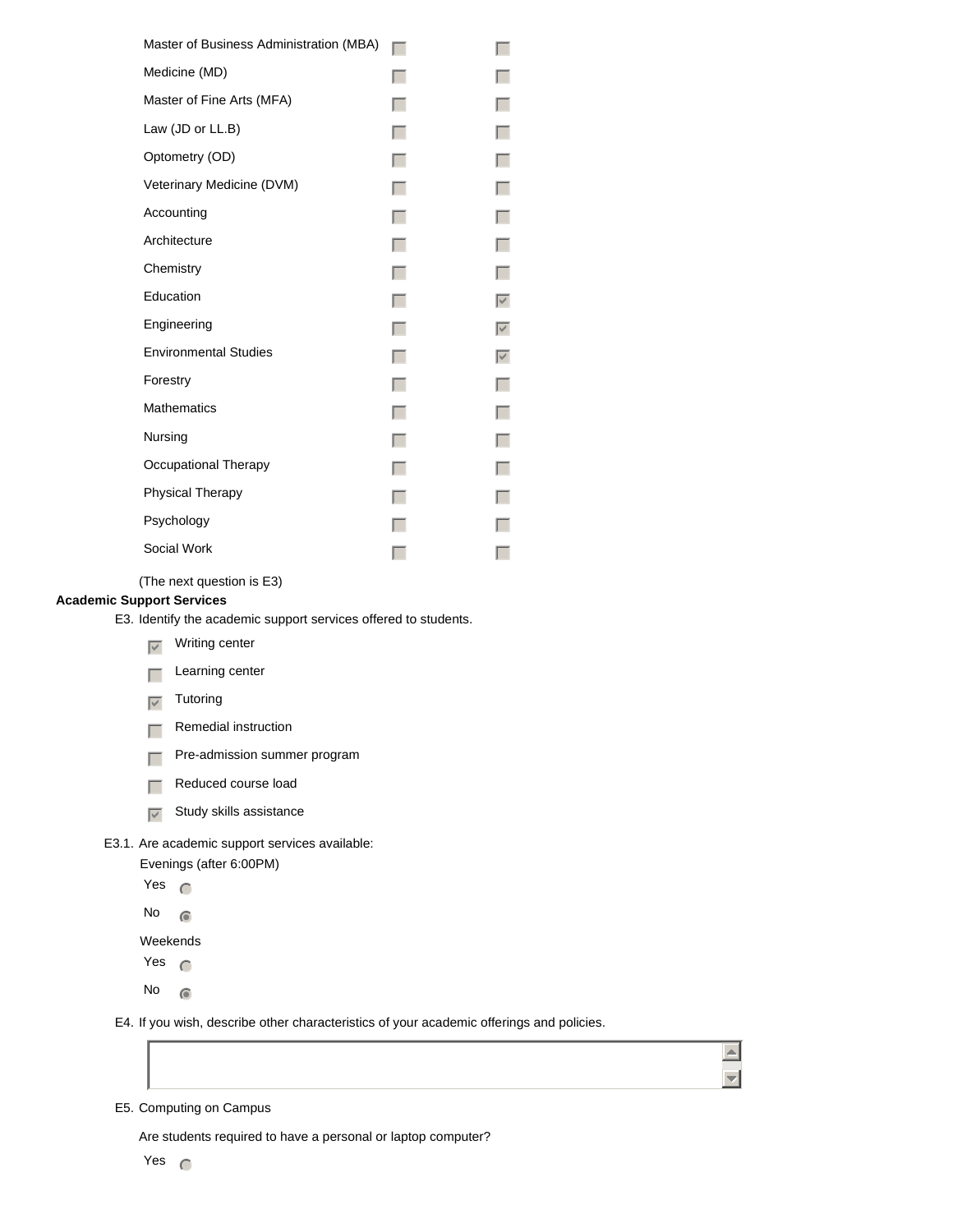| No |  |
|----|--|
|----|--|

Number of college-owned workstations available for general student use. 400

Location of workstations.

- $\overline{\triangledown}$  Dorms
- $\nabla$  Library
- $\overline{v}$  Computer center
- $\Box$  Student center

Check off if these apply:

- Dorms wired for high speed internet connections (e.g. Ethernet, T1, T3).
- $\overline{\phantom{a}}$  Dorms wired for access to campus-wide network.
- $\overline{\nabla}$  E-mail accounts provided to all students.
- $\Box$  Online course registration for freshmen.
- $\sqrt{\phantom{a}}$  Commuter/off-campus students can connect to campus network.
- $\Box$  Computer repair service available on campus.
- $\sqrt{\phantom{a}}$  Computer helpline available.
- $\Box$  Online library (ability to read books, periodicals, etc. on-line).
- $\Box$  Discounted computer software for sale (on-campus store).
- $\Box$  Discounted computer hardware for sale (on-campus store).
- $\overline{\mathbf{y}}$  Student web hosting.
- $\overline{\smash{\triangleright}}$  Wireless network.

## **Placement and Credit by Examination**

- E6. Information should reflect policies affecting freshmen entering Fall 2009. Institutional/departmental examinations used for placement, counseling, or credit.
	- Yes  $\circ$
	- No  $\subset$
- E7. Maximum number of credits awarded for prior work and/or life experiences

E8. Policy limiting hours of credit by examination that may be counted toward a degree:

|  | Hours of credit by examination may be counted toward associate degree |  |
|--|-----------------------------------------------------------------------|--|

Hours of credit examination may be counted toward a bachelor's degree  $3$ 

Other credit by examination policy

| Credit determined for AP, IB or School Articulation Program (SCAP) counts toward 16 units |
|-------------------------------------------------------------------------------------------|
| required for graduation. No diversification requirements may be satisfied with AP credit. |
|                                                                                           |

 $\triangleq$ 

E9. Credit and/or placement awarded for International Baccalaureate?

Yes  $\epsilon$ 

No  $\bigcap$ 

(The next question is E11.0.)

### **College Board's Advanced Placement Program (AP)**

E11.0. Advanced Placement Official

| Prefix | First<br>Middle |  | ∟ast     | Suffix |
|--------|-----------------|--|----------|--------|
|        | <b>IEllen</b>   |  | Harbourt |        |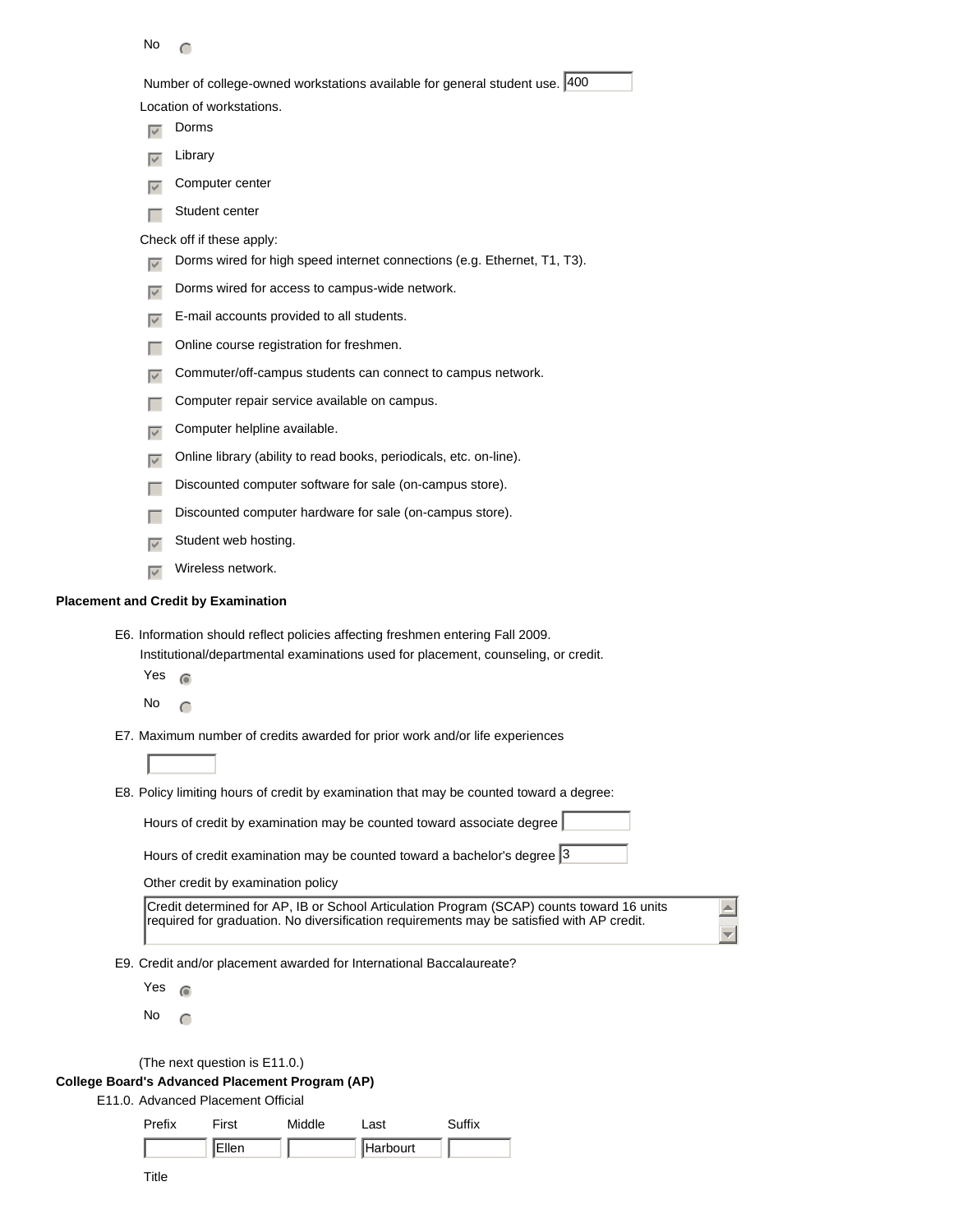| Registrar            |         |                  |  |
|----------------------|---------|------------------|--|
| Phone Number         |         |                  |  |
| Area Code Number     |         | <b>Extension</b> |  |
| 740                  | 4275121 |                  |  |
| F-mail               |         |                  |  |
| harbourte@kenyon.edu |         |                  |  |

E11. AP Credit and Placement

Describe your institution's use of AP scores. Check all that apply.

- Credit awarded for qualifying AP scores
- $\Box$  Placement into higher-level courses awarded for qualifying AP scores
- $\Box$  Sophomore standing available for qualifying AP scores
- E11.1. AP Credit and Placement Policy
	- a.) Provide a brief description of your institution's AP credit and placement policy

Students admitted to Kenyon who have achieved a grade of 4 or 5 on the College Board Advanced  $\blacktriangle$ Placement Examination may receive up to one unit (one year) of course credit. Those who earn a grade of 3 may be granted up to one-half unit (one semester) of credit.

b.) If your institution's AP credit and placement policy information is available online, provide the URL in the space below.

http://www.kenyon.edu/x1897.xml OR http://www.kenyon.edu/x41762.xml OR http://www.kenyon.edu/x41763.xml

 $\blacktriangle$  $\overline{\phantom{a}}$ 

 $\blacktriangle$ 

 $\blacktriangle$ 

If this URL does not lead *directly* to the AP credit and policy information, indicate the page on which that information is found or give other instructions for finding AP policy information at this URL:

#### E11.2. AP and Admissions

Describe the relative importance of AP in the college admissions process

- $\bigcap$  Very important
- Important
- Considered
- $\cap$  Not considered

Provide additional information on the role of AP in your college's admissions process that would be of interest to high school students.

The rigor of curriculum is the first thing Kenyon is going to examine in the evaluation of a student's application. AP and IB tend to be the strongest courses available to students.

### **College Board's College-Level Examination Program (CLEP)**

#### E13.0. CLEP official

| Prefix       | First            | Middle    | Last | Suffix |
|--------------|------------------|-----------|------|--------|
|              |                  |           |      |        |
| Title        |                  |           |      |        |
|              |                  |           |      |        |
| Phone Number |                  |           |      |        |
|              | Area Code Number | Extension |      |        |
|              |                  |           |      |        |
| E-mail       |                  |           |      |        |
|              |                  |           |      |        |

E13. Number of freshmen entering in Fall 2007 who received credit on the basis of CLEP examinations.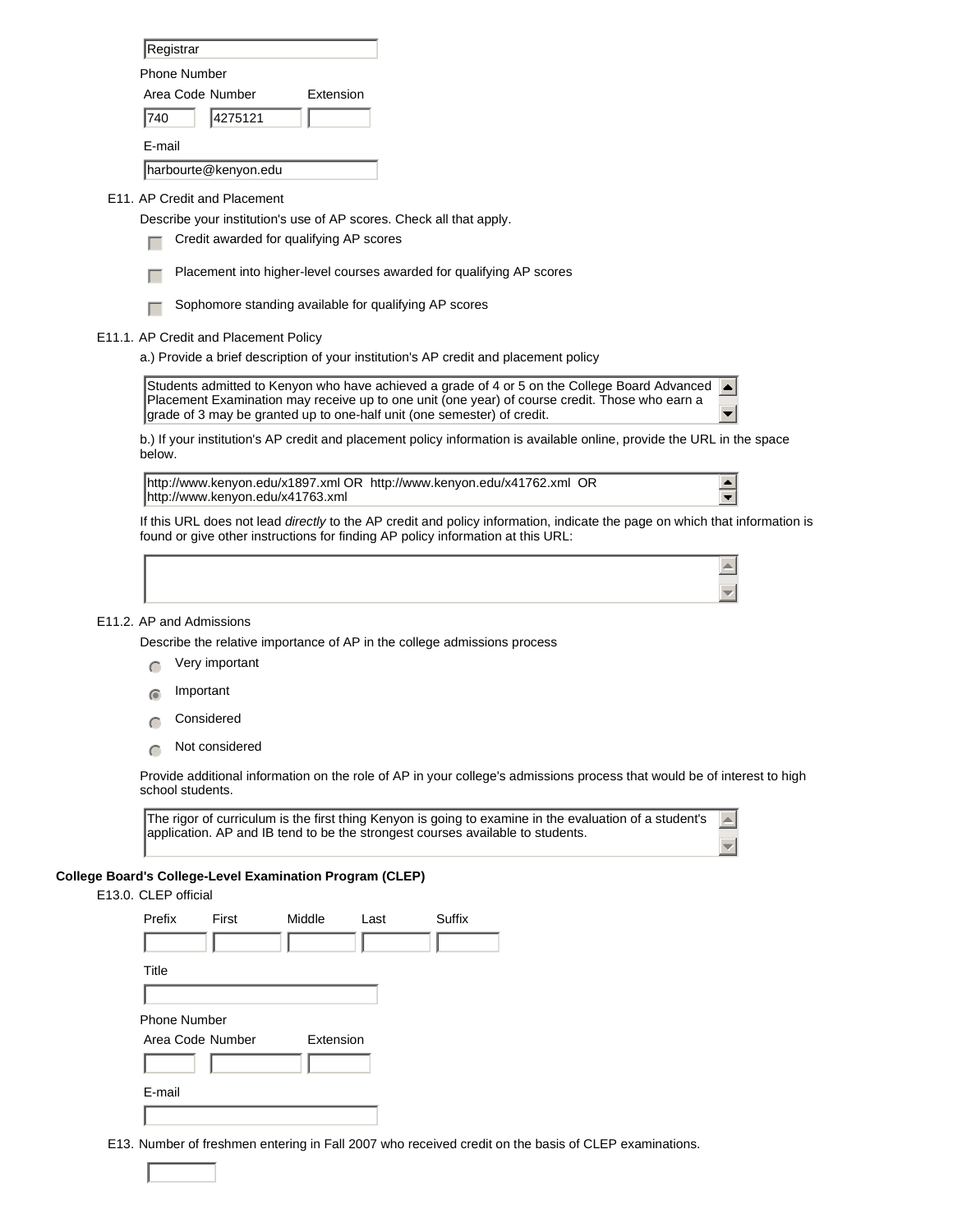| freshmen)                                                                             | Number of total students entering in Fall 2007 who received credit on the basis of CLEP examinations (including                                                                                                                                                                                                                                        |
|---------------------------------------------------------------------------------------|--------------------------------------------------------------------------------------------------------------------------------------------------------------------------------------------------------------------------------------------------------------------------------------------------------------------------------------------------------|
|                                                                                       |                                                                                                                                                                                                                                                                                                                                                        |
|                                                                                       | If necessary, refer to the definitions below while completing the following questions.                                                                                                                                                                                                                                                                 |
|                                                                                       | Online (80+% of content delivered online):<br>A course where most or all of the content is delivered online. Typically have no face-to-face meetings.                                                                                                                                                                                                  |
|                                                                                       | Blended (30 to 79% of content delivered online):                                                                                                                                                                                                                                                                                                       |
|                                                                                       | A course that blends online and face-to-face delivery. Substantial proportion of the content is delivered online, typically uses online<br>discussions, and typically has some face-to-face meetings.                                                                                                                                                  |
|                                                                                       | Traditional or Web-facilitated (0 to 29% of content delivered online):<br>A course that uses little or no online technology - content is delivered in writing or orally, or uses web-based technology to facilitate<br>what is essentially a face-to-face course. Examples of this might be posting the syllabus or list of assignments on a web page. |
| E15. Distance Learning Official                                                       |                                                                                                                                                                                                                                                                                                                                                        |
| First<br>Middle<br>Last                                                               |                                                                                                                                                                                                                                                                                                                                                        |
|                                                                                       |                                                                                                                                                                                                                                                                                                                                                        |
| Title                                                                                 |                                                                                                                                                                                                                                                                                                                                                        |
|                                                                                       |                                                                                                                                                                                                                                                                                                                                                        |
| Phone Number (If international, enter country code)                                   |                                                                                                                                                                                                                                                                                                                                                        |
| Country Code                                                                          | Extension<br>Area Code Number<br>City Code                                                                                                                                                                                                                                                                                                             |
|                                                                                       | $\overline{\phantom{m}}$                                                                                                                                                                                                                                                                                                                               |
| <b>Email Address</b>                                                                  |                                                                                                                                                                                                                                                                                                                                                        |
|                                                                                       |                                                                                                                                                                                                                                                                                                                                                        |
| as of October 15, 2007                                                                | E15.1. Online offerings (80+% of content delivered online) by your institution as of the institution's official fall reporting date or                                                                                                                                                                                                                 |
| No Online offerings<br>$\bigcirc$                                                     |                                                                                                                                                                                                                                                                                                                                                        |
| Online courses, but no fully online programs<br>$\subset$                             |                                                                                                                                                                                                                                                                                                                                                        |
| Online program(s)<br>$\subset$                                                        |                                                                                                                                                                                                                                                                                                                                                        |
| date or as of October 15, 2007                                                        | E15.2. Blended offerings (30 to 79% of content delivered online) by your institution as of the institution's official fall reporting                                                                                                                                                                                                                   |
| No Blended offerings                                                                  |                                                                                                                                                                                                                                                                                                                                                        |
| Blended courses, but no blended programs                                              |                                                                                                                                                                                                                                                                                                                                                        |
| Blended program(s)<br>$\subset$                                                       |                                                                                                                                                                                                                                                                                                                                                        |
| E15.3. What was the first year your institution provided online or blended offerings: |                                                                                                                                                                                                                                                                                                                                                        |
| Does not apply; no online or blended offerings                                        |                                                                                                                                                                                                                                                                                                                                                        |
| An online course was first offered in                                                 | (enter year)                                                                                                                                                                                                                                                                                                                                           |
| An online program was first offered in                                                | (enter year)                                                                                                                                                                                                                                                                                                                                           |
| A blended course was first offered in                                                 | (enter year)                                                                                                                                                                                                                                                                                                                                           |
| A blended program was first offered in                                                | (enter year)                                                                                                                                                                                                                                                                                                                                           |
| of the categories in the chart below.                                                 | E15.4. Indicate the number of students that took at least one online course (as of the institution's official fall reporting date or<br>as of October 15, 2007) and your best estimate of the percentage of these that took all of their courses online in each                                                                                        |
| Number of students Percent of these                                                   | who took at least one students who took all                                                                                                                                                                                                                                                                                                            |

|               | online course | of their courses online |
|---------------|---------------|-------------------------|
| Undergraduate |               |                         |
| Graduate      |               |                         |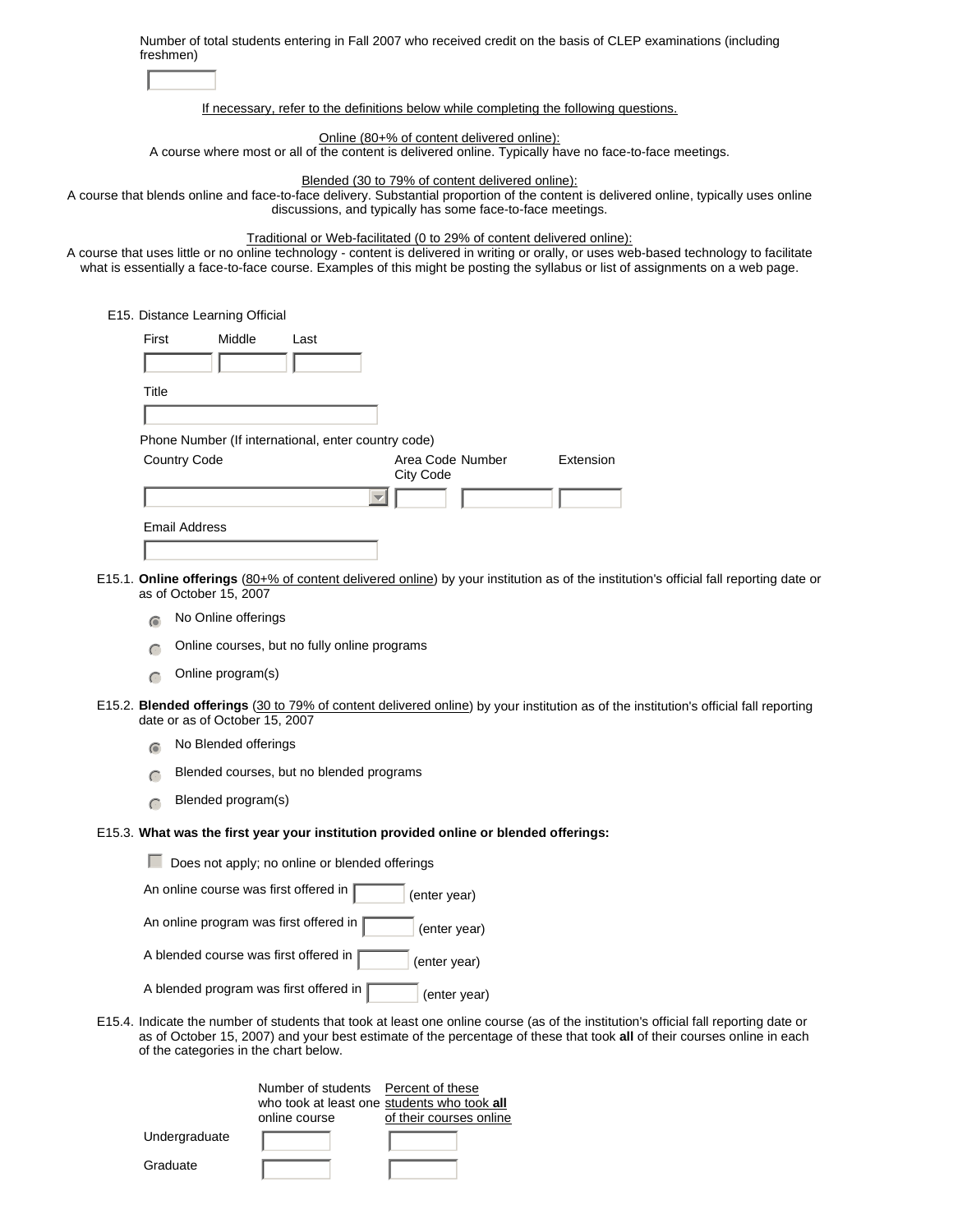| Any other for-credit |  |
|----------------------|--|
| Any non-credit       |  |
| Total                |  |

E15.5. By Fall 2008, total online enrollment (at all levels) is expected to:

| Grow by about |  | percent |
|---------------|--|---------|
|---------------|--|---------|

| Stay about the same |  |
|---------------------|--|
|---------------------|--|

 $\bigcirc$  Decrease

 $\bullet$  Does not apply; no online/distance offerings

(80+% of content delivered online)

E15.6. Face-to-face, online and blended **program offerings** at your institution as of the institution's official fall reporting date or as of October 15, 2007; check all that apply.

|                                                           | <b>Face-to-face Programs</b> |     | <b>Online Programs</b><br>80+% of content<br>delivered online                                      |  | <b>Blended Programs</b><br>30 to 79% of content<br>delivered online |  |
|-----------------------------------------------------------|------------------------------|-----|----------------------------------------------------------------------------------------------------|--|---------------------------------------------------------------------|--|
|                                                           | (Associate or<br>Bachelor)   |     | Undergraduate Graduate Undergraduate Graduate Undergraduate Graduate<br>(Associate or<br>Bachelor) |  | (Associate or<br>Bachelor)                                          |  |
| None                                                      |                              | . . |                                                                                                    |  |                                                                     |  |
| <b>Business</b>                                           |                              |     |                                                                                                    |  |                                                                     |  |
| Computer and information sciences                         |                              |     |                                                                                                    |  |                                                                     |  |
| Education                                                 | L.                           | L   |                                                                                                    |  |                                                                     |  |
| Engineering                                               |                              | L   |                                                                                                    |  |                                                                     |  |
| Health professions and related<br>sciences                |                              | L.  |                                                                                                    |  |                                                                     |  |
| Liberal arts and sciences, general<br>studies, humanities | $\overline{\vee}$            | . . |                                                                                                    |  |                                                                     |  |
| Psychology                                                | $\overline{\vee}$            | L   |                                                                                                    |  |                                                                     |  |
| Social sciences and history                               | $\overline{\vee}$            |     |                                                                                                    |  |                                                                     |  |
| Any other discipline                                      | $\overline{\vee}$            |     |                                                                                                    |  |                                                                     |  |

E15.7. What is your best estimate of the percentage of **course sections** in each of the following categories as of the institution's official fall reporting date or as of October 15, 2007? Percentages should total 100%. Count each individual section of a multi-section course (e.g., six sections of Biology 101 represent six course sections.)

|                              | Percent of                                                                     |
|------------------------------|--------------------------------------------------------------------------------|
|                              | <b>Course Sections</b>                                                         |
| Taught as an online course:  |                                                                                |
| Taught as a blended course:  |                                                                                |
| Taught face-to-face:         |                                                                                |
| Taught other (explain below) |                                                                                |
| Total                        | 100%                                                                           |
|                              | Explain instruction types used for courses classified above in "Taught other": |
|                              |                                                                                |
|                              |                                                                                |
|                              |                                                                                |

## **F. Student Life**

CDS F1. Percentages of first-time, first-year (freshman) degree-seeking students and degree-seeking undergraduates enrolled in Fall 2007 who fit the following categories:

| First-time, first-year<br>(freshman) students | Und |
|-----------------------------------------------|-----|
| $\sqrt{84}$                                   | 83  |

Percent who are from out of state (exclude international/nonresident aliens from the numerator and denominator)

Undergraduates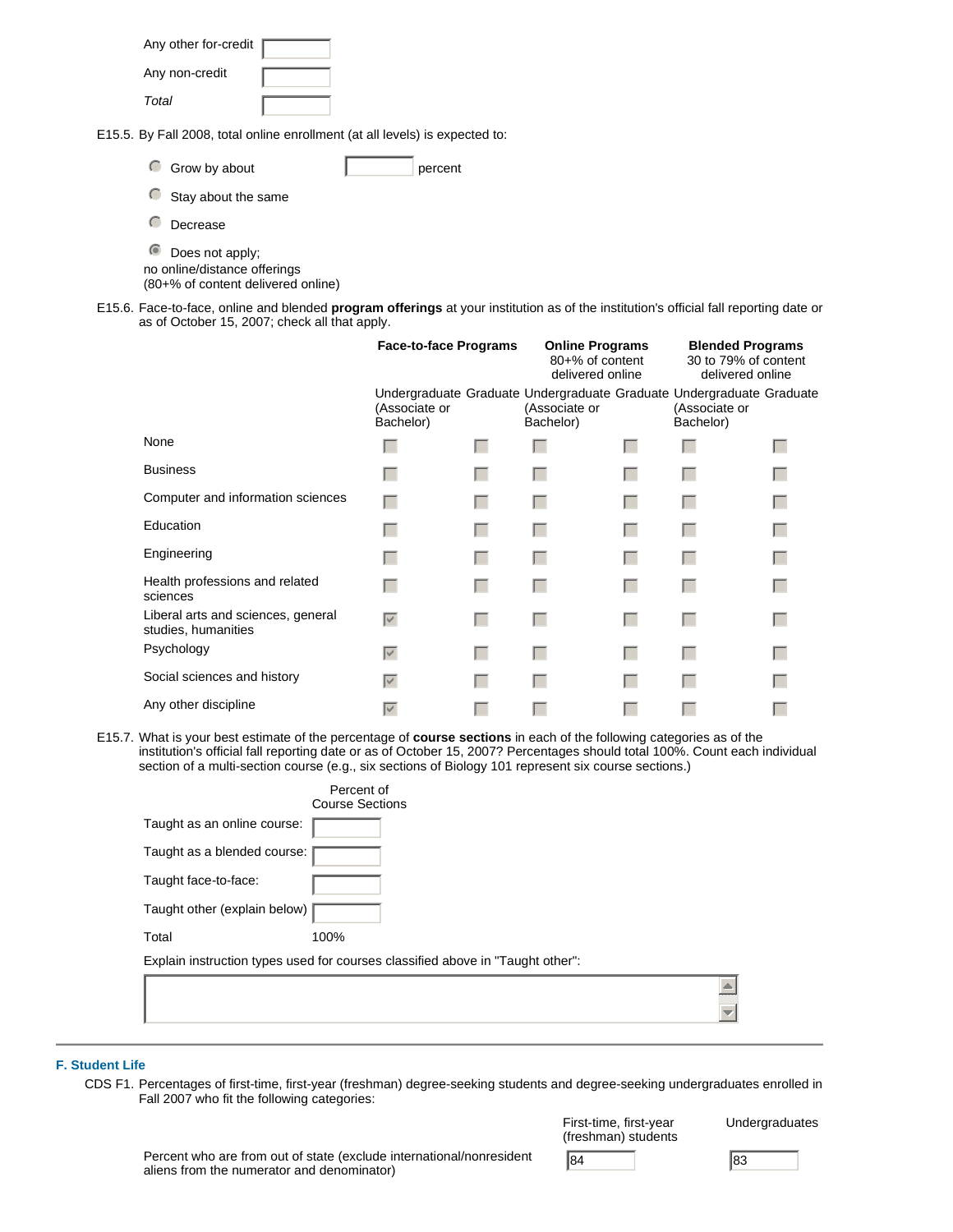| Percent of men who join fraternities                                                                                                         |                            |                                                 |                                 |                                 |        |                  |                                 |                                 |                                                           | 26         |
|----------------------------------------------------------------------------------------------------------------------------------------------|----------------------------|-------------------------------------------------|---------------------------------|---------------------------------|--------|------------------|---------------------------------|---------------------------------|-----------------------------------------------------------|------------|
| Percent of women who join sororities                                                                                                         |                            |                                                 |                                 |                                 |        |                  |                                 |                                 |                                                           | 20         |
| Percent who live in college-owned, -operated, or -affiliated housing                                                                         |                            |                                                 |                                 |                                 |        |                  | 100                             |                                 |                                                           | 98         |
| Percent who live off campus or commute                                                                                                       |                            |                                                 |                                 |                                 |        |                  |                                 |                                 |                                                           | $\sqrt{2}$ |
| Percent of students age 25 and older                                                                                                         |                            |                                                 |                                 |                                 |        |                  |                                 |                                 |                                                           |            |
|                                                                                                                                              |                            |                                                 |                                 |                                 |        |                  |                                 |                                 |                                                           |            |
|                                                                                                                                              |                            |                                                 |                                 |                                 |        |                  |                                 |                                 | First-time, first-year (freshman) students Undergraduates |            |
| Average age of full-time students                                                                                                            |                            |                                                 | 18                              |                                 |        |                  |                                 |                                 | 20                                                        |            |
| Average age of all students (full- and part-time)                                                                                            |                            |                                                 | $\sqrt{18}$                     |                                 |        |                  |                                 |                                 | 20                                                        |            |
| F1.1. Optional                                                                                                                               |                            |                                                 |                                 |                                 |        |                  |                                 |                                 |                                                           |            |
| CDS F2. Optional                                                                                                                             |                            |                                                 |                                 |                                 |        |                  |                                 |                                 |                                                           |            |
| F2.1. Optional                                                                                                                               |                            |                                                 |                                 |                                 |        |                  |                                 |                                 |                                                           |            |
| CDS F3. Optional<br>CDS F4. Optional                                                                                                         |                            |                                                 |                                 |                                 |        |                  |                                 |                                 |                                                           |            |
| F4.1. Optional                                                                                                                               |                            |                                                 |                                 |                                 |        |                  |                                 |                                 |                                                           |            |
| F4.2. Optional                                                                                                                               |                            |                                                 |                                 |                                 |        |                  |                                 |                                 |                                                           |            |
| F4.3. Optional                                                                                                                               |                            |                                                 |                                 |                                 |        |                  |                                 |                                 |                                                           |            |
| F4.4. Optional                                                                                                                               |                            |                                                 |                                 |                                 |        |                  |                                 |                                 |                                                           |            |
| F4.5. Optional                                                                                                                               |                            |                                                 |                                 |                                 |        |                  |                                 |                                 |                                                           |            |
| F4.6. Optional                                                                                                                               |                            |                                                 |                                 |                                 |        |                  |                                 |                                 |                                                           |            |
| F5. Optional                                                                                                                                 |                            |                                                 |                                 |                                 |        |                  |                                 |                                 |                                                           |            |
| F6. Check the intercollegiate, intramural and club sports sponsored by your institution. Indicate if athletic scholarships are<br>available. |                            |                                                 |                                 |                                 |        |                  |                                 |                                 |                                                           |            |
|                                                                                                                                              |                            | Intercollegiate Intramural                      |                                 |                                 |        | Scholarship Club |                                 |                                 |                                                           |            |
|                                                                                                                                              |                            | Male Female Male Female Male Female Male Female |                                 |                                 |        |                  |                                 |                                 |                                                           |            |
| Archery                                                                                                                                      | L                          | L                                               |                                 |                                 |        | Г                | $\overline{\vee}$               | $\overline{\blacktriangledown}$ |                                                           |            |
| Badminton                                                                                                                                    | L                          | L                                               |                                 | L                               | L      | <b>The State</b> | L                               | . .                             |                                                           |            |
| Baseball                                                                                                                                     | $\overline{\vee}$          | L                                               |                                 | L                               | L      | <b>The State</b> | $\overline{\vee}$               |                                 |                                                           |            |
| Basketball                                                                                                                                   | $\overline{\vee}$          | $\overline{\vee}$                               | $\overline{\vee}$               | $\overline{\vee}$               | L      | $\Box$           | Г                               |                                 |                                                           |            |
| <b>Bowling</b>                                                                                                                               | L                          | L                                               |                                 | L                               | L      | $\Box$           | Г                               |                                 |                                                           |            |
| Boxing                                                                                                                                       |                            |                                                 |                                 |                                 |        |                  | $\overline{\blacktriangledown}$ | L.                              |                                                           |            |
| Cheerleading                                                                                                                                 | п                          | Г                                               |                                 | г                               | Г      | Г                | Г                               | Г                               |                                                           |            |
| Cricket                                                                                                                                      | г                          | П                                               | ь.                              | E                               | Г      | $\Box$           | $\Box$                          | П                               |                                                           |            |
| Cross-Country                                                                                                                                | $\overline{\vee}$          | $\overline{\triangledown}$                      | Г                               | Г                               | Г      | $\Box$           | $\Box$                          | Г                               |                                                           |            |
| Diving                                                                                                                                       | $\overline{\triangledown}$ | $\overline{\triangledown}$                      | г                               | П                               | Г      | $\Box$           | $\Box$                          | $\Box$                          |                                                           |            |
| Equestrian                                                                                                                                   | Г                          | Г                                               | Г                               | Г                               | Г      | $\Box$           | $\overline{\blacktriangledown}$ | $\overline{\blacktriangledown}$ |                                                           |            |
| Fencing                                                                                                                                      | Г                          | Г                                               | г                               | Г                               | Г      | $\Box$           | $\overline{\blacktriangledown}$ | $\overline{\blacktriangledown}$ |                                                           |            |
| Field Hockey                                                                                                                                 | Г                          | $\overline{\vee}$                               | Г                               | Г                               | Г      | $\Box$           | $\Box$                          | Г                               |                                                           |            |
| Football                                                                                                                                     | $\overline{\vee}$          | Г                                               | г                               | Г                               | Г      | $\Box$           | $\Box$                          | Г                               |                                                           |            |
| Football (Non-Tackle)                                                                                                                        | Г                          | Г                                               | $\overline{\triangledown}$      | $\overline{\blacktriangledown}$ | Г      | $\Box$           | $\Box$                          | Г                               |                                                           |            |
| Golf                                                                                                                                         | $\overline{\vee}$          | Г                                               | Г                               | Г                               | Г      | $\Box$           | $\Box$                          | Г                               |                                                           |            |
| Gymnastics                                                                                                                                   | Г                          | Г                                               | Г                               | Г                               | Г      | $\Box$           | $\Box$                          | $\Box$                          |                                                           |            |
| Handball                                                                                                                                     | Г                          | Г                                               | г                               | Г                               | Г      | $\Box$           | $\Box$                          | $\Box$                          |                                                           |            |
| Ice Hockey                                                                                                                                   | Г                          | Г                                               | Г                               | Г                               | Г      | $\Box$           | $\Box$                          | $\Box$                          |                                                           |            |
| Judo                                                                                                                                         | г                          | Г                                               | г                               | Г                               | Г      | $\Box$           | $\Box$                          | Г                               |                                                           |            |
| Lacrosse                                                                                                                                     | $\overline{\vee}$          | $\overline{\triangledown}$                      | г                               | П                               | Г      | $\Box$           | $\Box$                          | П                               |                                                           |            |
| Racquetball                                                                                                                                  | г                          | Г                                               | $\overline{\blacktriangledown}$ | $\overline{\blacktriangledown}$ | $\Box$ | $\Box$           | $\Box$                          | Г                               |                                                           |            |
|                                                                                                                                              |                            |                                                 |                                 |                                 |        |                  |                                 |                                 |                                                           |            |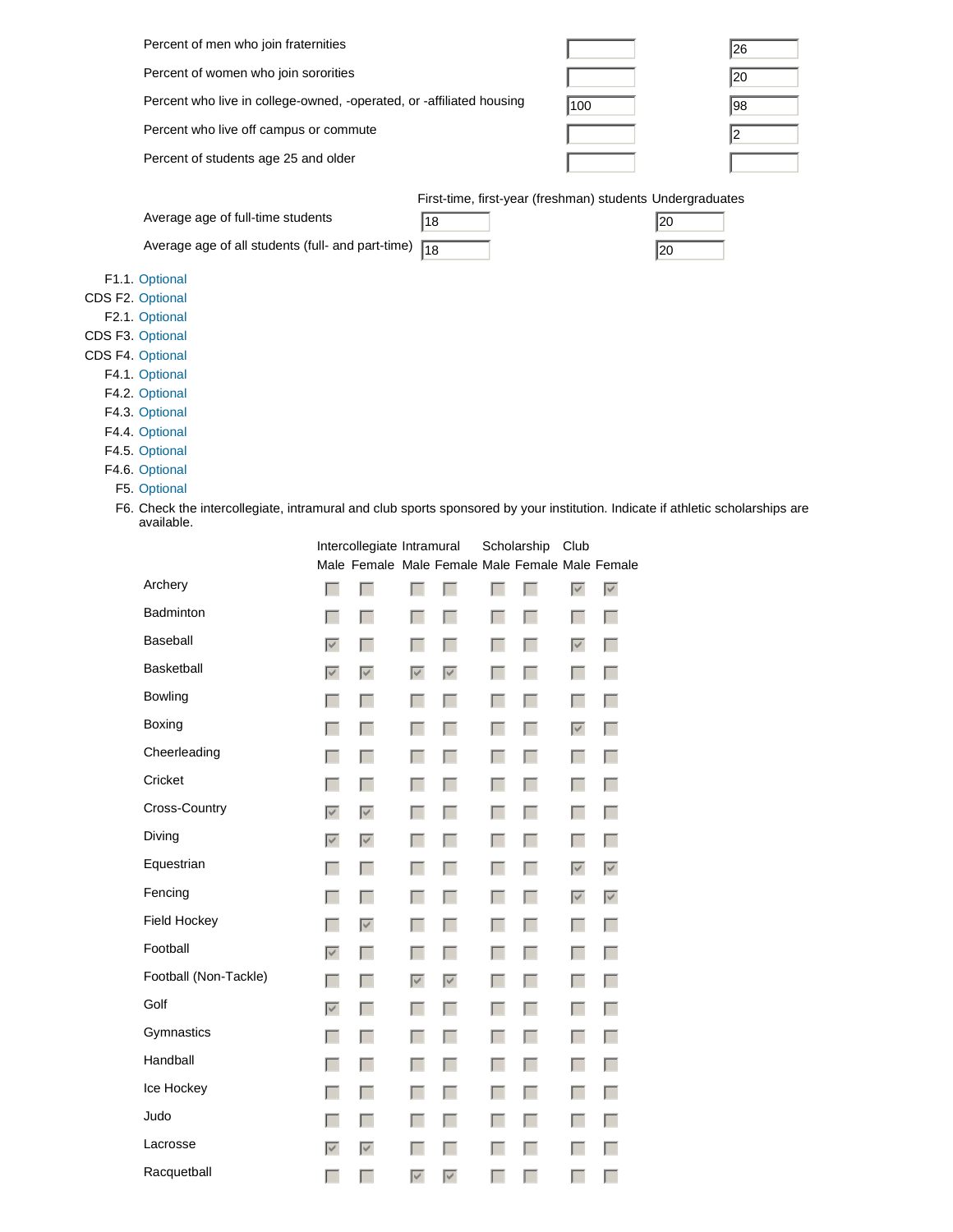| Rifle                                                                                                                                                                                                                                                                                                                                                                                                                          |                   |                   |                   |                   |            |                |                      |                   |
|--------------------------------------------------------------------------------------------------------------------------------------------------------------------------------------------------------------------------------------------------------------------------------------------------------------------------------------------------------------------------------------------------------------------------------|-------------------|-------------------|-------------------|-------------------|------------|----------------|----------------------|-------------------|
| Rodeo                                                                                                                                                                                                                                                                                                                                                                                                                          | г                 | п                 |                   | I.                | I.         | <b>College</b> | ь.                   | L                 |
|                                                                                                                                                                                                                                                                                                                                                                                                                                | L                 | L                 | L                 | г.                | Г          | ш              | L                    | H                 |
| Rowing (Crew)                                                                                                                                                                                                                                                                                                                                                                                                                  | L                 | L                 | L                 | г.                | <b>COL</b> | L              | $\blacktriangledown$ | $\overline{\vee}$ |
| Rugby                                                                                                                                                                                                                                                                                                                                                                                                                          | L                 | п                 | L                 | L.                | Г          | ш              | $\overline{\vee}$    | $\overline{\vee}$ |
| Sailing                                                                                                                                                                                                                                                                                                                                                                                                                        | L                 | L                 | L                 | г.                | <b>COL</b> | L              | $\overline{\vee}$    | $\overline{\vee}$ |
| Skiing                                                                                                                                                                                                                                                                                                                                                                                                                         | L                 | п                 | L                 | L.                | $\Box$     | ш              | L.                   | <b>College</b>    |
| Skin Diving                                                                                                                                                                                                                                                                                                                                                                                                                    | L                 |                   | L                 | г.                | <b>COL</b> | L              | L                    | m.                |
| Soccer                                                                                                                                                                                                                                                                                                                                                                                                                         | $\overline{\vee}$ | $\overline{\vee}$ | $\overline{\vee}$ | $\overline{\vee}$ | $\Box$     | ш              | L                    | H                 |
| Softball                                                                                                                                                                                                                                                                                                                                                                                                                       | L                 | $\overline{\vee}$ | ш                 | $\overline{\vee}$ | <b>COL</b> | L              | L.                   | ш                 |
| Squash                                                                                                                                                                                                                                                                                                                                                                                                                         | L                 | I.                | $\overline{\vee}$ | $\overline{\vee}$ | $\Box$     | ш              | $\overline{\vee}$    | $\overline{\vee}$ |
| Swimming                                                                                                                                                                                                                                                                                                                                                                                                                       | $\overline{\vee}$ | $\overline{\vee}$ | ш                 | г.                | <b>COL</b> | L              | L.                   | ш                 |
| Sync. Swimming                                                                                                                                                                                                                                                                                                                                                                                                                 | L                 | I.                | ш                 | L.                | $\Box$     | ш              | L                    | H                 |
| <b>Table Tennis</b>                                                                                                                                                                                                                                                                                                                                                                                                            | L                 | I.                | L                 | г.                | <b>COL</b> | L              | L                    | L                 |
| Tennis                                                                                                                                                                                                                                                                                                                                                                                                                         | $\overline{\vee}$ | $\overline{\vee}$ | L                 | L.                | $\Box$     | ш              | L                    | H                 |
| <b>Track And Field</b>                                                                                                                                                                                                                                                                                                                                                                                                         | $\overline{\vee}$ | $\overline{\vee}$ | . .               | г.                | <b>COL</b> | L              | L                    | L                 |
| Triathlon                                                                                                                                                                                                                                                                                                                                                                                                                      | г                 | I.                | L                 | L.                | $\Box$     | ш              | L.                   | m.                |
| Ultimate (or Ultimate Frisbee)                                                                                                                                                                                                                                                                                                                                                                                                 | Г                 | I.                | L                 | г.                | <b>COL</b> | L              | $\overline{\vee}$    | $\overline{\vee}$ |
| Volleyball                                                                                                                                                                                                                                                                                                                                                                                                                     | Г                 | $\overline{\vee}$ | $\triangledown$   | $\overline{\vee}$ | $\Box$     | ш              | L                    | m.                |
| Water Polo                                                                                                                                                                                                                                                                                                                                                                                                                     | L                 | I.                | ш                 | г.                | <b>COL</b> | L              | L                    | m.                |
| Weightlifting                                                                                                                                                                                                                                                                                                                                                                                                                  | L                 |                   | L                 | г.                | Г          | ш              | L                    | п                 |
| Wrestling                                                                                                                                                                                                                                                                                                                                                                                                                      | L                 | L                 | Ι.                | L                 | <b>COL</b> | L              |                      | n                 |
| F7. Optional<br>F8. Freshman Orientation<br>Freshman orientation available<br>Yes<br>$\bigcirc$<br>No<br>$\subset$<br>Mandatory?<br>Yes<br>$\bigcirc$<br>No<br>$\subset$<br>Is there a separate charge<br>Yes<br>$\subset$<br>No<br>$\bigcirc$<br>Amount \$<br>Can you preregister for classes<br>Yes<br>$\subset$<br>No<br>$\odot$<br>Use these lines to describe your orientation program, including when held and duration: |                   |                   |                   |                   |            |                |                      |                   |
| Held 4 days prior to start of classes.                                                                                                                                                                                                                                                                                                                                                                                         |                   |                   |                   |                   |            |                |                      |                   |
|                                                                                                                                                                                                                                                                                                                                                                                                                                |                   |                   |                   |                   |            |                |                      |                   |
| F9. Optional                                                                                                                                                                                                                                                                                                                                                                                                                   |                   |                   |                   |                   |            |                |                      |                   |

 $\overline{\Xi}$ 

F9. F11. Optional

F12. Optional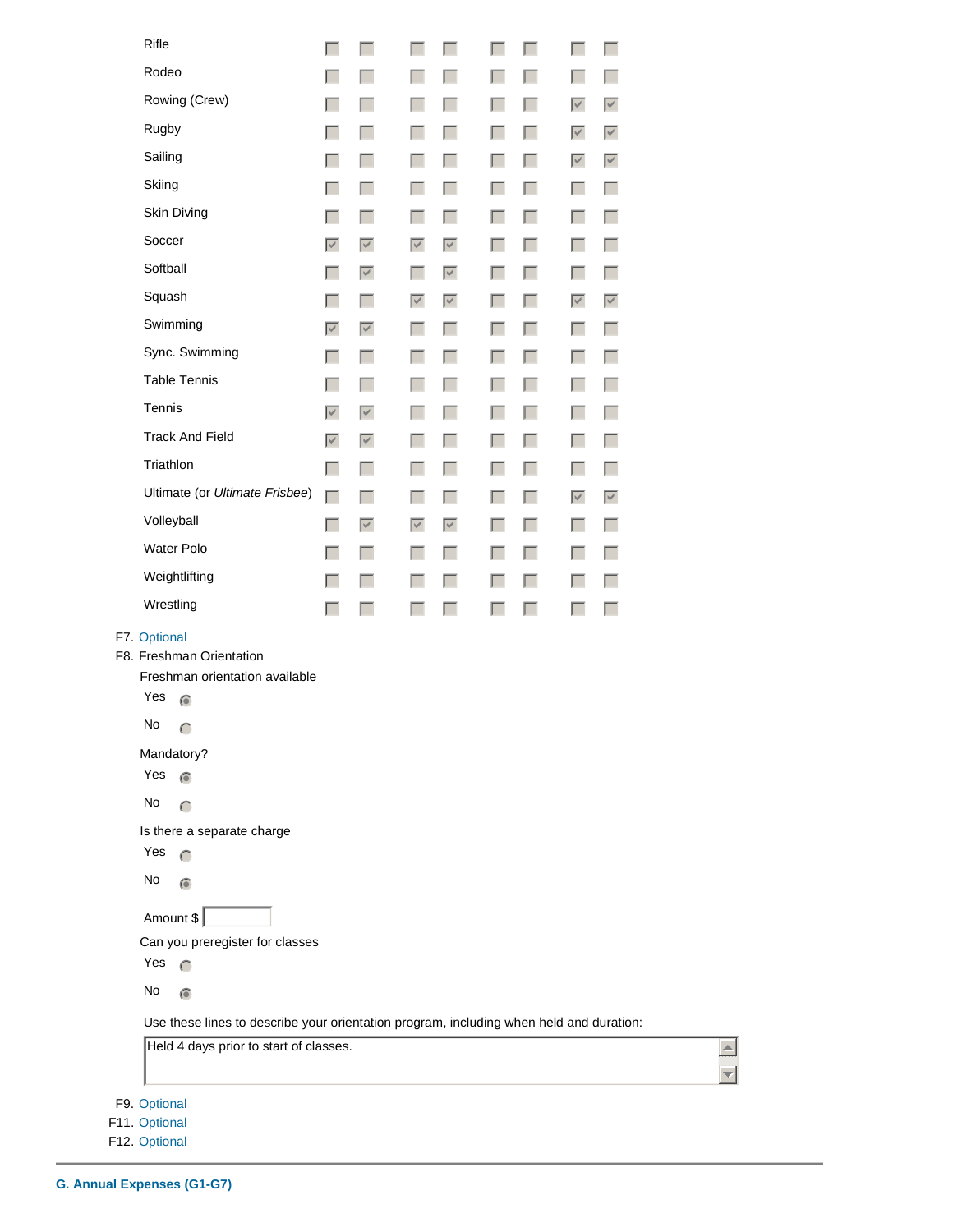### G. Chief Financial Aid Officer

| Name Information    |                                   |           |           |        |
|---------------------|-----------------------------------|-----------|-----------|--------|
| Prefix              | First                             | Middle    | l ast     | Suffix |
|                     | Craig                             |           | Daugherty |        |
| Title               |                                   |           |           |        |
|                     | Director of Financial Aid         |           |           |        |
| <b>Phone Number</b> |                                   |           |           |        |
| Area Code Number    |                                   | Extension |           |        |
| 740                 | 4275430                           |           |           |        |
| E-mail              |                                   |           |           |        |
|                     | daugherty@kenyon.edu              |           |           |        |
|                     | Financial aid office phone number |           |           |        |
| Area Code Number    |                                   | Extension |           |        |
| 740                 | 4275430                           |           |           |        |
| Title IV Code       |                                   |           |           |        |
| 03065               |                                   |           |           |        |

#### **Provide 2008-2009 academic year costs of attendance for the following categories that are applicable to your institution.**

CDS G1 (fr). Undergraduate full-time tuition, required fees, room and board. *(If costs vary by class, provide Freshman costs.)*

List the typical tuition, required fees, and room and board for a full-time undergraduate student for the FULL 2008-2009 academic year (30 semester hours or 45 quarter hours for institutions that derive annual tuition by multiplying credit hour cost by number of credits). A full academic year refers to the period of time generally extending from September to June; usually equated to two semesters, two trimesters, three quarters, or the period covered by a four-one-four plan. Room and board is defined as double occupancy and 19 meals per week or the maximum meal plan.

**Required fees** include only charges that all full-time students must pay that are *not* included in tuition (e.g., registration, health, or activity fees). Do *not* include optional fees (e.g., parking, laboratory use).

### **[Required fees should not include application and orientation fees.]**

- **nm** Tuition and fees provided are firm and final for Fall 2008-2009.
- Fall 2008-2009 tuition and fee figures provided are **projections.**
- Fall 2008-2009 tuition and fee figures are **not available** at this time.

Estimated date when final figures will be available (MM/DD)

|                                                                                                                           | 2007-<br>2008<br>(prior<br>year) | 2008-2009<br>(first-year<br>students) |
|---------------------------------------------------------------------------------------------------------------------------|----------------------------------|---------------------------------------|
| <b>Private institution tuition:</b>                                                                                       | \$37030                          | \$ 39080                              |
| <b>Public institution tuition, in-district:</b>                                                                           | \$                               | \$                                    |
| In-state, out-of-district tuition (provide only if different from the in-district rate):                                  | \$                               | \$                                    |
| Out-of-state tuition:                                                                                                     | \$                               | \$                                    |
| <b>Tuition/nonresident aliens</b> (provide only if different from tuition for domestic first-year<br>students):           | \$                               | \$                                    |
| <b>Required fees:</b>                                                                                                     | \$1110                           | \$1160                                |
| Room and board (on-campus):                                                                                               | \$6250                           | \$ 6590                               |
| Room only on-campus (provide only if room AND board not available):                                                       | \$                               | \$                                    |
| <b>Comprehensive tuition and room/board fee</b> (provide only if school cannot separate<br>tuition from room/board fees): | \$                               | \$                                    |
| Other cost information (2008-2009)                                                                                        |                                  |                                       |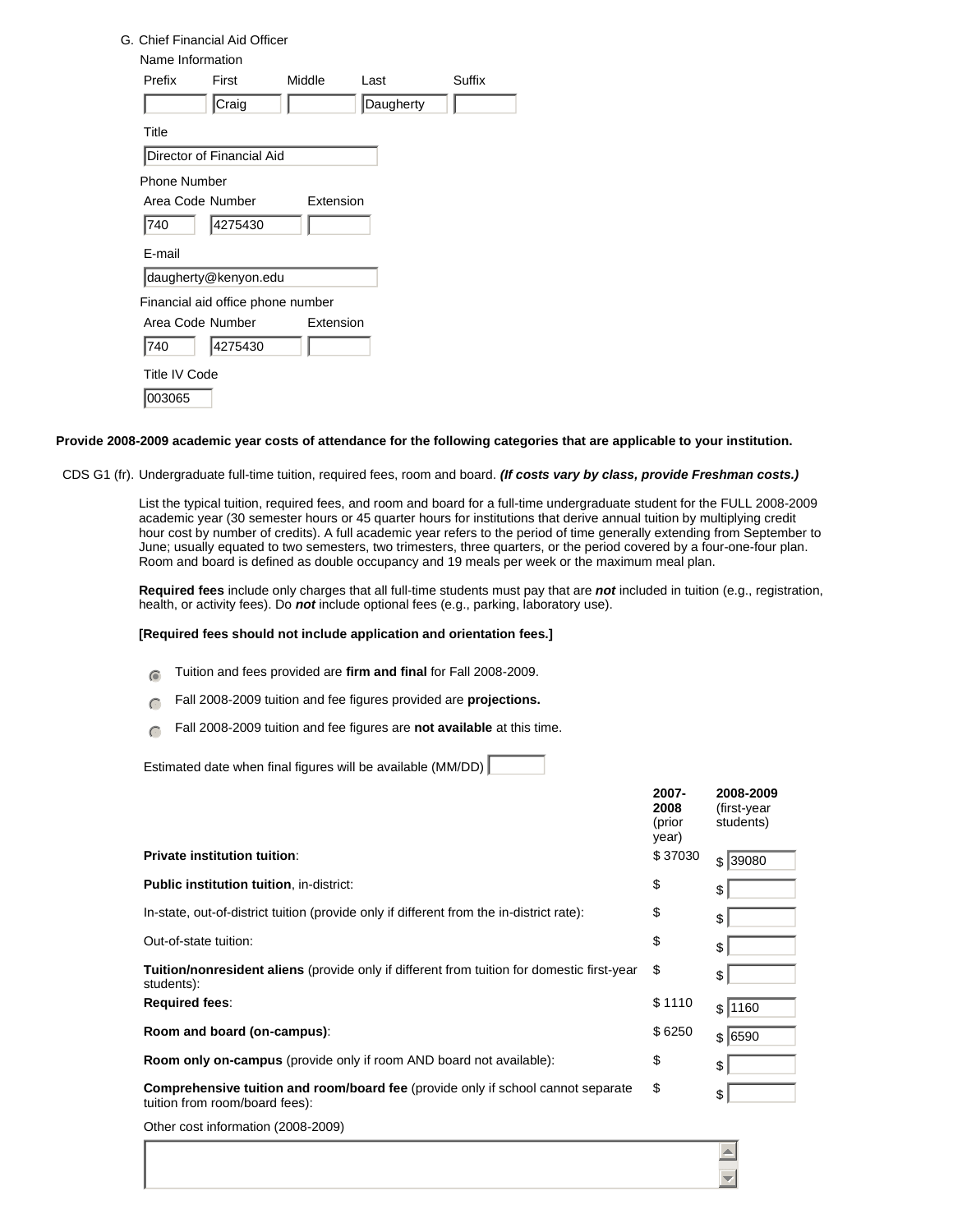### CDS G1 (ug). Undergraduate figures should represent costs for **first-year students and all other undergraduates.**

List the typical tuition, required fees, and room and board for a full-time undergraduate student for the FULL 2008-2009 academic year (30 semester hours or 45 quarter hours for institutions that derive annual tuition by multiplying credit hour cost by number of credits). A full academic year refers to the period of time generally extending from September to June; usually equated to two semesters, two trimesters, three quarters, or the period covered by a four-one-four plan. Room and board is defined as double occupancy and 19 meals per week or the maximum meal plan.

**Required fees** include only charges that all full-time students must pay that are *not* included in tuition (e.g., registration, health, or activity fees.) Do *not* include optional fees (e.g., parking, laboratory use).

### **[Required fees should not include application and orientation fees.]**

|                                                                                                                     | 2007-<br>2008<br>(prior<br>year) | 2008-2009<br>(undergraduate<br>students) |
|---------------------------------------------------------------------------------------------------------------------|----------------------------------|------------------------------------------|
| <b>Private institution tuition:</b>                                                                                 | \$                               | \$                                       |
| <b>Public institution tuition, in-district:</b>                                                                     | \$                               | \$                                       |
| In-state, out-of-district tuition (provide only if different from the in-district rate):                            | \$                               | \$                                       |
| Out-of-state tuition:                                                                                               | \$                               | \$                                       |
| <b>Tuition/nonresident aliens</b> (provide only if different from tuition for domestic first- \$<br>year students): |                                  | \$                                       |
| <b>Required fees:</b>                                                                                               | \$                               | \$                                       |
| Room and board (on-campus):                                                                                         | \$                               | \$                                       |

G1.1 (fr). Use the following chart for corrections to the 2007-2008 **Freshman costs** displayed in the CDS G1 (fr) chart above.

|                                                  | Incorrect<br>2007-2008 | Correct<br>2007-2008 |
|--------------------------------------------------|------------------------|----------------------|
| <b>Private Tuition</b>                           | \$                     | \$                   |
| Public in-state                                  | $\frac{1}{2}$          | \$                   |
| Public out-of-district                           | ا \$                   | \$                   |
| Public out-of-state                              | s                      | \$                   |
| Non-resident aliens                              | \$                     | \$                   |
| Required fees                                    | s                      | \$                   |
| Room and board                                   | \$                     | \$                   |
| Freshman Costs for 2007-2008 were wrong because: |                        |                      |
|                                                  |                        |                      |
|                                                  |                        |                      |

G1.1 (ug). Use the following chart for corrections to the 2007-2008 **Undergraduate costs** displayed in the CDS G1 (ug) chart above.

 $\blacktriangle$  $\overline{\phantom{a}}$ 

|                        | Incorrect<br>2007-2008 | Correct<br>2007-2008 |
|------------------------|------------------------|----------------------|
| <b>Private Tuition</b> | \$                     | \$                   |
| Public in-state        | \$                     | \$                   |
| Public out-of-district | \$                     | \$                   |
| Public out-of-state    | \$                     | \$                   |
| Non-resident aliens    | \$                     | \$                   |
| Required fees          | \$                     | \$                   |
| Room and board         | \$                     | \$                   |

Undergraduate Costs for 2007-2008 were wrong because: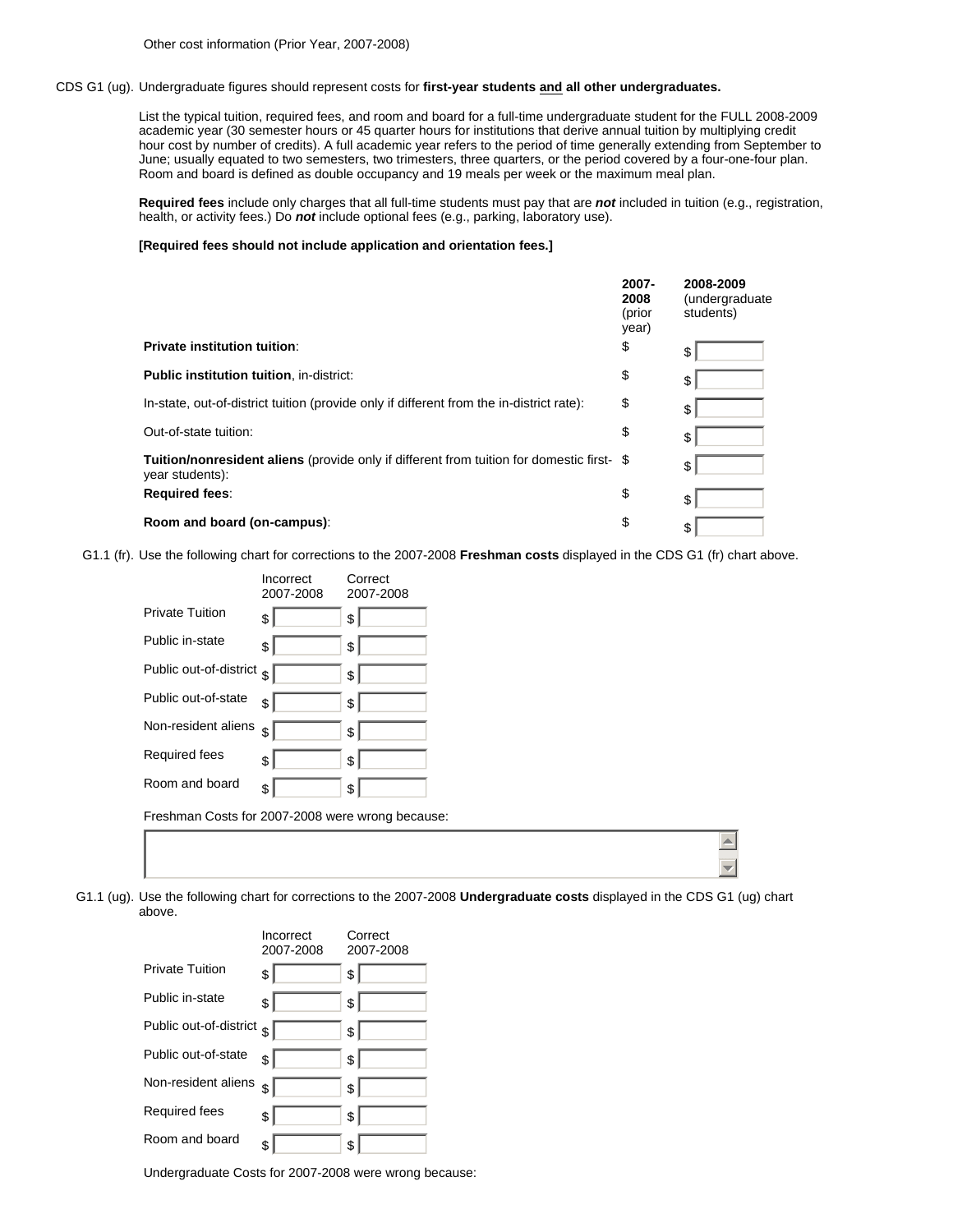CDS G5. Provide the estimated expenses for a typical full-time undergraduate student:

| Books and supplies                                                        | 1300<br>\$ |
|---------------------------------------------------------------------------|------------|
| Residents (on-campus)<br>Transportation                                   | \$         |
| Other expenses                                                            | 1130<br>\$ |
| Commuters (living at home)                                                |            |
| Board only                                                                | \$         |
| Transportation                                                            | \$         |
| Other expenses                                                            | \$         |
| Commuters (not living at home)                                            |            |
| Room only                                                                 | \$         |
| Board only                                                                | \$         |
| Total room and board<br>(if your college cannot provide separate room and | \$         |
| board figures for commuters not living at home)                           |            |
| Transportation                                                            | \$         |
| Other expenses                                                            | \$         |

CDS G6. Undergraduate per-credit-hour charges (tuition only). *(If costs vary by class, provide Freshman costs.)*

|                                                                                                        | 2007-2008 2008-2009 |
|--------------------------------------------------------------------------------------------------------|---------------------|
| <b>Private institutions:</b>                                                                           | \$<br>\$            |
| <b>Public institutions in-district:</b>                                                                | \$                  |
| In-state, out-of-district (provide only if different from the in-district rate):                       | \$<br>\$            |
| Out-of-state:                                                                                          | \$<br>\$            |
| <b>Nonresident aliens</b> (provide only if different from figure for domestic first-year students): \$ |                     |

G7. Other estimated expenses for international students for academic year:figure should not include cost information from G1 and should not include estimated expenses in G5. Typically, the figure reported here represents long-distance travel and other expenses unique to international students.



### **H. Financial Aid**

### **Financial Aid**

CDS H1. Aid Awarded to Enrolled Undergraduates

Enter total dollar amounts **awarded** to enrolled full-time and less than full-time degree-seeking undergraduates (**using the same cohort reported in CDS question B1, "Total degree-seeking" undergraduates**) in the following categories. Note: If the data being reported are final figures for the 2006-2007 academic year (see the next item below), use the 2006-2007 academic year's CDS question B1 cohort. Include aid awarded to international students (i.e., those not qualifying for federal aid). **Aid that is non-need-based but that was used to meet need should be reported in the need-based aid column. (For a suggested order of precedence in assigning categories of aid to cover need, see the entry for "non-need-based scholarship or grant aid" in the definitions section above.)**

Indicate academic year for which data are reported for items **H1**, **H2**, **H2A**, **H3**, and **H6**:

- $\bigcirc$  2007-2008 estimated
- $\bigcap$  2006-2007 final

Which needs-analysis methodology does your institution use in awarding institutional aid?

- $\bigcap$  Federal methodology (FM)
- $\cap$  Institutional methodology (IM)
- $\epsilon$  Both FM and IM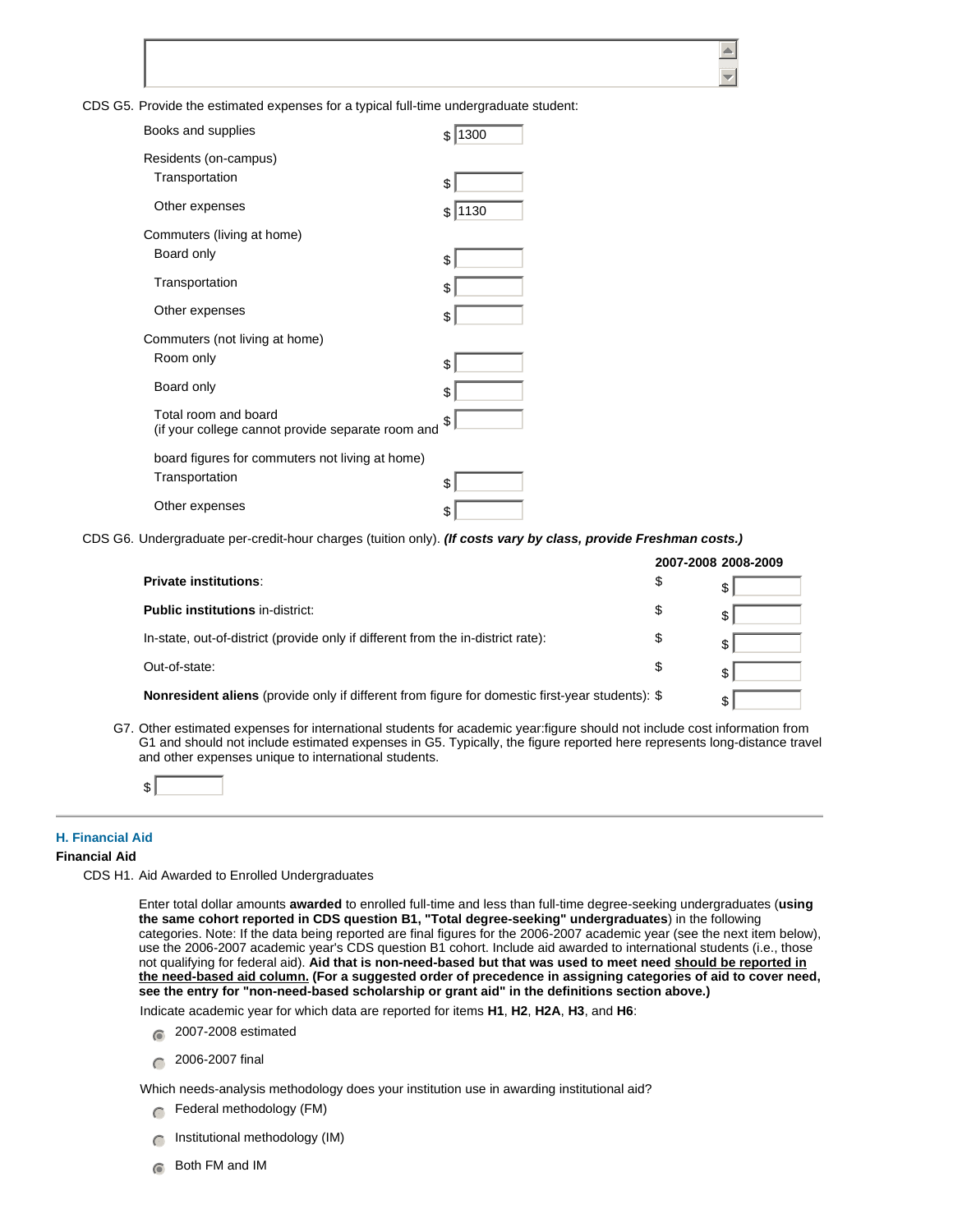| Survey respondents are encouraged to use zeros<br>throughout the H section, if/when appropriate.<br>Blanks will not be populated automatically with zeros.]                      | Need-based aid (include<br>non-need-based aid used to<br>meet need) \$ | Non-need-based aid<br>(exclude non-need-based aid<br>used to meet need) \$ |
|----------------------------------------------------------------------------------------------------------------------------------------------------------------------------------|------------------------------------------------------------------------|----------------------------------------------------------------------------|
| Scholarships/grants                                                                                                                                                              |                                                                        |                                                                            |
| Federal                                                                                                                                                                          | $$$ 689560                                                             | \$ 0                                                                       |
| State (i.e., all states, not only the state in which your<br>institution is located)                                                                                             | $$$ 279197                                                             | \$138166                                                                   |
| Institutional: Endowed scholarships, annual gifts and<br>tuition funded grants, awarded by the college, excluding<br>athletic aid and tuition waivers (which are reported below) | 15897395<br>\$                                                         | \$ 2161977                                                                 |
| Scholarships/grants from external sources (e.g., Kiwanis,<br>National Merit) not awarded by the college                                                                          | \$1144520                                                              | \$ 788530                                                                  |
| <b>Total scholarships/grants</b>                                                                                                                                                 | \$ 18010672                                                            | $$ \vert 3088673$                                                          |
| Self-Help                                                                                                                                                                        |                                                                        |                                                                            |
| Student loans from all sources (excluding parent loans)                                                                                                                          | $$$ 2918260                                                            | $$$ 2365010                                                                |
| Federal work-study                                                                                                                                                               | \$197185                                                               |                                                                            |
| State and other (e.g., institutional) work-<br>study/employment (Note: Excludes Federal Work-Study<br>captured above.)                                                           | $$$ 233849                                                             | \$164482                                                                   |
| <b>Total self-help</b>                                                                                                                                                           | $$$ 3349294                                                            | \$ 2529492                                                                 |
| <b>Parent loans</b>                                                                                                                                                              | \$ 323607                                                              | \$ 3047047                                                                 |
| <b>Tuition waivers</b><br>(Note: Reporting is optional. Report tuition waivers in this<br>row if you choose to report them. Do not report tuition<br>waivers elsewhere.)         | \$128924                                                               | $$$ 286701                                                                 |
| <b>Athletic awards</b>                                                                                                                                                           | $\frac{1}{2}$                                                          | \$ 0                                                                       |

## CDS H2. **Number of Enrolled Students Awarded Aid:**

List the number of degree-seeking full-time and less-than-full-time undergraduates who applied for and were awarded financial aid from any source. **Aid that is non-need-based but that was used to meet need should be counted as need-based aid**. Numbers should reflect the cohort awarded the dollars reported in H1.

Note: In the chart below, students may be counted in more than one row, and full-time freshmen should also be counted as full-time undergraduates.

|                                                                                                                                                                                                                                                                                              | First-time, full-<br>time freshmen | Full-time<br>undergrad (incl.<br>fresh) | Less than full-<br>time undergrad |
|----------------------------------------------------------------------------------------------------------------------------------------------------------------------------------------------------------------------------------------------------------------------------------------------|------------------------------------|-----------------------------------------|-----------------------------------|
| a) Number of degree-seeking undergraduate students (CDS<br>Item B1 if reporting on Fall 2007 cohort)                                                                                                                                                                                         | 458                                | 1653                                    |                                   |
| b) Number of students in line a who applied for need-based<br>financial aid                                                                                                                                                                                                                  | 253                                | 882                                     |                                   |
| c) Number of students in line <b>b</b> who were determined to have<br>financial need                                                                                                                                                                                                         | 191                                | 746                                     |                                   |
| d) Number of students in line c who were awarded any financial<br>aid                                                                                                                                                                                                                        | 190                                | 742                                     |                                   |
| e) Number of students in line <b>d</b> who were awarded any need-<br>based scholarship or grant aid                                                                                                                                                                                          | 180                                | 713                                     |                                   |
| f) Number of students in line <b>d</b> who were awarded any need-<br>based self-help aid                                                                                                                                                                                                     | 143                                | 632                                     |                                   |
| g) Number of students in line <b>d</b> who were awarded any non-<br>need-based scholarship or grant aid                                                                                                                                                                                      | 61                                 | 181                                     |                                   |
| h) Number of students in line <b>d</b> whose need was fully met<br>(exclude PLUS loans, unsubsidized loans, and private<br>alternative loans)                                                                                                                                                | 101                                | 335                                     |                                   |
| i) On average, the percentage of need that was met of students<br>who were awarded any need-based aid. Exclude any aid that<br>was awarded in excess of need as well as any resources that<br>were awarded to replace EFC (PLUS loans, unsubsidized loans,<br>and private alternative loans) | 98                                 | 98                                      |                                   |
| j) The average financial aid package of those in line <b>d</b> . Exclude<br>any resources that were awarded to replace EFC (PLUS loans,<br>unsubsidized loans, and private alternative loans)                                                                                                | $$$ 26927                          | \$ 28589                                | \$                                |
| k) Average need-based scholarship or grant award of those in<br>line e                                                                                                                                                                                                                       | $$$ 25265                          | \$125260                                | \$                                |
| I) Average need-based self-help award (excluding PLUS loans,                                                                                                                                                                                                                                 | \$13975                            | \$ 5068                                 | \$                                |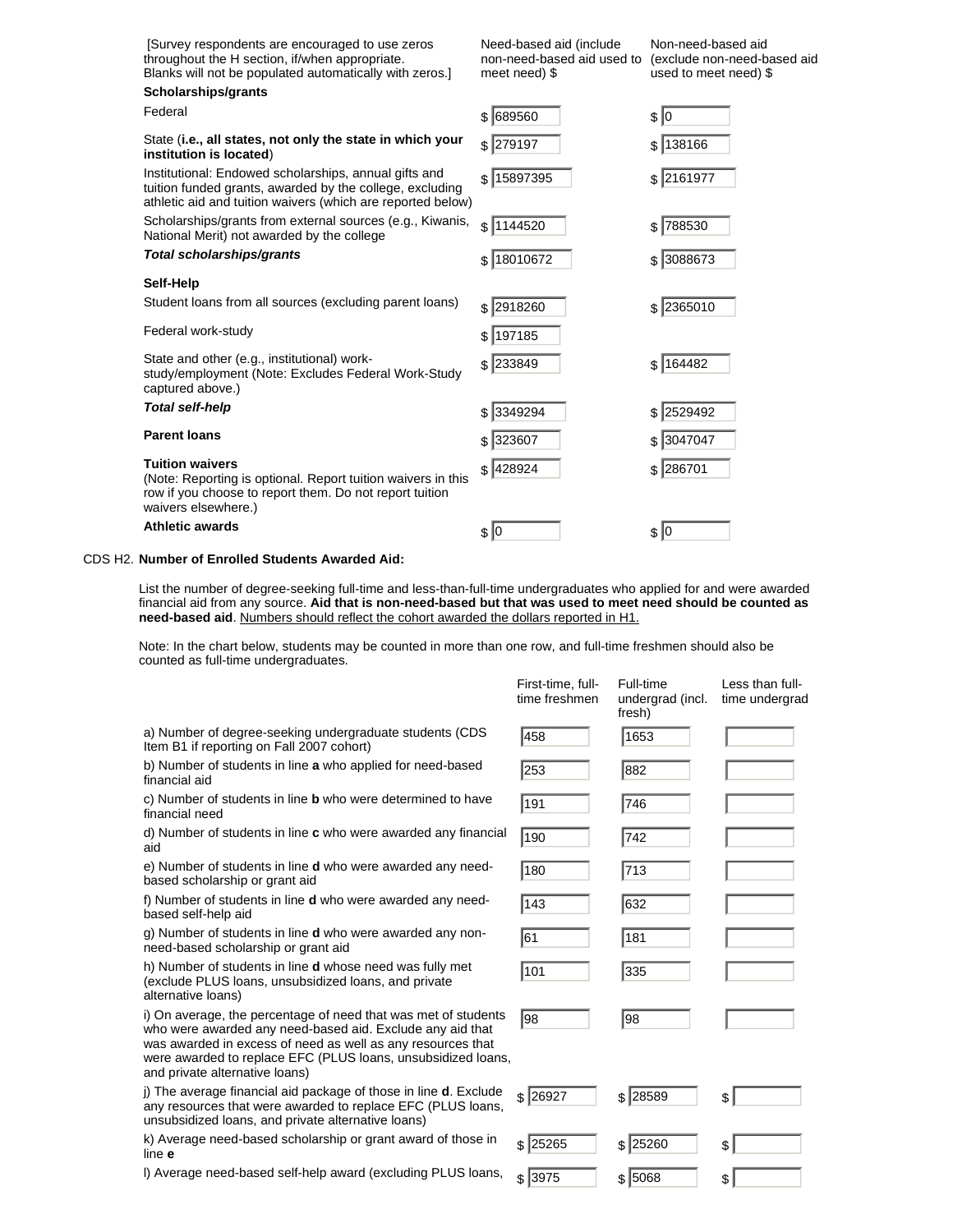| unsubsidized loans, and private alternative loans) of those in<br>line f                                            |         |         |  |
|---------------------------------------------------------------------------------------------------------------------|---------|---------|--|
| m) Average need-based loan (excluding PLUS loans,<br>unsubsidized loans, and private alternative loans) of those in | \$ 3318 | \$ 4386 |  |

line **f** who received a need-based loan

| оc. |  |
|-----|--|
|     |  |

### CDS H2A. **Number of Enrolled Students Awarded Non-need-based Grants and Scholarships:**

List the number of degree-seeking full-time and less-than-full-time undergraduates who had no financial need and who were awarded institutional non-need-based grant or scholarship aid. Numbers should reflect the cohort awarded the dollars reported in H1.

Note: In the chart below, students may be counted in more than one row, and full-time freshmen should also be counted as full-time undergraduates.

|                                                                                                                                                                                                              | First-time, Full-<br>Time Freshman | Full-time<br>Undergrad (inc.<br>fresh) | Less than Full-<br>time Undergrad |
|--------------------------------------------------------------------------------------------------------------------------------------------------------------------------------------------------------------|------------------------------------|----------------------------------------|-----------------------------------|
| n) Number of students in line a who had no financial need<br>and who were awarded institutional non-need-based<br>scholarship or grant aid (exclude those receiving athletic<br>awards and tuition benefits) | 197                                | 366                                    |                                   |
| o) Average dollar amount of institutional non-need-based<br>scholarship and grant aid awarded to students in line n                                                                                          | \$10782                            | \$11581                                | \$.                               |
| p) Number of students in line a who were awarded an<br>institutional non-need-based athletic scholarship or grant                                                                                            | l0                                 | I0                                     |                                   |
| q) Average dollar amount of institutional non-need-based<br>athletic scholarships and grants awarded to students in line                                                                                     | \$ 0                               | \$10                                   | \$                                |

### H3. **Student aid and college costs**

**p**

Numbers should reflect the cohort to which responses in H1, H2, and H2a refer. Data from these three questions (as well as responses in CDS B1, CDS G1, and CDS H1) will be used by the College Board for its annual reports on aggregate amounts of student aid, tuition discounting, and college costs. These reports do not refer to institutions by name; data are presented in categories such as 4-year private, 4-year public, etc., so that individual institution data cannot be identified.

Indicate academic year for which data are reported for items **H1**, **H2**, **H2A**, **H3**, and **H6**:

- $\odot$  2007-2008 estimated
- $\bigcap$  2006-2007 final

### Degree-seeking first-time, full-time freshmen

a) Indicate the number of *enrolled degree-seeking first-time, full-time freshmen awarded* **institutional** scholarships and grant aid for the same academic year indicated in responses to H1, H2, and H2a. This number should include students receiving athletic aid, but it should not include students receiving **only** tuition waivers.

208

b) Indicate the *total amount* of **institutional** scholarships and grant aid awarded to *degree-seeking first-time, full-time freshmen* for the same academic year cited in H1, H2, H2a, and H3a. *This dollar amount should represent institutional (endowment, alumni, or other institutional awards) and external funds awarded by the college (excluding athletic aid and tuition waivers). This amount should not include Federal and State grants/scholarships.*

\$ 4794382

Indicate the total amount of *athletic aid* awarded to the *degree-seeking first-time, full-time freshmen* in the academic year cited above:

\$

Indicate the total amount of *tuition waivers* awarded to the *degree-seeking first-time, full-time freshmen* in the academic year cited above:

\$ 182104

#### All degree-seeking undergraduates

c) Indicate the *gross* undergraduate tuition and required fee revenue (*degree-seeking undergraduates only*) for the same academic year cited in H3a and H3b. This gross undergraduate tuition and required fee figure includes all tuition and fees *charged.*

\$ 58972000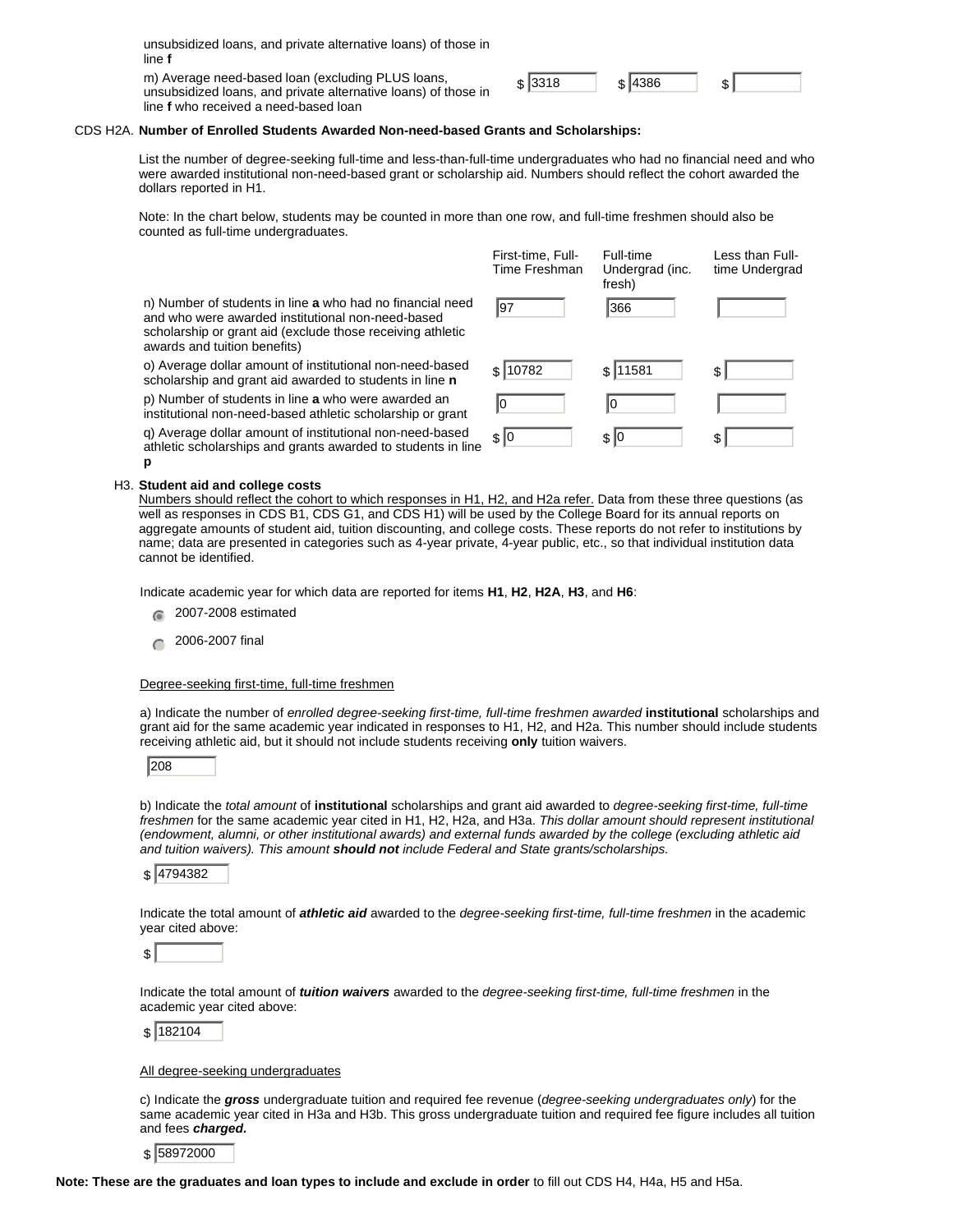| Include:                                                     | Exclude:                                |
|--------------------------------------------------------------|-----------------------------------------|
| a) 2007 undergraduate class who graduated between July 1,    | a) those who transferred in             |
| 2006 and June 30, 2007 who started at your institution as    |                                         |
| first-time students and received a bachelor's degree between | b) money borrowed at other institutions |
| July 1, 2006 and June 30, 2007                               |                                         |
|                                                              |                                         |

b) only loans made to students who borrowed while enrolled at your institution

c) co-signed loans

CDS H4. Provide the percentage of the class (defined above) who borrowed at any time through any loan programs (institutional, state, Federal Perkins, Federal Stafford Subsidized and Unsubsidized, private loans that were certified by your institution, etc.; exclude parent loans). Include both Federal Direct Student Loans and Federal Family Education Loans.

|--|--|

H4a. Provide the percentage of the class (defined above) who borrowed at any time through **federal** loan programs--Federal Perkins, Federal Stafford Subsidized and Unsubsidized. Include both Federal Direct Student Loans and Federal Family Education Loans. NOTE: Exclude all institutional, state, private alternative loans and parent loans.

 $58$  %

CDS H5. Report the average per-undergraduate-borrower cumulative principal borrowed of those in line H4.

\$ 19489

H5a. Report the average per-undergraduate-borrower cumulative principal borrowed, of those in H4a, through **federal** loan programs--Federal Perkins, Federal Stafford Subsidized and Unsubsidized. Include both Federal Direct Student Loans and Federal Family Education Loans. These are listed in line H4a. NOTE: Exclude all institutional, state, private alternative loans and exclude parent loans.

\$ 14287

H5.1. Is need-based financial aid available to full-time students?

Yes  $\epsilon$ 

No  $\subset$ 

H5.2. Is need-based financial aid available to part-time students?

Yes  $\epsilon$ 

No  $\odot$ 

- H5.3. Do you practice need-blind admission?
	- Yes  $\subset$

No  $\epsilon$ 

H5.4. All financial aid based on need?

Yes  $\epsilon$ 

No  $\epsilon$ 

**Aid to Undergraduate Degree-seeking Nonresident Aliens (Note: Report numbers and dollar amounts for the same academic year checked in item H1.)**

CDS H6. Indicate your institution's policy regarding institutional grant or scholarship aid for undergraduate, degree-seeking nonresident aliens.

Institutional need-based grant or scholarship aid is available.

Institutional non-need-based grant or scholarship aid is available.

 $\Box$  Institutional grant and scholarship aid is not available.

If institutional financial aid is available for undergraduate degree-seeking nonresident aliens, provide the number of undergraduate degree-seeking nonresident aliens who were awarded institutional need-based or non-need based aid: 55

Average dollar amount of institutional financial aid awarded to undergraduate degree-seeking nonresident aliens: \$ 42242

Total dollar amount of institutional financial aid awarded to undergraduate degree-seeking nonresident aliens: \$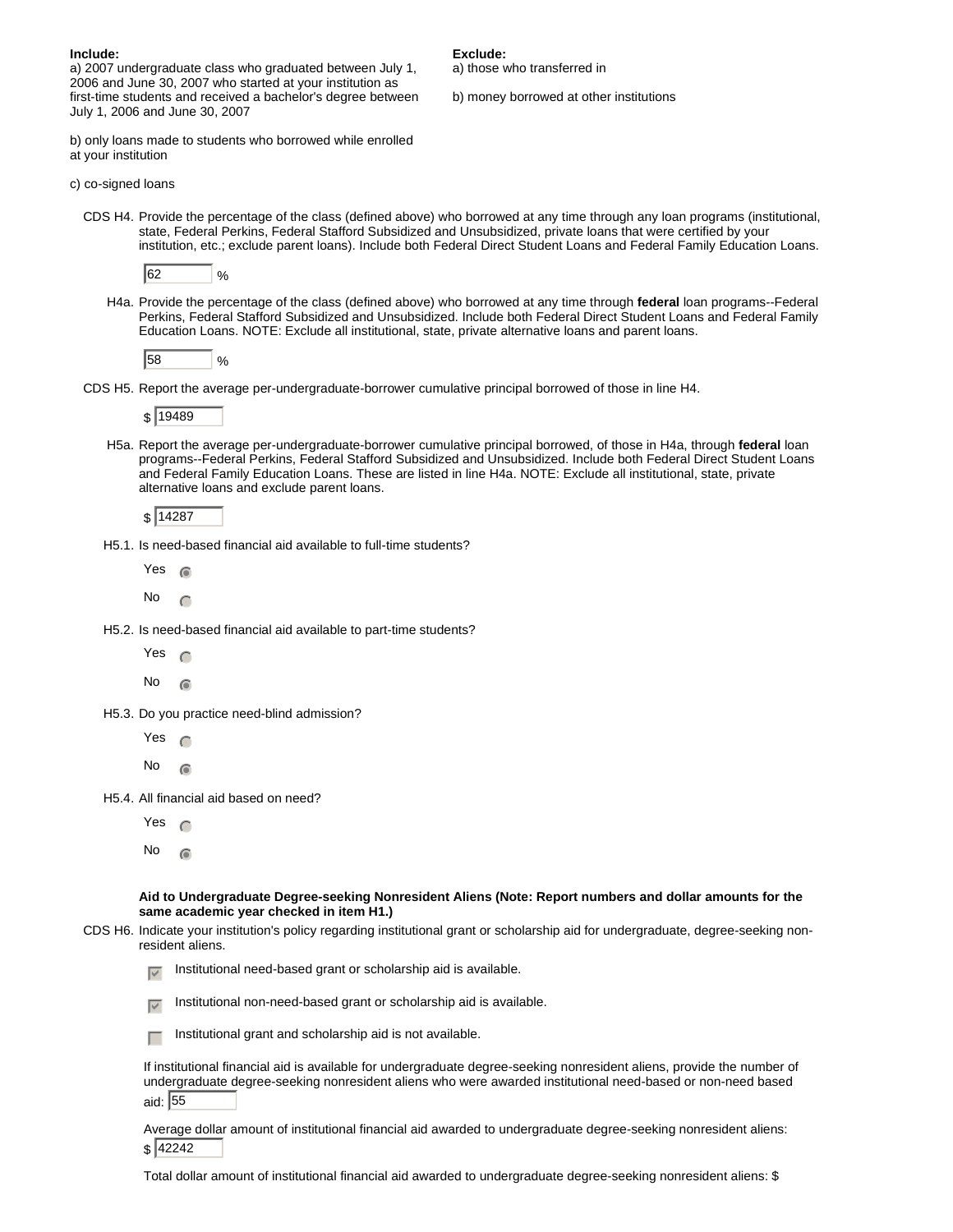\$ 2323320

CDS H7. Check all financial aid forms nonresident alien first-year financial aid applicants must submit:

|                      |                                                                                          |        | CDS H7. Check all illiancial ald ionns nonresident allen illst-year illiancial ald applicants must submit.     |  |
|----------------------|------------------------------------------------------------------------------------------|--------|----------------------------------------------------------------------------------------------------------------|--|
|                      | Institution's own financial aid form                                                     |        |                                                                                                                |  |
|                      | <b>CSS/Financial Aid PROFILE</b>                                                         |        |                                                                                                                |  |
| $\overline{\vee}$    | International Student's Financial Aid Application                                        |        |                                                                                                                |  |
| $\overline{\vee}$    | International Student's Certification of Finances                                        |        |                                                                                                                |  |
| Other:               |                                                                                          |        |                                                                                                                |  |
|                      | <b>Process for First-Year/Freshman Students</b>                                          |        | CDS H8. Check off all financial aid forms domestic first-year (freshman) financial aid applicants must submit: |  |
| $\overline{\vee}$    | <b>FAFSA</b>                                                                             |        |                                                                                                                |  |
|                      | Institution's own financial aid form                                                     |        |                                                                                                                |  |
| $\blacktriangledown$ | <b>CSS/Financial Aid PROFILE</b>                                                         |        |                                                                                                                |  |
|                      | State aid form                                                                           |        |                                                                                                                |  |
| $\blacktriangledown$ | Noncustodial PROFILE                                                                     |        |                                                                                                                |  |
|                      |                                                                                          |        | Noncustodial (Divorced/Separated) Parent's Statement                                                           |  |
|                      | Business/Farm Supplement                                                                 |        |                                                                                                                |  |
|                      |                                                                                          |        |                                                                                                                |  |
| Other:               |                                                                                          |        |                                                                                                                |  |
|                      |                                                                                          |        | If CSS PROFILE is required of some students, please outline policy                                             |  |
|                      |                                                                                          |        |                                                                                                                |  |
| Yes                  | CDS H9. Indicate filing dates for first-year (freshman) students:<br>$\widehat{\bullet}$ |        | Does your institution have a deadline for filing required financial aid forms?                                 |  |
| No                   |                                                                                          |        |                                                                                                                |  |
|                      | Priority date (MM/DD)                                                                    |        |                                                                                                                |  |
|                      | Filing deadline (MM/DD) 02/15                                                            |        |                                                                                                                |  |
|                      |                                                                                          |        | CDS H10. Indicate notification dates for first-year (freshman) students (answer a or b):                       |  |
|                      | a. Students notified on or about (MM/DD) 04/01                                           |        |                                                                                                                |  |
|                      | b. Students notified on a rolling basis:                                                 |        |                                                                                                                |  |
|                      |                                                                                          |        |                                                                                                                |  |
|                      | If b is checked, starting date (MM/DD)                                                   |        |                                                                                                                |  |
|                      | CDS H11. Indicate reply dates                                                            |        |                                                                                                                |  |
|                      | Students must reply by (MM/DD) 05/01                                                     |        |                                                                                                                |  |
|                      |                                                                                          |        | or within the following number of weeks of notification:                                                       |  |
|                      | (The next question is CDS H14.)                                                          |        | CDS H14. Check off criteria used in awarding institutional aid. Check all that apply.                          |  |
|                      | Academics                                                                                | $\vee$ | Non-need Need-based                                                                                            |  |
|                      | Alumni Affiliation                                                                       |        |                                                                                                                |  |
| Art                  |                                                                                          |        |                                                                                                                |  |
| Athletics            |                                                                                          |        |                                                                                                                |  |
|                      |                                                                                          |        |                                                                                                                |  |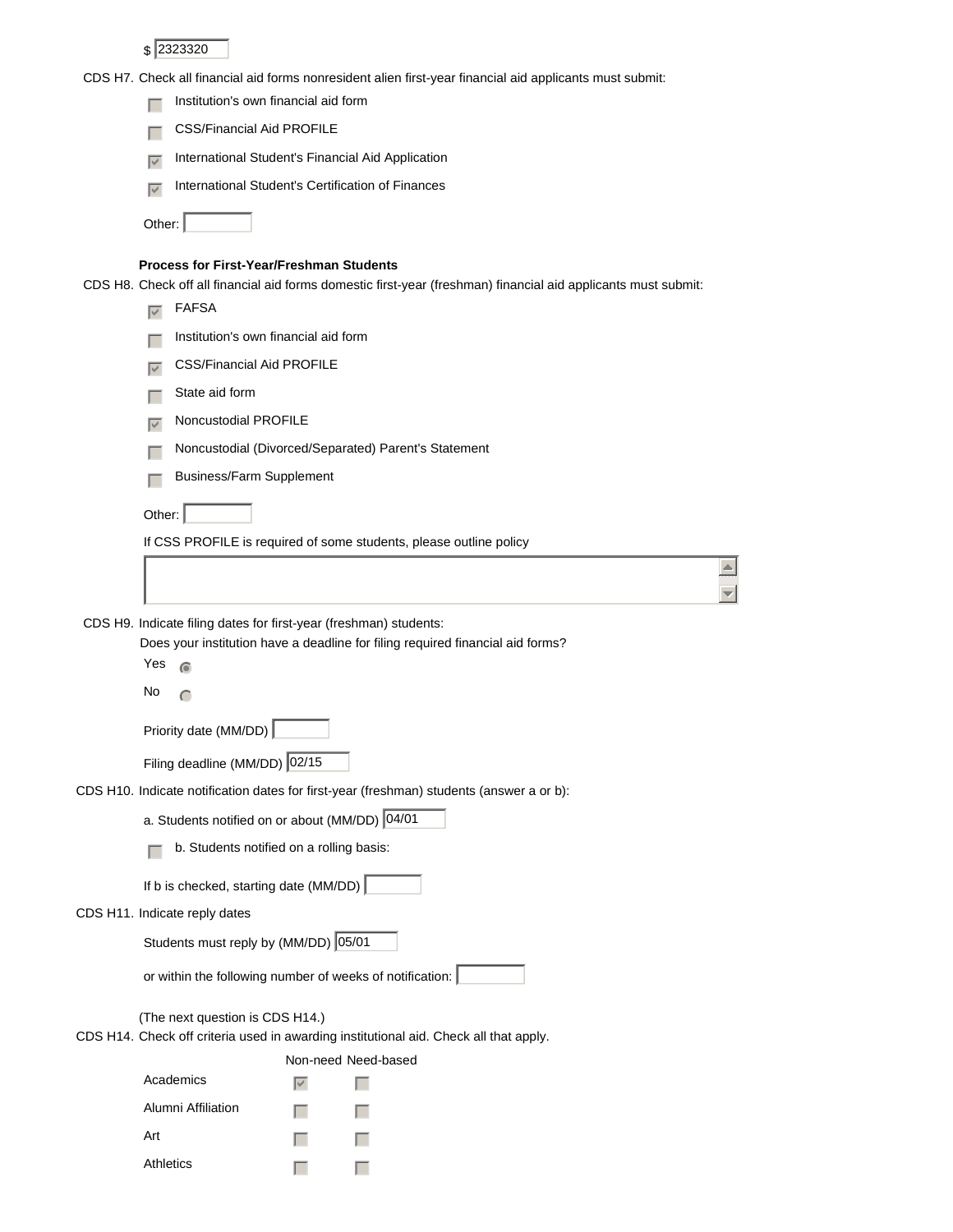| Job Skills                   |  |
|------------------------------|--|
| Leadership                   |  |
| <b>Minority Status</b>       |  |
| Music/Drama                  |  |
| <b>Religious Affiliation</b> |  |
| ROTC                         |  |
| State/District Residency     |  |

### **(Next three questions for transfer students only.)**

H14.1. Transfer student financial aid application procedures for Fall 2009

If different from the financial aid application deadlines for freshman applicants, indicate the following deadlines for transfer student applicants:

Priority date for filing required financial aid forms (MM/DD)

Deadline for filing required financial aid forms (MM/DD) 04/15

 $\Box$  No deadline for filing required forms (applications processed on a rolling basis):

Indicate notification dates for transfer student financial aid applications (answer a or b):

- a. Students notified on or about (MM/DD) 05/15
- $\Box$  b. Students notified on a rolling basis
- If b is checked, starting date (MM/DD)
- H14.2. Indicate reply dates:

Students must reply by (MM/DD) 06/01

or within the following number of weeks of notification:

H14.3. Provide regulations or policies regarding financial aid for transfer students not covered by the preceding questions. Include any special aid or limitations on aid available to transfer students.

### **Policies on reducing and/or meeting college costs.**

CDS H15. If your institution has **recently implemented any major** financial aid policy, program, or initiative to make your institution more affordable to incoming students such as replacing loans with grants, or waiving costs for families below a certain income level please provide details below:

| H16. Indicate which policies your institution has implemented to help students reduce or meet college costs. |  |
|--------------------------------------------------------------------------------------------------------------|--|
| Tuition and/or fee waivers for                                                                               |  |

- Adult students
- Senior citizens
- $\Box$  Family members enrolled simultaneously
- $\Box$  Family of clergy/clergy commitment
- $\Box$  Children of alumni
- $\Box$  Minority students
- $\Box$  Unemployed or children of unemployed workers
- $\sqrt{\epsilon}$  Employees/families of employees

#### Tuition guarantee plans

Tuition at time of first enrollment guaranteed to all students for 4 (or 2) years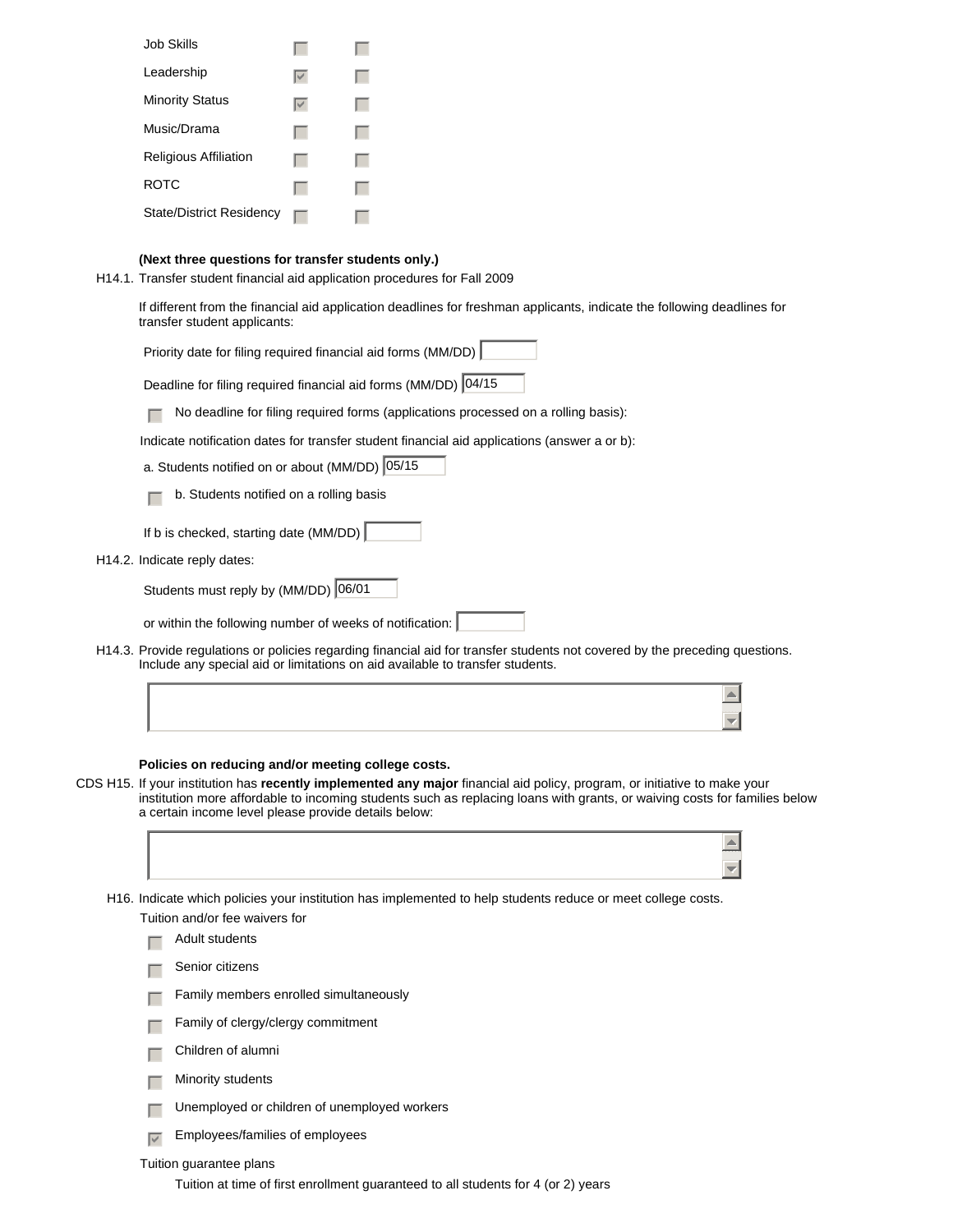Tuition at time of first enrollment guaranteed only to students making advance payment

 $\Box$  Tuition futures or advance payment program for parents of young children

Tuition payment plans

 $\Box$ 

- $\Box$  Credit card payment
- Prepayment discount
- External finance company
- $\overline{v}$  Installment payment
- $\Box$  Deferred payment

#### H17. Are work-study programs available

- $\nabla$  Nights
- For part-time students
- $\nabla$  Weekends
- H18. Provide any additional information regarding financial aid **policies and procedures**.
- H19. Use these lines, if you wish, to describe any non-need-based merit scholarship opportunities that you would like prospective freshmen to know about. List the name of the award, amount, basis for selection and number of awards available.

 $\blacktriangle$  $\overline{\mathbf{v}}$ 

 $\blacktriangle$ 

 $\overline{\phantom{a}}$ 

Honor Scholarships, Science Scholarships, African-American Scholarships, Latino Scholarships, and Asian-American Scholarships competitively based on excellence in academic achievement, extracurricular leadership, and community involvement, and range from \$11,000-\$26,000 annually. Distinguished Academic Scholarships based on academic accomplishment, standardized test results, and extracurricular achievement; \$4,000-\$12,000. Scholarships for National Merit finalists available.

### **I. Instructional Faculty and Class Size**

**Report the number of instructional faculty members in each category for Fall 2007. Include faculty who are on your institution's payroll on the census date your institution uses for IPEDS/AAUP.**

CDS I1. The following definition of full-time instructional faculty is used by the American Association of University Professors (AAUP) in its annual Faculty Compensation Survey (the part time definitions are not used by AAUP). Instructional Faculty is defined as those members of the instructional-research staff whose major regular assignment is instruction, including those with released time for research. Use the chart below to determine inclusions and exclusions:

|                                                                                                                                                                                                                                         | Full-time | Part-time                                                                   |
|-----------------------------------------------------------------------------------------------------------------------------------------------------------------------------------------------------------------------------------------|-----------|-----------------------------------------------------------------------------|
| (a) instructional faculty in preclinical and clinical medicine, faculty who are<br>not paid (e.g., those who donate their services or are in the military), or<br>research-only faculty, post-doctoral fellows, or pre-doctoral fellows | Exclude   | Include only if they<br>teach one or more<br>non-clinical credit<br>courses |
| (b) administrative officers with titles such as dean of students, librarian,<br>registrar, coach, and the like, even though they may devote part of their<br>time to classroom instruction and may have faculty status                  | Exclude   | Include if they teach<br>one or more non-<br>clinical credit courses        |
| (c) other administrators/staff who teach one or more non-clinical credit<br>courses even though they do not have faculty status                                                                                                         | Exclude   | Include                                                                     |
| (d) undergraduate or graduate students who assist in the instruction of<br>courses, but have titles such as teaching assistant, teaching fellow, and<br>the like                                                                        | Exclude   | Exclude                                                                     |
| (e)faculty on sabbatical or leave with pay                                                                                                                                                                                              | Include   | Exclude                                                                     |
| (f) faculty on leave without pay                                                                                                                                                                                                        | Exclude   | Exclude                                                                     |
| (g) replacement faculty for faculty on sabbatical leave or leave with pay                                                                                                                                                               | Exclude   | Include                                                                     |

#### **Full-time instructional faculty**: faculty employed on a full-time basis for instruction (including those with released time for research).

**Part-time instructional faculty**: Adjuncts and other instructors being paid solely for part-time classroom instruction. Also includes full-time faculty teaching less than two semesters, three quarters, two trimesters, or two four-month sessions. Employees who are not considered full-time instructional faculty but who teach one or more non-clinical credit courses may be counted as part-time faculty.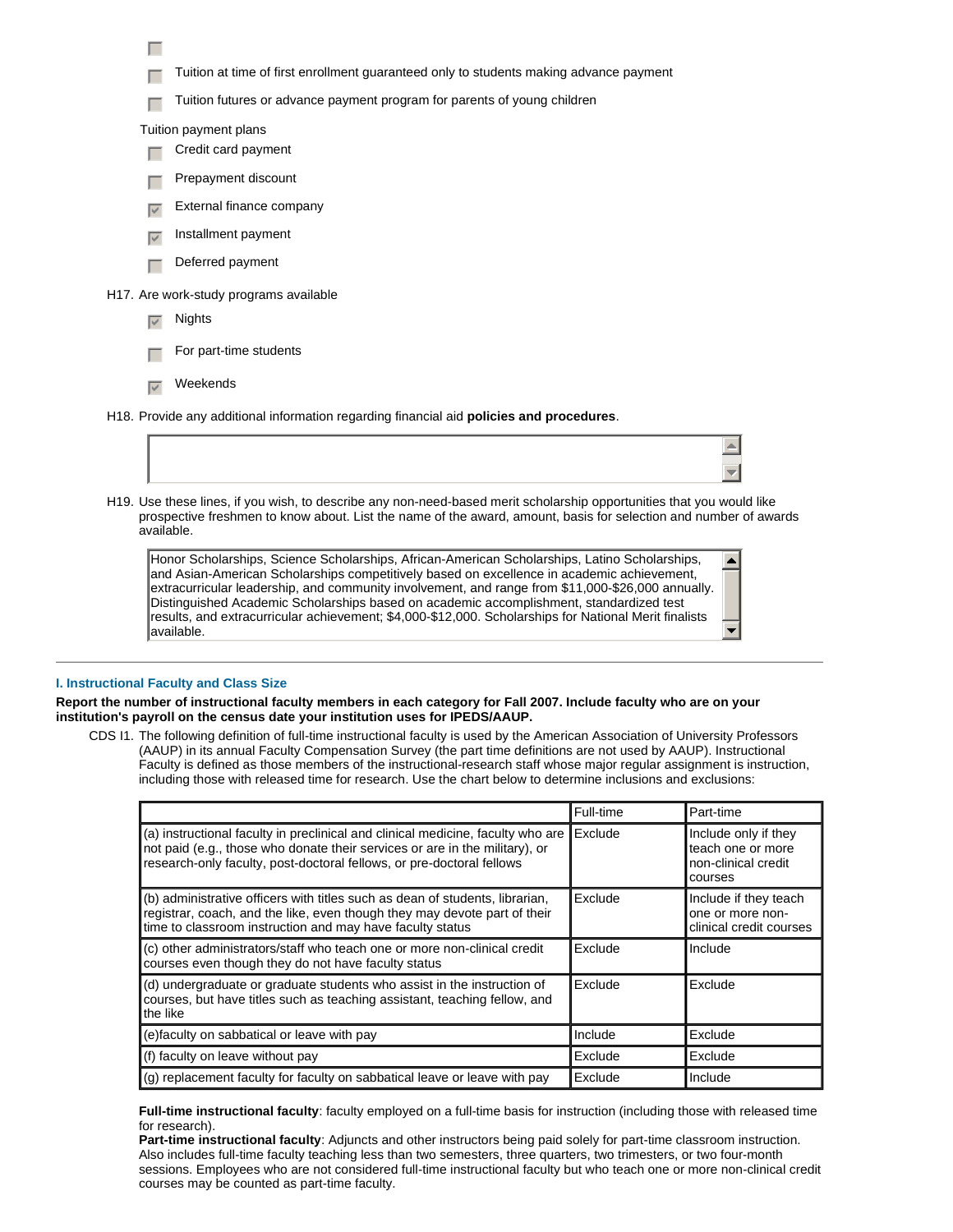**Minority faculty**: includes faculty who designate themselves as black, non-Hispanic; American Indian or Alaska Native; Asian or Pacific Islander; or Hispanic.

**Doctorate**: includes such degrees as Doctor of Philosophy, Doctor of Education, Doctor of Juridical Science, and Doctor of Public Health in any field such as arts, sciences, education, engineering, business, and public administration. Also includes terminal degrees formerly designated as "first professional", including dentistry (DDS or DMD), medicine (MD), optometry (OD), osteopathic medicine (DO), pharmacy (DPharm or BPharm), podiatric medicine (DPM), veterinary medicine (DVM), chiropractic (DC or DCM), or law (JD).

**Terminal master's degree**: a master's degree that is considered the highest degree in a field: example, M. Arch (in architecture) and MFA (master of fine arts in art or theater), or theological professions (MDiv, MHL).

|                                                         | Full-Time | Part-Time |
|---------------------------------------------------------|-----------|-----------|
| a. Total number of instructional faculty                | 156       | 146       |
| b. Total number who are members of minority groups      | 121       |           |
| c. Total number who are women                           | ∥69       | 22        |
| d. Total number who are men                             | 87        | 24        |
| f. Total number with doctorate or other terminal degree | 155       | 127       |

(The next question is CDS I-3.)

### CDS I3. **Undergraduate Class Size**

In the table below, please use the following definitions to report information about the size of classes and class sections offered in the Fall 2007 term.

*Class Sections:* A class section is an organized course offered for credit, identified by discipline and number, meeting at a stated time or times in a classroom or similar setting, and not a subsection such as a laboratory or discussion session. Undergraduate class sections are defined as any sections in which at least one degree-seeking undergraduate student is enrolled for credit. Exclude distance learning classes and noncredit classes and individual instruction such as dissertation or thesis research, music instruction, or one-to-one readings. Exclude students in independent study, cooperative programs, internships, foreign language taped tutor sessions, practicums, and all students in one-on-one classes. Each class section should be counted only once and should not be duplicated because of course catalog cross-listings.

*Class Subsections:* A class subsection includes any subsection of a course, such as laboratory, recitation, and discussion subsections that are supplementary in nature and are scheduled to meet separately from the lecture portion of the course. Undergraduate subsections are defined as any subsections of courses in which degree-seeking undergraduate students enrolled for credit. As above, exclude noncredit classes and individual instruction such as dissertation or thesis research, music instruction, or one-to-one readings. Each class subsection should be counted only once and should not be duplicated because of cross-listings.

Using the above definitions, please report for each of the following class-size intervals the number of class sections and class subsections offered in Fall 2007. For example, a lecture class with 800 students who met at another time in 40 separate labs with 20 students should be counted once in the "100+" column in the class section column and 40 times under the "20-29" column of the class subsections table.

#### **Number of Class Sections with Undergraduates Enrolled**.

| Undergraduate Class Size (provide numbers) |         |           |           |           |       |       |        |       |
|--------------------------------------------|---------|-----------|-----------|-----------|-------|-------|--------|-------|
|                                            | $2 - 9$ | $10 - 19$ | $20 - 29$ | $30 - 39$ | 40-49 | 50-99 | $100+$ | Total |
| Class<br>Sections                          | '74     | 215       | 88∥       | 24        | 7     | 16    |        | 1415  |
| Class<br>Sub-<br>sections                  |         |           |           |           |       |       |        |       |

### **J. Degrees Offered and Awarded**

#### CDS J. **Disciplinary areas of DEGREES CONFERRED**

### **Degrees conferred between July 1, 2006 and June 30, 2007**

For each of the following discipline areas, provide the percentage of diplomas/certificates, associate, and bachelor's degrees awarded. To determine the percentage, use majors, not headcount (e.g., students with one degree but a double major will be represented twice). Calculate the percentage from your institution's IPEDS Completions by using the sum of 1st and 2nd majors for each CIP code as the numerator and the sum of the Grand Total by 1st majors and the Grand Total by 2nd major as the denominator. If you prefer, you can compute the percentages using 1st majors only.

Please note that the only certificate reported in the Degrees Conferred chart below is the certificate below the Associate degree. Any/all other certificates (i.e., Postbachelor's certificate, Post-master's certificate) should not be reported in this chart.

C=Certificate BELOW the Associate degree; A=Associate; B=Bachelor's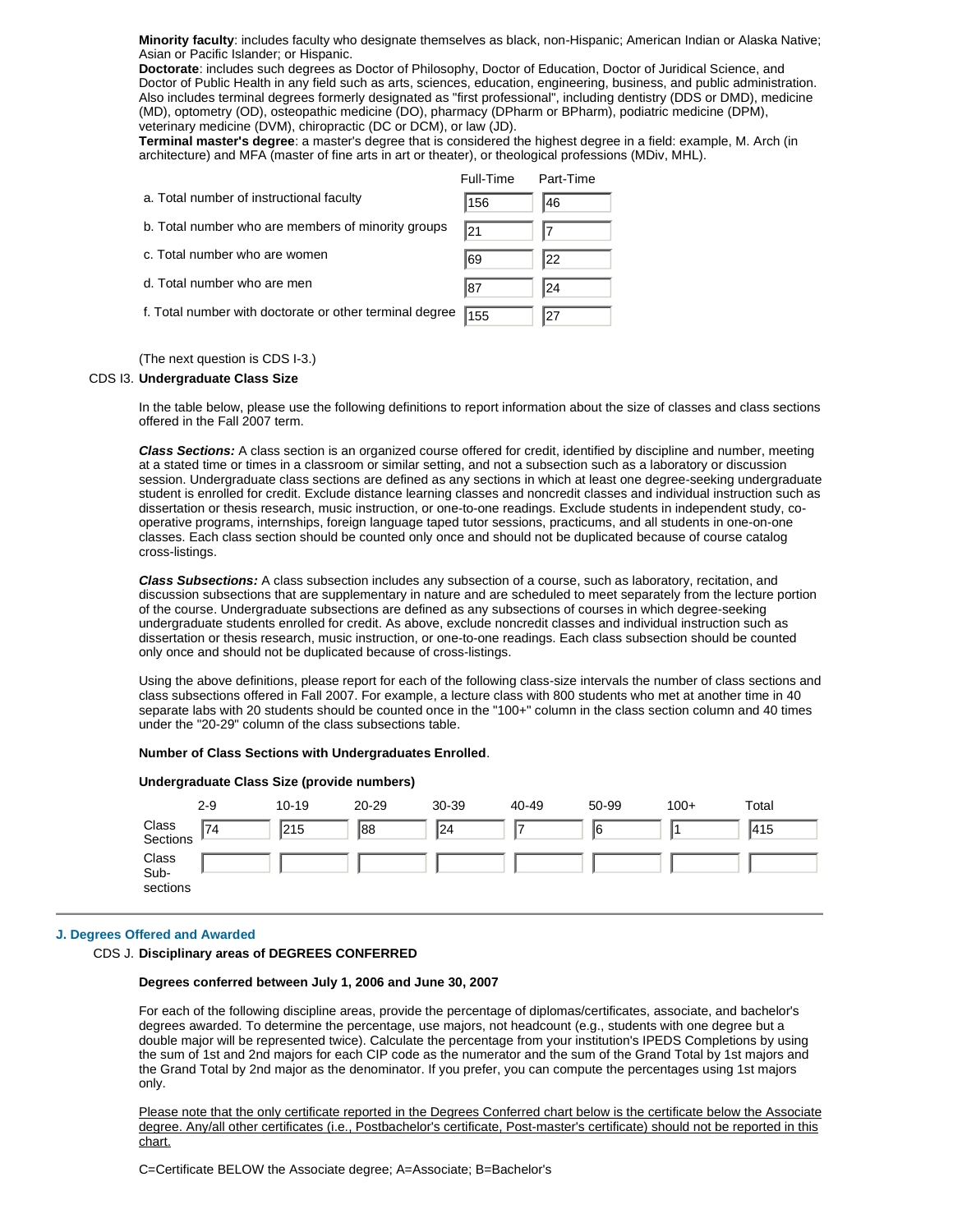|                                                            | Diploma/Certificate Associate | degrees | Bachelor's<br>degrees | CIP 2000 Categories to<br>Include |
|------------------------------------------------------------|-------------------------------|---------|-----------------------|-----------------------------------|
| Agriculture                                                |                               |         |                       | 1                                 |
| Natural resources/environmental<br>science<br>Architecture |                               |         |                       | 3                                 |
|                                                            |                               |         |                       | 4                                 |
| Area and ethnic studies                                    |                               |         |                       | 5                                 |
| Communications/journalism                                  |                               |         |                       | 9                                 |
| Communication technologies                                 |                               |         |                       | 10                                |
| Computer and information sciences                          |                               |         |                       | 11                                |
| Personal and culinary services                             |                               |         |                       | 12                                |
| Education                                                  |                               |         |                       | 13                                |
| Engineering                                                |                               |         |                       | 14                                |
| Engineering technologies                                   |                               |         |                       | 15                                |
| Foreign languages and literature                           |                               |         | 4                     | 16                                |
| Family and consumer sciences                               |                               |         |                       | 19                                |
| Law/legal studies                                          |                               |         |                       | 22                                |
| English                                                    |                               |         | 14                    | 23                                |
| Liberal arts/general studies                               |                               |         |                       | 24                                |
| Library sciences                                           |                               |         |                       | 25                                |
| Biological/life studies                                    |                               |         | 11                    | 26                                |
| <b>Mathematics</b>                                         |                               |         | 3                     | 27                                |
| Military science and technologies                          |                               |         |                       | 29                                |
| Interdisciplinary studies                                  |                               |         | 1                     | 30                                |
| Parks and recreation                                       |                               |         |                       | 31                                |
| Philosophy and religious studies                           |                               |         | 3                     | 38                                |
| Theology and religious vocations                           |                               |         |                       | 39                                |
| Physical sciences                                          |                               |         | 4                     | 40                                |
| Science technologies                                       |                               |         |                       | 41                                |
| Psychology                                                 |                               |         | 7                     | 42                                |
| Security and protective services                           |                               |         |                       | 43                                |
| Public administration and social<br>services               |                               |         |                       | 44                                |
| Social sciences                                            |                               |         | 32                    | 45                                |
| <b>Construction trades</b>                                 |                               |         |                       | 46                                |
| Mechanic and repair technologies                           |                               |         |                       | 47                                |
| Precision production                                       |                               |         |                       | 48                                |
| Transportation and materials moving                        |                               |         |                       | 49                                |
| Visual and performing arts                                 |                               |         | 12                    | 50                                |
| Health professions and related<br>sciences                 |                               |         |                       | 51                                |
| Business/marketing                                         |                               |         |                       | 52                                |
| History                                                    |                               |         | 17                    | 54                                |
| Other                                                      |                               |         | 4                     |                                   |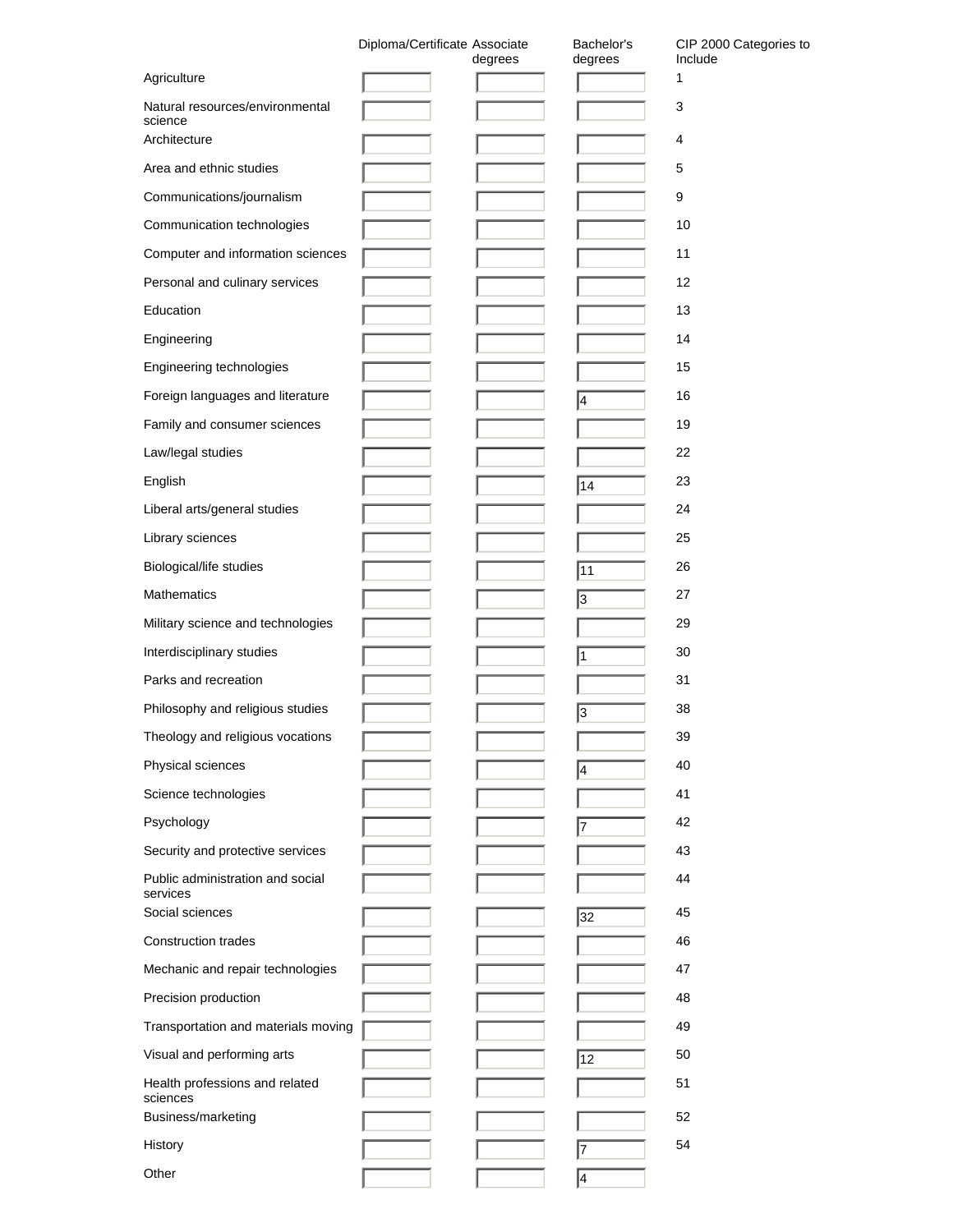| 100%<br>100%<br>100%<br>Total |
|-------------------------------|
|-------------------------------|

|                      | <b>K. Administrative Officers</b><br>K. Administrative Officers |        |           |        |
|----------------------|-----------------------------------------------------------------|--------|-----------|--------|
|                      | <b>Chief Executive Officer</b>                                  |        |           |        |
| Prefix               | First                                                           | Middle | Last      | Suffix |
|                      | S. Georgia                                                      |        | Nugent    |        |
| <b>Email Address</b> |                                                                 |        |           |        |
|                      | nugent@kenyon.edu                                               |        |           |        |
|                      | Chief Institutional Research Officer                            |        |           |        |
| Prefix               | First                                                           | Middle | Last      | Suffix |
|                      | Ronald                                                          | ĸ      | Griggs    |        |
| <b>Email Address</b> |                                                                 |        |           |        |
|                      | griggs@kenyon.edu                                               |        |           |        |
|                      | <b>Chief Academic Officer</b>                                   |        |           |        |
| Prefix               | First                                                           | Middle | Last      | Suffix |
|                      | Nayef                                                           |        | Samhat    |        |
| <b>Email Address</b> |                                                                 |        |           |        |
|                      | samhatn@kenyon.edu                                              |        |           |        |
|                      | <b>Enrollment Manager</b>                                       |        |           |        |
| Prefix               | First                                                           | Middle | Last      | Suffix |
|                      | Jennifer                                                        |        | Delahunty |        |
| <b>Email Address</b> |                                                                 |        |           |        |
|                      | delahuntyj@kenyon.edu                                           |        |           |        |
|                      | Director, ESL Program                                           |        |           |        |
| Prefix               | First                                                           | Middle | Last      | Suffix |
|                      |                                                                 |        |           |        |
| Email Address        |                                                                 |        |           |        |
|                      |                                                                 |        |           |        |
|                      | <b>Public Relations Officer</b>                                 |        |           |        |
| Prefix               | First                                                           | Middle | Last      | Suffix |
|                      | Shawn                                                           |        | Presley   |        |
|                      |                                                                 |        |           |        |
| <b>Email Address</b> |                                                                 |        |           |        |

## **L. List of Majors**

null

÷

L1. Using the list below, which was formerly identified as question "A7" of the Annual Survey of Colleges (with the "first professional" label), indicate the availability at your institution of the following graduate programs.

**Note:** The National Center for Education Statistics (NCES) has eliminated the **first professional** designation for advanced degree programs.

Check advanced degrees offered at your institution in the fields of study below:

 $\Box$  Dentistry, D.D.S.

 $\Box$  Medicine, M.D.

- $\Box$  Optometry, O.D.
- $\Box$  Osteopathic Medicine, D.O.
- $\Box$  Pharmacy, Pharm.D.
- $\Box$  Podiatry, D.P.M.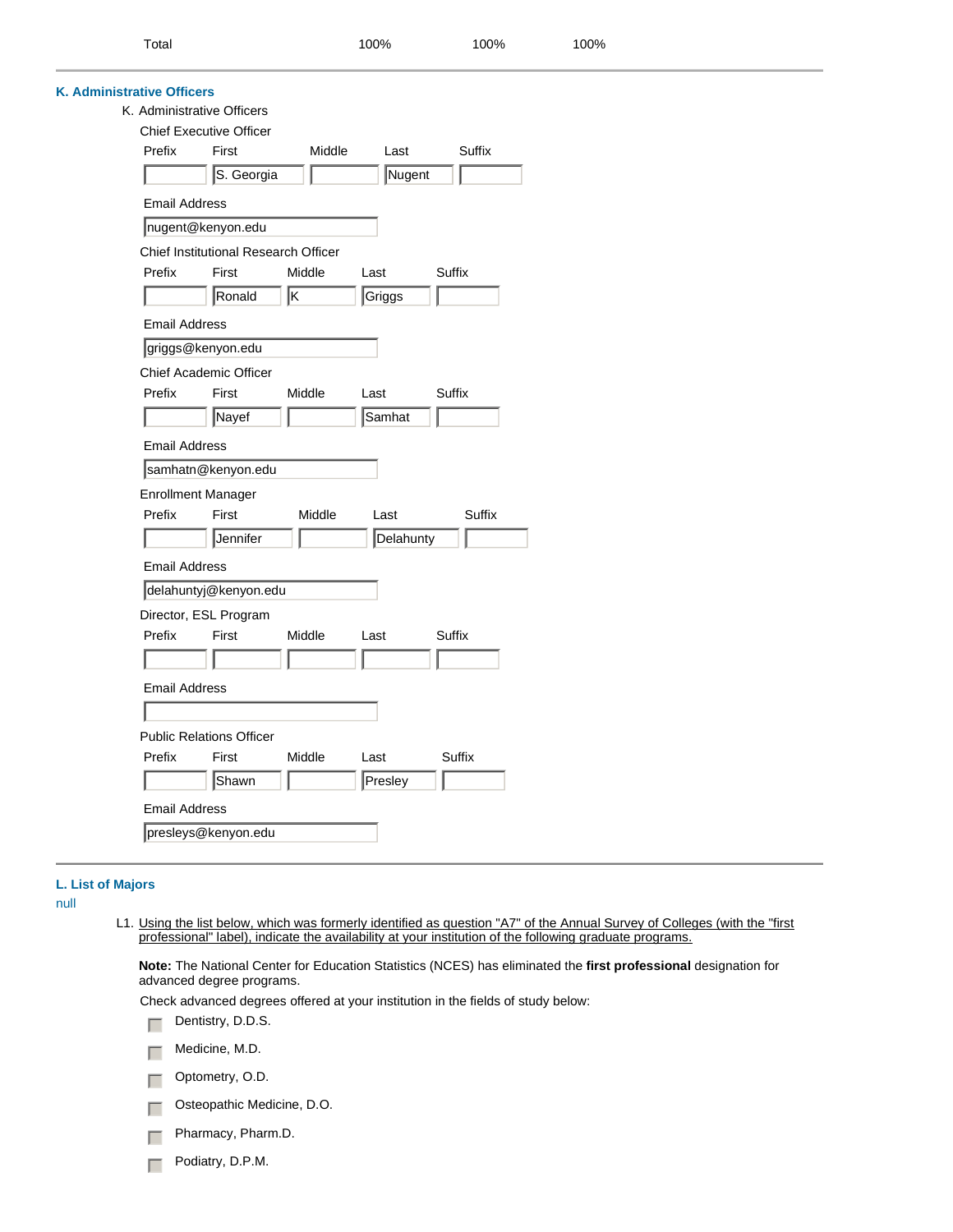- Veterinary Medicine, D.V.M.
- Chiropractic, D.C.
- $\Box$  Law, J.D.
- Theological professions (e.g., Master of Theology, Master of Divinity, Doctor of Ministry, Doctor of Theology)
- Fedabinical professions (e.g., Master of Hebrew Letters and Rabbinical Ordination/Rabbinical and Talmud Studies)
- L2. The majors below conform to the Classification of Instructional Programs (CIP) 2000. Select the appropriate checkboxes for each major offered by your institution. Do not select more than one name for each major, and do not select a checkbox if only a course or concentration is offered in that subject.

Click on *User Guide* in upper right-hand corner of page for detailed **List of Majors** instructions.

Please note that the only certificate reported in the List of Majors is the certificate below the Associate degree. Any/all other certificates (i.e., Postbachelor's certificate, Post-master's certificate) should not be reported in this chart.

C=Certificate BELOW the Associate degree; A=Associate; B=Bachelor's; M=Master's; D=Doctorate; T=Teaching certificate

- Majors 1. **Agriculture, Agricultural Operations, and Related Sciences** (01.)
- Majors 2. **Natural Resources and Conservation** (03.)
- Majors 3. **Architecture and Related Services** (04.)
- Majors 4. **Area, Ethnic, Cultural and Gender Studies** (05.)
	- CA B MDT

FFEDC 85.0102 American/United States studies/civilization

 $\Box$   $\Box$   $\Box$   $\Box$   $\Box$   $\Box$  05.0207 Women's studies

Majors 5. **Communications, Journalism, and Related Programs** (09.)

Majors 6. **Communications Technologies/Technicians and Support Services** (10.)

Majors 7. **Computer and Information Sciences and Support Services** (11.)

- Majors 8. **Personal and Culinary Services** (12.)
- Majors 9. **Education** (13.)
- Majors 10. **Engineering** (14.)
- Majors 11. **Engineering Technologies/Technicians** (15.)

Majors 12. **Foreign Languages, Literatures, and Linguistics** (16.)

|  | A | B | м |                                                                                 |
|--|---|---|---|---------------------------------------------------------------------------------|
|  |   |   |   | 16.0101 Foreign languages and literatures, general                              |
|  |   |   |   | 16.0501 German language and literature                                          |
|  |   |   |   | 16.0901 French language and literature                                          |
|  |   |   |   | 16.0905 Spanish language and literature                                         |
|  |   |   |   | 16.1200 Classics and classical languages, literatures, and linguistics, general |
|  |   |   |   | 16.1202 Ancient/classical Greek language and literature                         |
|  |   |   |   | 16.1203 Latin language and literature                                           |
|  |   |   |   |                                                                                 |

Majors 13. **Family and Consumer Sciences/Human Sciences** (19.)

Majors 14. **Legal Professions and Studies** (22.)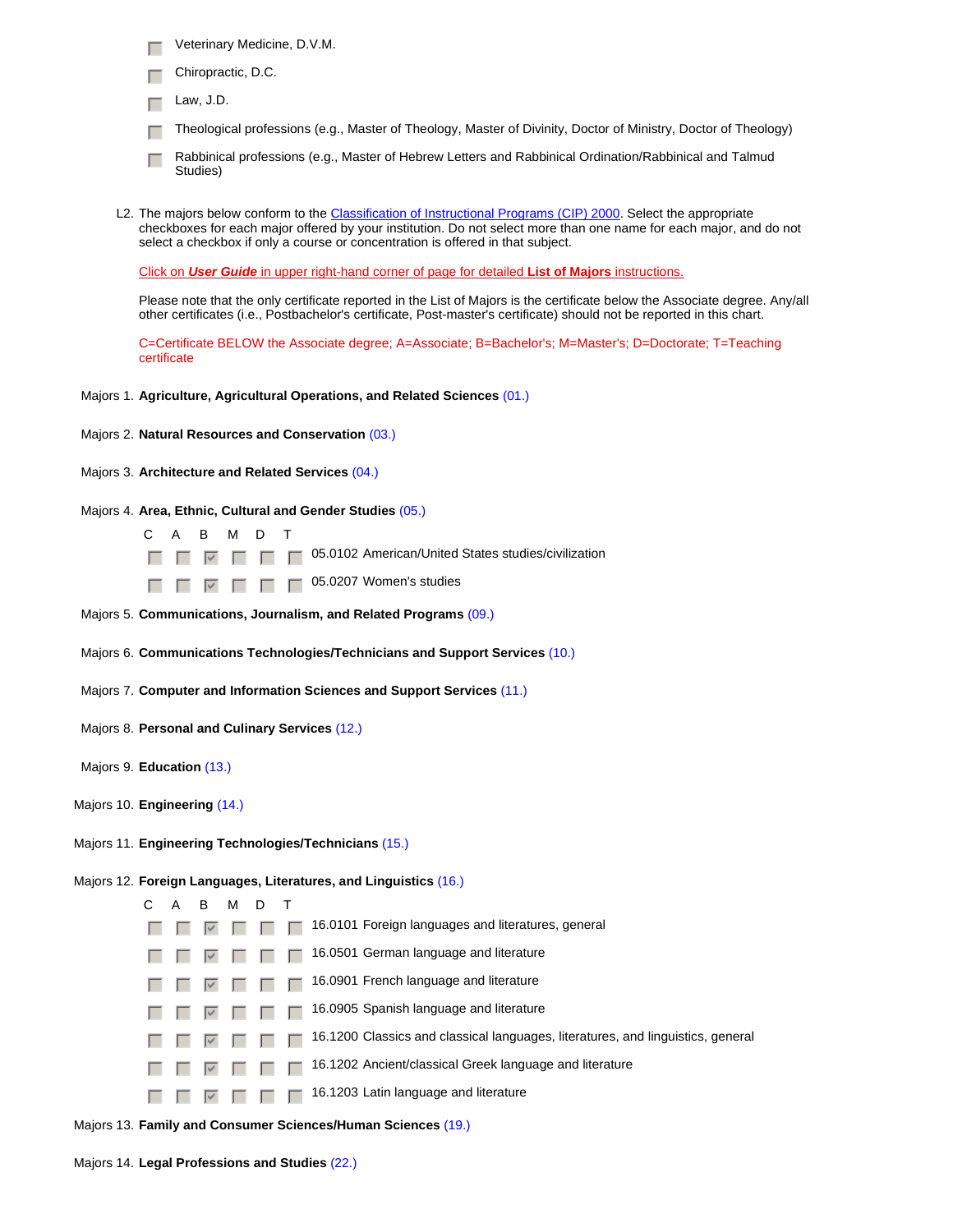Majors 15. **English Language and Literature/Letters** (23.)

CA B MDT

 $\Box$   $\Box$   $\Box$   $\Box$   $\Box$   $\Box$  23.0101 English language and literature, general

Majors 16. **Liberal Arts and Sciences, General Studies and Humanities** (24.)

Majors 17. **Library Science** (25.)

#### Majors 18. **Biological and Biomedical Sciences** (26.)



### Majors 19. **Mathematics and Statistics** (27.)

- CA B MDT
- $\Box$   $\Box$   $\Box$   $\Box$   $\Box$  27.0101 Mathematics, general
- Majors 20. **Military Technologies** (29.)

### Majors 21. **Multi/Interdisciplinary Studies** (30.)

CA B MDT

 $\Box$   $\Box$   $\Box$   $\Box$   $\Box$  30.2401 Neuroscience

Majors 22. **Parks, Recreation, Leisure and Fitness Studies** (31.)

#### Majors 23. **Philosophy and Religious Studies** (38.)

- CA B MDT
- $\Box$   $\Box$   $\Box$   $\Box$   $\Box$   $\Box$  38.0101 Philosophy
- **FF FF Gfedca**  $\Gamma$  **FF** 38.0201 Religion/religious studies

Majors 24. **Theology and Religious Vocations** (39.)

### Majors 25. **Physical Sciences** (40.)

| C A B M D T |  |  |                                           |
|-------------|--|--|-------------------------------------------|
|             |  |  |                                           |
|             |  |  | <b>T V T T T 40.0801</b> Physics, general |

Majors 26. **Science Technologies/Technicians** (41.)

### Majors 27. **Psychology** (42.)

- CA B MDT
- $\Box$   $\Box$   $\Box$   $\Box$   $\Box$   $\Box$  42.0101 Psychology, general
- Majors 28. **Security and Protective Services** (43.)

### Majors 29. **Public Administration and Social Service Professions** (44.)